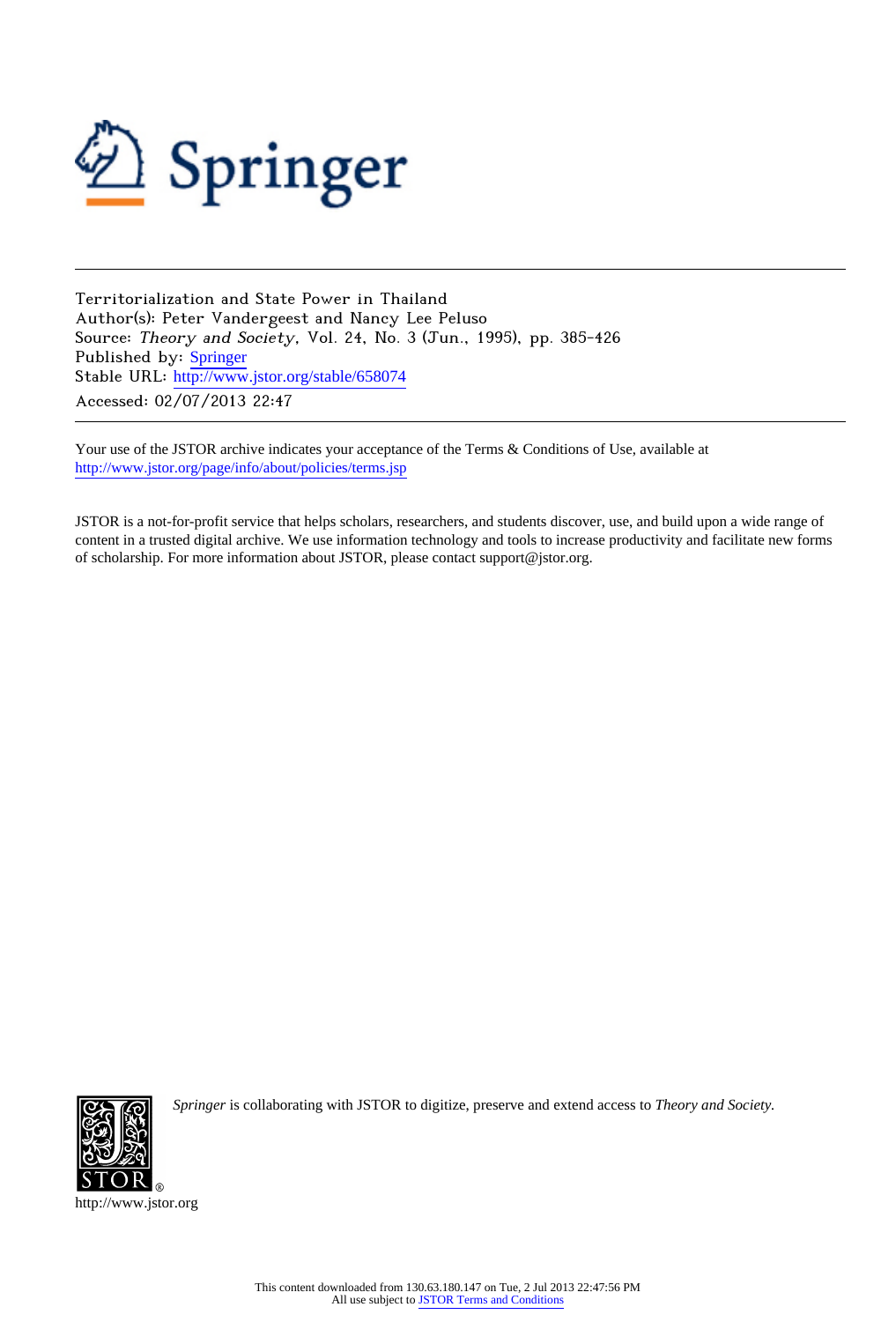# **Territorialization and state power in Thailand**

**PETER VANDERGEEST and NANCY LEE PELUSO University of Victoria and York University; Yale University** 

**Weber and many other theorists have defined the state as a political organization that claims and upholds a monopoly on the legitimate use of physical force in a given territory.1 Writers who draw on this Weberian approach have devoted considerable theoretical attention to political organization, legitimacy, and physical coercion in the making of modern states. Until recently, however, the meaning of territory as a key practical aspect of state control has been relatively neglected by many theorists of the sources of state power. Territorial sovereignty defines people's political identities as citizens and forms the basis on which states claim authority over people and the resources within those boundaries.2 More important for our purposes here, modern states have increasingly turned to territorial strategies to control what people can do inside national boundaries. In this article, we aim to outline the emergence of territoriality in state power in Thailand, formerly called Siam. In particular, we examine the use of what we call internal territorialization in establishing control over natural resources and the people who use them.** 

**Although sociologists who take a comparative approach to understanding the development of the modern state have given scant attention to internal territorialization and natural resource control, we can find a basis for the analysis of territoriality in the work of political geographers and those political scientists who have examined the establishment of territorial administrations. The literature on the administrative changes during the French Revolution and on rural market and administrative systems in China are the most notable in this regard. The dramatic reorganization of local administration during the French Revolution has inspired observers to analyze in detail the implications of the formation of territorial departments, of particular interest here since French territorial strategies were later a model for the reorganiza-**

**Theory and Society 24: 385-426, 1995.**   $© 1995 Kluwer Academic Publishers. Printed in the Netherlands.$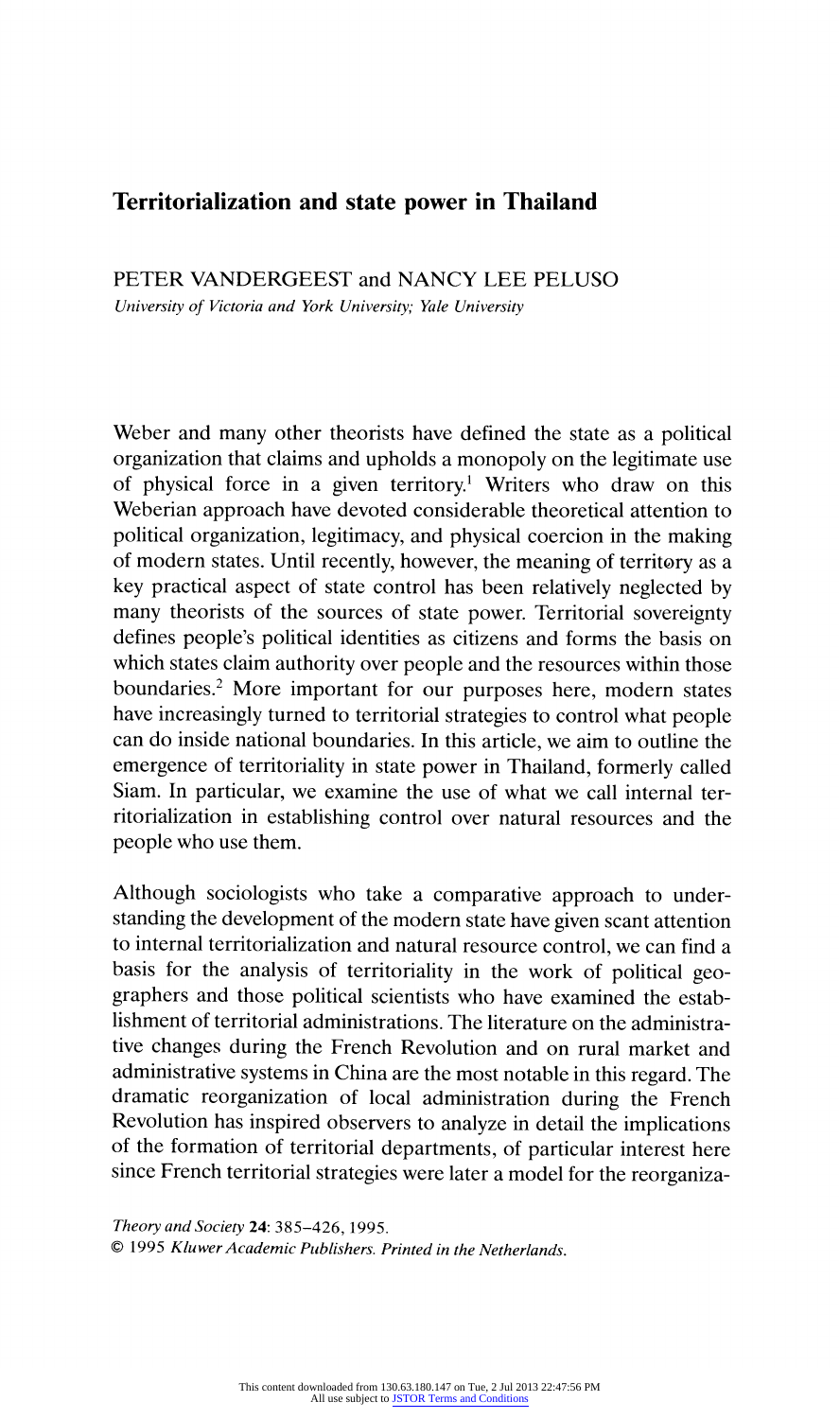**tion of the Thai state.3 Since William Skinner,4 analysts of rural China have often noted the cellular characteristics of rural markets and state administration in China, a characteristic that persisted after the revolution.5** 

**We argue, however, that a territorialized local administration and market system are only one aspect of a much broader process of territorialization. Thus in this article we systematize and generalize the analysis of territorialization. We then illustrate the process through a discussion of the establishment of territorial civil administrative units, and the state's attempts to take over the administration of rights to land and "forest" in Thailand. In doing so, we suggest a way of conceptualizing territoriality that differs from the usual approach taken by most sociologists and political scientists, and that could enhance their analyses of state power.** 

**It is worth reviewing briefly some of the ways that territoriality has been addressed by sociologists and political scientists, as a way of situating our approach. As mentioned above, the most striking feature of the sociological literature on state power is the degree to which territoriality has been neglected.6 A quick survey of three of the most popular current sociological writers on the development of European states**  demonstrates this point. Jessop,<sup>7</sup> in a recent volume of essays on cur**rent theories of the capitalist state, refers only briefly to the territorial characteristics of modern state power.8 His definition of the state fails**  to mention territory,<sup>9</sup> and his index includes neither territory nor space. Poggi<sup>10</sup> mentions territory, territorial rulers, and the contemporary **"crisis of territory" in his discussions of the state but does not elaborate**  on internal territorial control. Mann<sup>11</sup> is an exception; he defines the **political power of the modern state as a centralized, territorial regulation.12 But he does not take up the importance of abstract space (see below) to the territoriality of the modern state; rather, he understands territorial control as located in a center, "radiating outwards." Curiously, this notion of the centered-ness of power invokes the radial space associated with pre-national rulers in Southeast Asia (see below) and China,'3 rather than the abstract and homogeneous space defining modern states' territoriality.'4** 

**Many analyses of state power that mention territory do so in relation to international boundaries, territorial sovereignty, or political identity, rather than the spatial organization of state administration within a state territory.15 Where analysts do address the territorial administra-**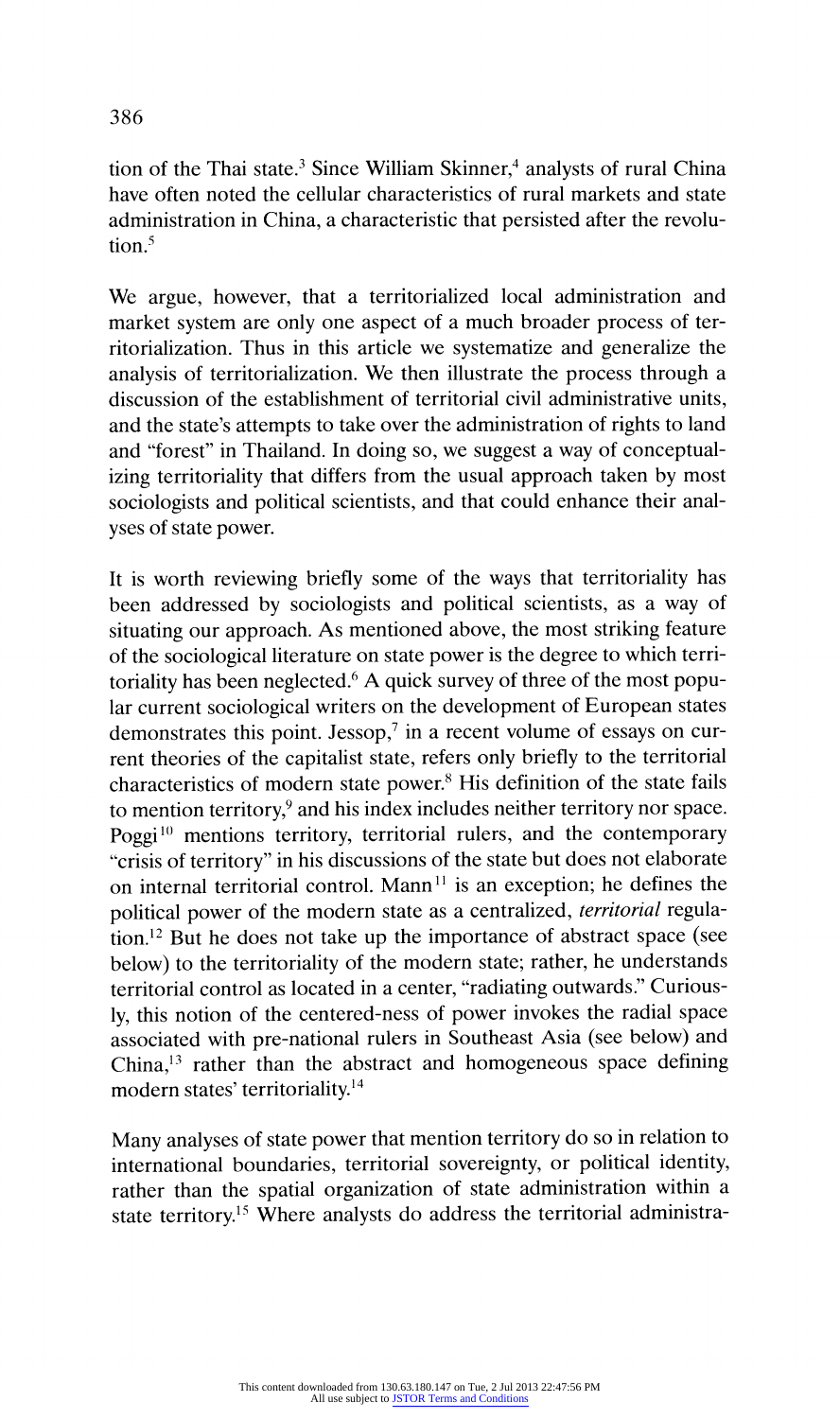**tion, they almost always study the variation of political institutions**  across space rather than territoriality as we define it  $-$  as a resource control strategy. The approach of Bulpitt<sup>16</sup> exemplifies the under**standing of territoriality as center-periphery relations. He defines territorial politics as** 

> **that arena of political activity concerned with the relations between the central political institutions in the capital city and those interests, communities, political organizations and governmental bodies outside of the central institutional complex, but within the accepted boundaries of the state, which possess, or are commonly perceived to possess, a significant geographical or local/regional character.**

**Rokkan is central to the study of territoriality as the study of variations**  in political institutions across space,<sup>17</sup> but we would also include in this **approach studies of the regional subdivisions and regional differences within national states.18** 

**In recent years work by political geographers including Soja,19 Harley,**  Cosgrove, and Smith<sup>20</sup> has prompted political economists to give more **attention to spatial relations. Spatial analysis, however, is not the same as the study of territorialization.21 With only a few exceptions, geographers writing on the political economy of space focus on the spatial distribution of economic activities and the spatial strategies of "capital," giving little systematic attention to the state's territorial strategies in controlling people and their relations to land-based resources. This is also true of the emerging literature on the politics of mapping.22** 

**We are concerned here not so much with the demarcation of external boundaries, the construction of national identity, or center-periphery relations, as the internal territorialization of state power and its relation to the allocation and realization of resource access rights. All modern states divide their territories into complex and overlapping political and economic zones, rearrange people and resources within these units, and create regulations delineating how and by whom these areas can be used. These zones are administered by agencies whose jurisdictions are territorial as well as functional. The territories are created by mapping; thus modern cartography plays a central role in the implementation and legitimation of territorial rule.23** 

**In conceptualizing territoriality, we have found the definition offered**  by Sack most useful for our purposes. According to Sack,<sup>24</sup> territo**riality is the "attempt by an individual or group to affect, influence, or**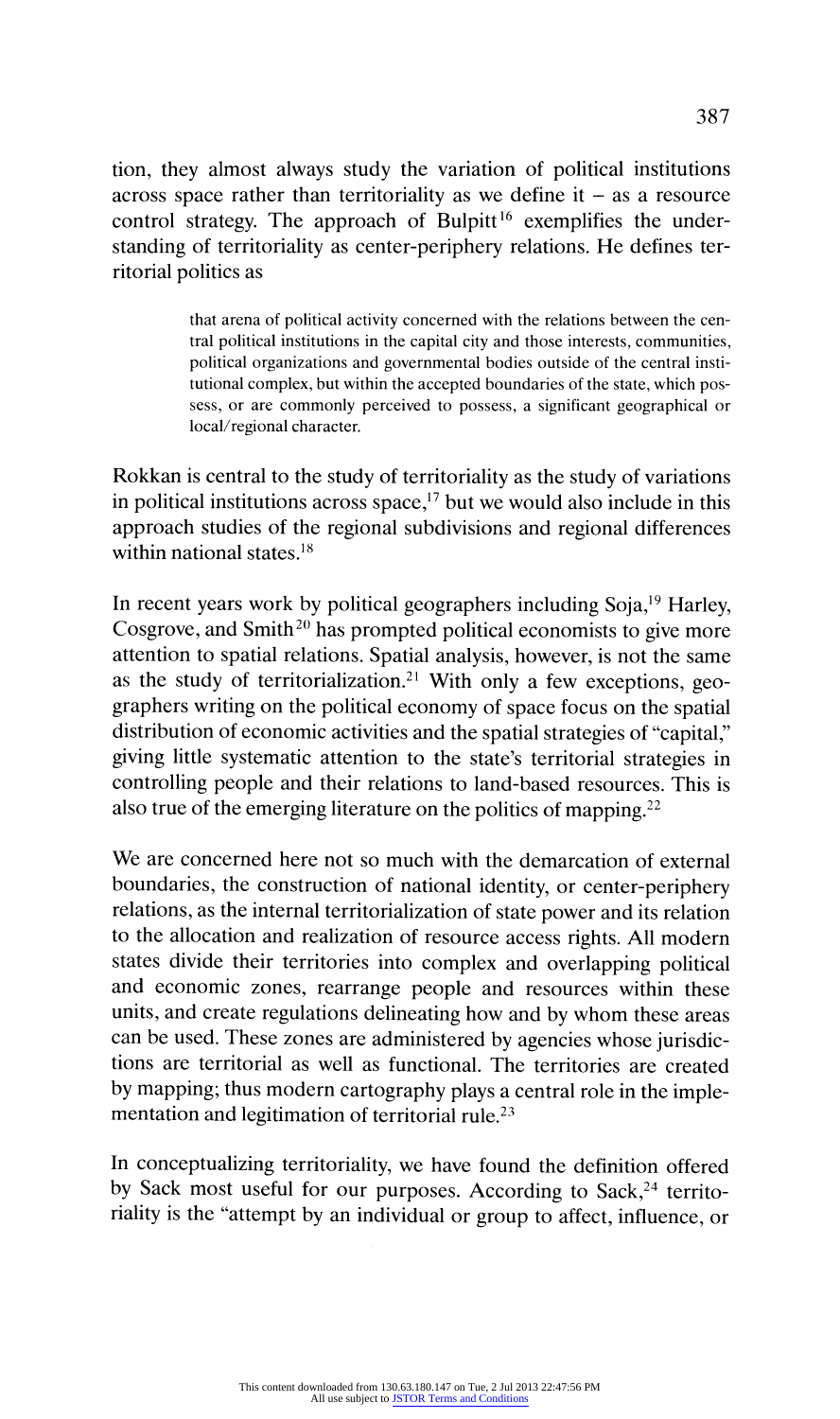**control people, phenomena, and relationships by delimiting and asserting control over a geographic area." Control by territorialization thus works by proscribing or prescribing specific activities within spatial boundaries. Although territoriality is a type of activity in space, it is not the same as variation across space. The study of the spatial location of**  activities (as in Soja's<sup>25</sup> work on the spatiality of economic activities) is **thus not the same as the study of how activities are regulated by territorial strategies,26 although his argument that "the space of physical nature ... is literally made social" through its appropriation (or management) by contending actors is relevant.27** 

**Territorialization is about excluding or including people within particular geographic boundaries, and about controlling what people do and their access to natural resources within those boundaries.28 As**  Sack outlines,<sup>29</sup> territoriality involves classification by area, theoreti**cally eliminating or altering the need to regulate specific resources or individuals within a territorial zone. Territoriality also involves the communication of both the territorial boundaries and the restrictions on activities within the territory.30 Forms of communication range from locally recognized markers (a tree, stream, rice bund) to mapped points locating boundaries according to the Global Positioning System - a global spatial grid. Registered land titles and maps based on cadastral surveys are the key texts that provide for clear communication of prop**erty rights to and among state authorities.<sup>31</sup> Property rights thus be**come textually mediated.32** 

**The territoriality of the modern state is based on what we call abstract space.33 Abstract space dimensions are "linear;" they can be cut up into discrete units (e.g., meters or degrees latitude and longitude) and measured. Abstract space is homogeneous in that it is represented as uniform within any given territory; any unit can be compared and rendered equivalent to another unit by spatial categories. The contruction of such abstract, comparable grids permits the location or nesting of an area in a larger abstract space. The territory of a national park is nested in national territory, which is nested in a global territorial grid.34** 

**The external perspective afforded by modern mapping techniques is key to conceptualizing abstract space. Modern maps claim to present abstract space in specific ratios to verifiable external referents. They enable the communication of territorial boundaries because readers can verify whether the location of a particular village, township, farm,**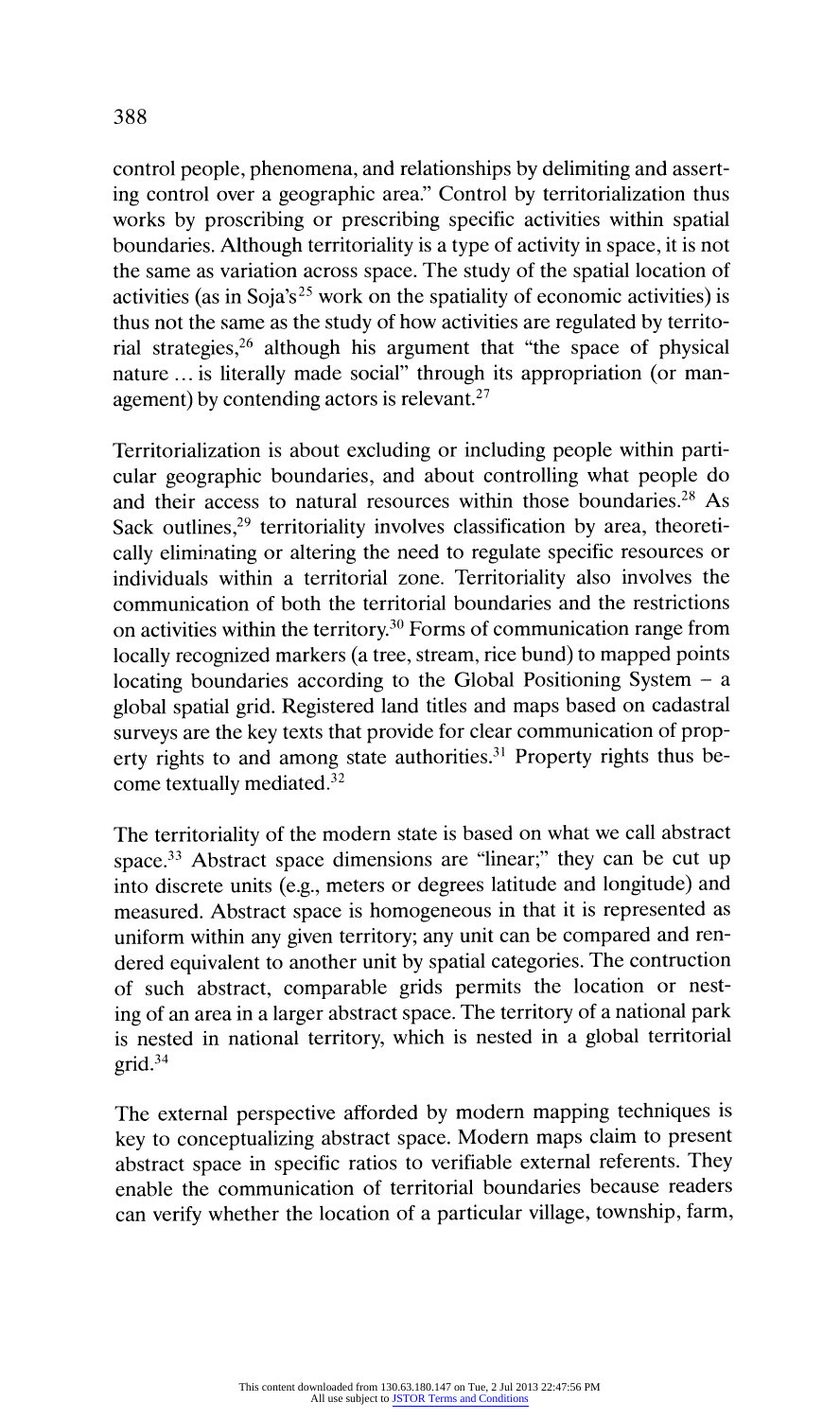**house, elevation, or soil type corresponds to its representation on the grid in the map. As Anderson has pointed out, mapping situates space in a global grid defined by latitudes and longitudes, and composes**  empty boxes (as it were) to be filled in through the census,<sup>35</sup> and, we **might add, natural resources such as forests, minerals, water, or soils. Maps do more than represent reality; they are instruments by which state agencies draw boundaries, create territories, and make claims enforced by their courts of law.36** 

People do not experience space as abstract,<sup>37</sup> and they generally have **no access to maps produced by militaries and government surveyors. Experienced territory or space is not abstract and homogeneous, but located, relative, and varied. Thus territorial land-use planning is, like market liberalism,38 often a utopian fiction unachievable in practice because of how it ignores and contradicts peoples' lived social relationships and the histories of their interactions with the land. We contend that the lack of fit between lived space and abstract space has contributed to the instability of the territorial strategies of the modern state. States often have had to rely on open coercion against rural residents to implement territorial control. Even under such conditions, people often refuse to acknowledge the territories claimed by states for parks, protected production forests, and even state regulations on private property.** 

**The enforceability of territorial claims is achieved by their recognition**  by a relevant audience,<sup>39</sup> by social pressure, and by the threat and use **of violence.40 Potential enforcers of property rights range from local kin to large states, and in a given time and place, several enforcement institutions may have some degree of authority and power. Where different legitimating authorities conflict in their allocation of rights, the one that is the most enforceable in practice (de facto) will have a greater influence on behavior and resource use that de jure controls.** 

**The state's territorialization of resource control implies that the state can mobilize the means of coercive enforcement inside national boundaries as well as against foreign intruders. In many parts of the world, the state is far from achieving a monopoly on the internal use of physical coercion. However, more powerful states and international non-state groups often supply military hardware to help poorer or strategically important states to repress anti-state insurgency, eliminate the cultivation of illegal drug crops, and protect natural resources.41**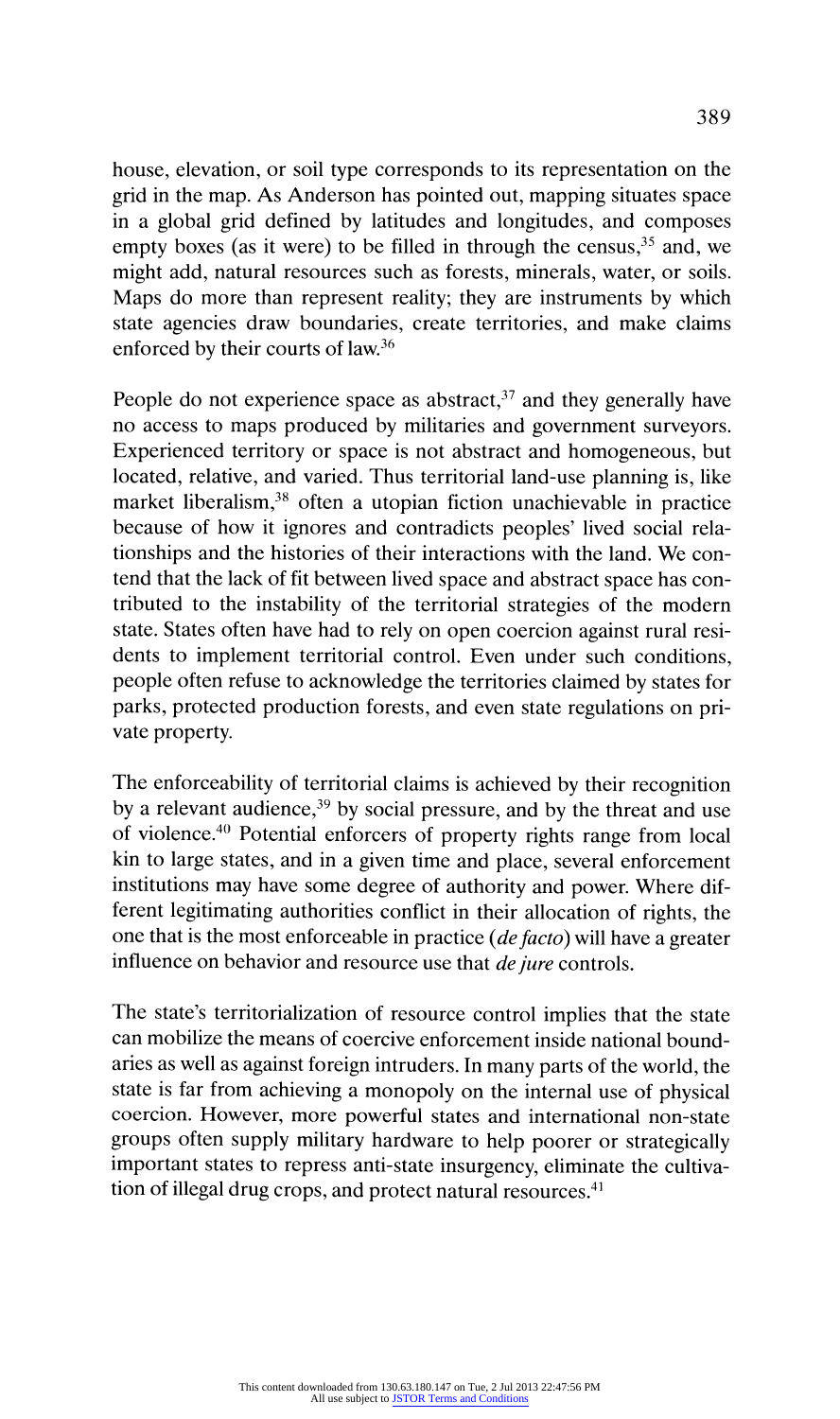**Because state territoriality is often linked to the demarcation of the external boundaries of the modern states, attention to the military basis of modern states has also tended to focus on war-making between rival claimants on territory. Thus the monopoly of violence is usually understood in the context of setting external boundaries, repressing rivals challenging these boundaries, and obtaining income necessary to defend these boundaries.42 The monopoly on the legitimate use of violence is not often theorized as central to the expropriation of the administration of property rights to land and territorial controls within state boundaries.** 

**Rulers territorialized state power to achieve a variety of goals. Foremost among these was the need to make claims on territory to protect access to people and income from taxes and natural resources, in a world in which only territorial claims were recognized as legitimate. Second, territorialization enabled increased efficiency in the collection of regular taxes. A regular money income was necessary to finance permanent militaries, assess the availability of young men for a conscript military, and finance a growing bureaucracy as well as government investments that sustained local production in a context of global competition. Territorialization was in turn dependent on commercialization and the increased ability to extract money taxes on a regular basis,43 since modern territorial bureaucracies are composed of officials who demand regular salaries. In the colonies, where the majority of the population was engaged in agrarian livelihoods, the problem of a regular supply of money income was often resolved by assessing a head tax, an institution that frequently had catastrophic consequences for the peasantry.44 Although the initial impetus behind territorialization was the need to make territorial claims, protect resources, and collect taxes, most states later employed the territorial administration to organize surveillance, gather information about the population, force them to settle down (important among the mobile peasantries of Southeast Asia),45 and organize close control over people's everyday activities.** 

**The Thai state, like other nation-states, is extending and intensifying its use of territorial strategies of population and resource control.46 The state has increased its capacity and willingness to deploy violent means of land-use control, in part due to its involvement in the global political-economy and the high stakes in the export-led economic growth strategies it has embraced. Territoriality, far from being undermined by**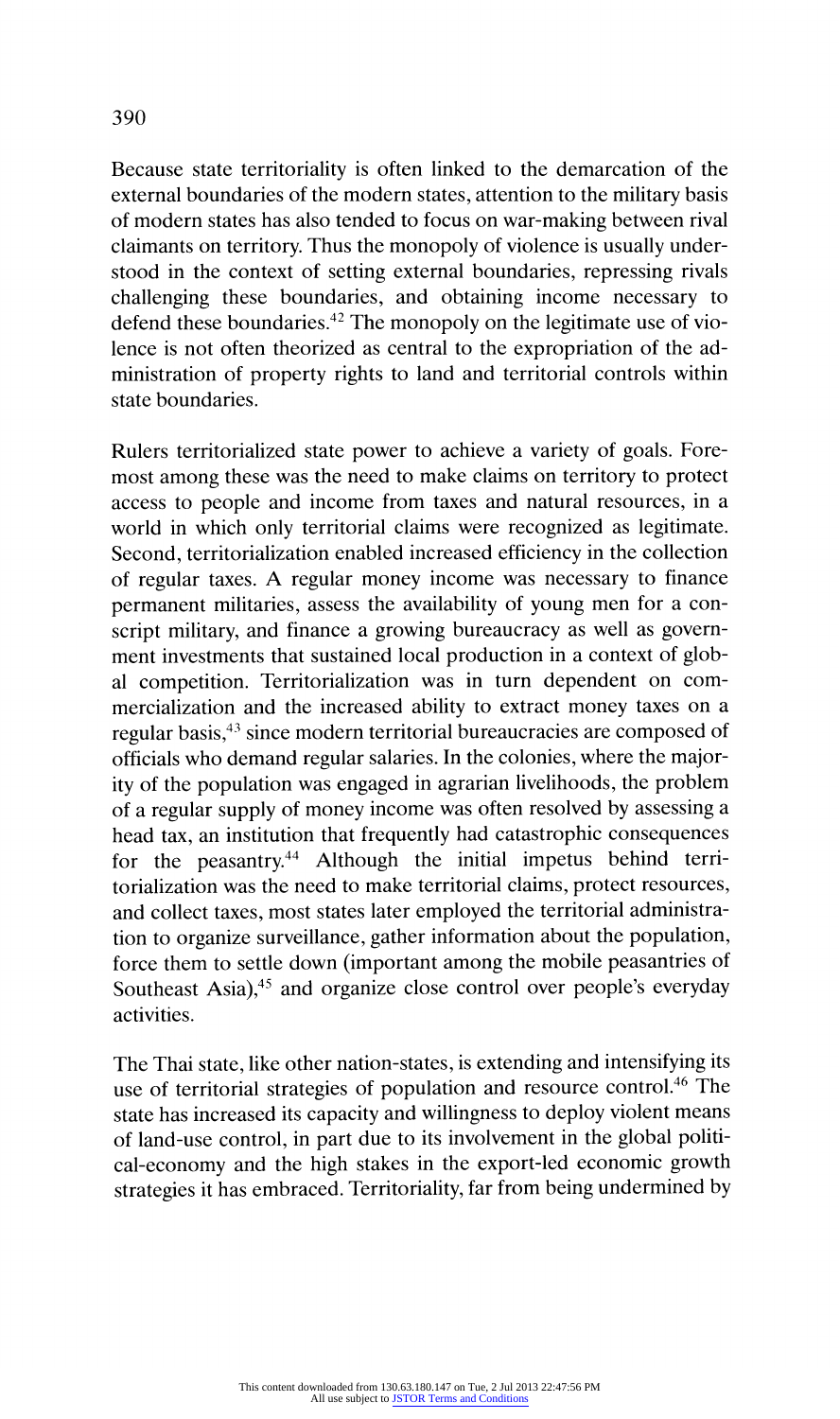**global processes, is increasing in importance and sophistication as a state resource-control strategy in Thailand and elsewhere.** 

**To illustrate these arguments, we focus on the territorialization of resources and people in rural areas, specifically: (1) The territorialization of civil administration in rural Siam/Thailand; (2) State attempts to take over the administration of rights to land through mandatory registration of land titles based on surveys; (3) State attempts to control the use of major portions of national territory by demarcating it and defining it as forest. The state agency given jurisdiction over this territory (the Forestry Department) also claimed exclusive rights to allocate and enforce use rights (for example, logging, grazing, or mining rights) while setting conditions and refraining from allocating the right to sell the land.** 

**The latter two territorialization strategies have met with only limited success. As we indicated above, territorialization is often unstable. In Thailand, the people most directly affected by the state's resource territorialization have undermined it by practices that ignore and resist the state's goals.47 Conflicting mandates among state agencies also undermine territorial control, as shown below. Finally, the Thai state has not maintained a sufficient monopoly on the means of enforcement to control people's activities effectively as required by state laws and policies. Landholders look to local enforcers to protect their land claims. As the state increases its capacity for enforcement, conflicts emerge between state agencies with different objectives in implementing territorial regulations. As a result, although the Thai state has increased its capacity to enforce territorial controls, it has failed to meet the zoning objectives outlined in its development plans. The failures result not from international integration but from local resistance to the project.** 

### **Territorializing Siam**

**Whereas the trend toward territorialization was a slow process spanning many centuries in Europe and North America,48 in Southeast Asia territorialization resulted from global processes that came rapidly to a head during the nineteenth century. These included the consolidation of territorial states in Europe and the Americas, European claims on major territories on every continent, and the evolving dominance of**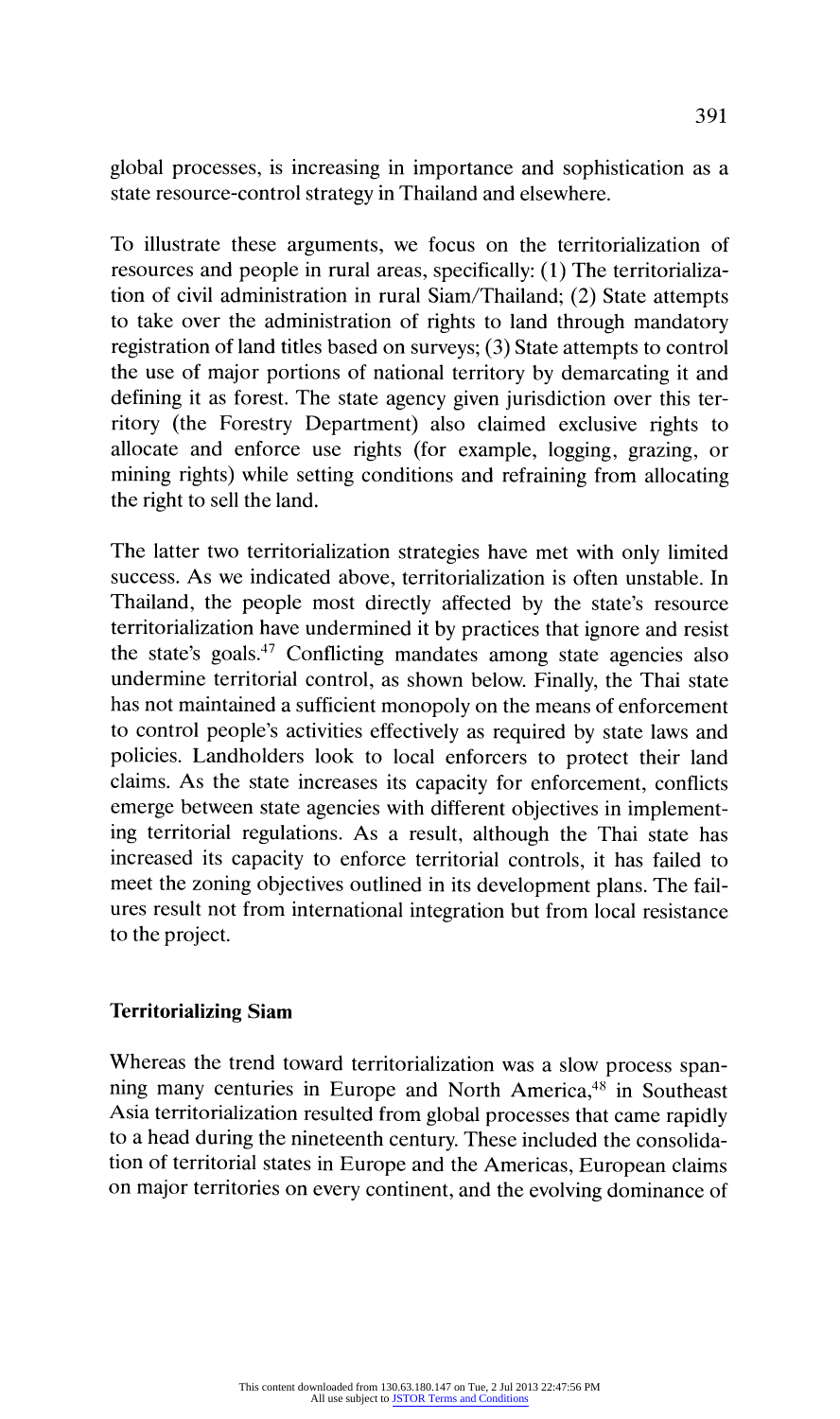**capitalism in the global economy. At that time both colonial and noncolonial state agencies in Southeast Asia began to represent and express state sovereignty in terms of territory. Most pre-colonial states in Southeast Asia would fail to qualify as states in the Weberian sense on the grounds of lack of territorial integrity.** 

> **The modern concept of national boundaries ... did not exist in Southeast Asia until the nineteenth century.... Southeast Asians were not much concerned with the demarcation of frontiers.... It is only quite recently that the rulers of the traditionally dominant societies have sought to establish a modern sense of allegiance to the notion of a nation-state identity, with its concomitant demand of loyalty from all citizens living within sharply defined national boundaries.49**

**Except for Vietnam, where the provincial elites controlled land as well as people, the administrations in most Southeast Asian areas were based on control of labor, not land.50 As we show in the next few paragraphs, pre-national states in Southeast Asia were thus not much involved with any of the three activities that we identified as important to territoriality. First, they classified political units by their rulers and ruling centers, not by their territorial boundaries. Second, they did not communicate boundaries around specific areas to relevant audiences by mapping them. Third, they used their capacity for physical coercion to enforce claims on people's labor, the products of peoples' labor, or people's lives (conscripting them for dry-season wars). But they generally did not try to enforce territorial claims.** 

**The political systems in the area now constituted as Thailand (hereafter referred to simply as Thailand) were typical of mainland Southeast Asia and parts of what is now Indonesia. Thailand was dotted with hundreds of principalities (muang), each ruled by a lord or king who usually also gave allegiance to the king in Bangkok as well as sometimes kings in other major centers in Cambodia and Burma. The extent of Bangkok's involvement in the affairs of the muang depended mostly on the proximity of the muang to Bangkok. Distant muang were ruled by lords who were relatively independent of Bangkok save payment of tribute and periodic ritual displays of loyalty.51** 

**Ruling monarchs and nobles in Bangkok and other muang did not involve themselves directly in the activities of serfs, but rather appropriated a portion of their labor, goods (as tax-in-kind), a head tax, or blood (as conscripted fighters). Populations claimed by various rulers were registered as individuals or large extended households for collec-**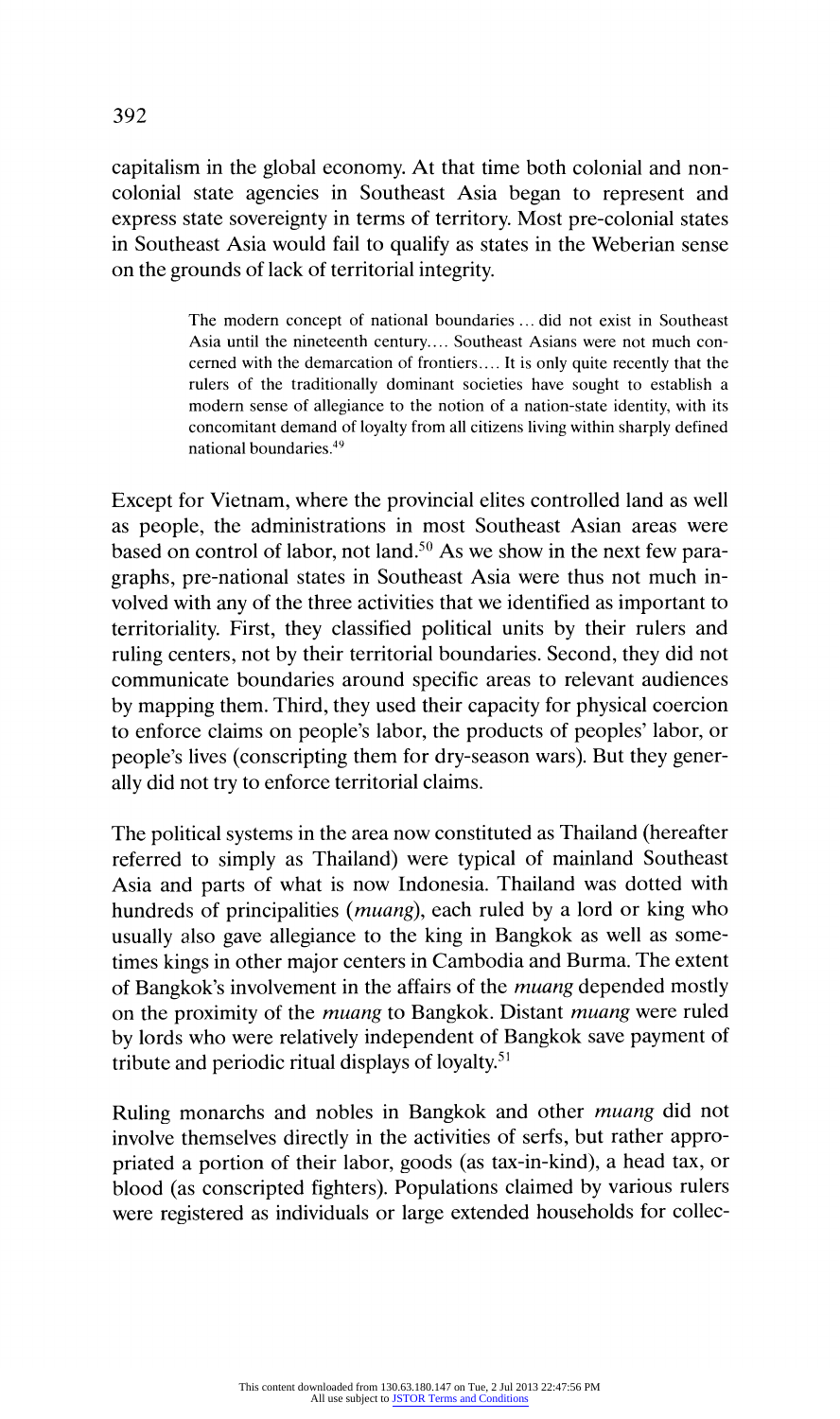**tion of head-taxes, tax-in-kind, corvee labor, or military conscription.52 Human labor was also controlled by slavery in many different forms, a status that often followed from indebtedness.53 Women were not required to register with a master, but they could be enslaved. The exceptions (people who were not registered and not obligated to provide labor or tax-in-kind to the nobility) in the nineteenth century included upland "hill-tribe" people and many recent Chinese immigrants.** 

**Relations between central and local authorities, as between masters and groups of serfs and slaves, were neither territorial nor based on corporate units such as households or villages.54 Groups of serfs and slaves were classified not by their residence in a bounded territory, but by their category of serf and their common subordination to a master.55 Legal codes, based on the 1805 Law of Three Seals, specified categories of person and the distribution of property rights in person in great detail. Each male serf was supposed to be tattooed with a mark that identified his category and master, while men had property rights to their wives and unmarried daughters.56 But a property claim on a person was not an exclusive claim to indivisible rights, so that in contexts such as inheritance, woman had rights to personal property including slaves.** 

**Officials in the ruling centers also did not try to monopolize the communication of territorial rights or rights to land. They did not survey land, create permanent written titles, or register rights to land-based resources. Finally, the ruling groups in Bangkok and the major principalities did not claim a monopoly on the use of force to defend territorial boundaries. The Bangkok monarchy used military force to defend its claims to tribute in economic products and the loyalties of local lords, and to assist local lords in suppressing local rebellions. But the control of military force was fragmented among different noble families and local lords; it was not centralized under the king.57** 

**Ruling groups in Bangkok and other major centers were concerned with people's spatial location, but their concern was limited mostly to the question of their subjects' distance from the center, and the possible escape of serfs and slaves into the "wilderness," where rulers had limited power. The power of a ruling center declined with distance, and in the boundary regions between ruling centers smaller places were nominally subject to the weak power of several such centers. The rulers' control and the enforceability of their claims to places, people,**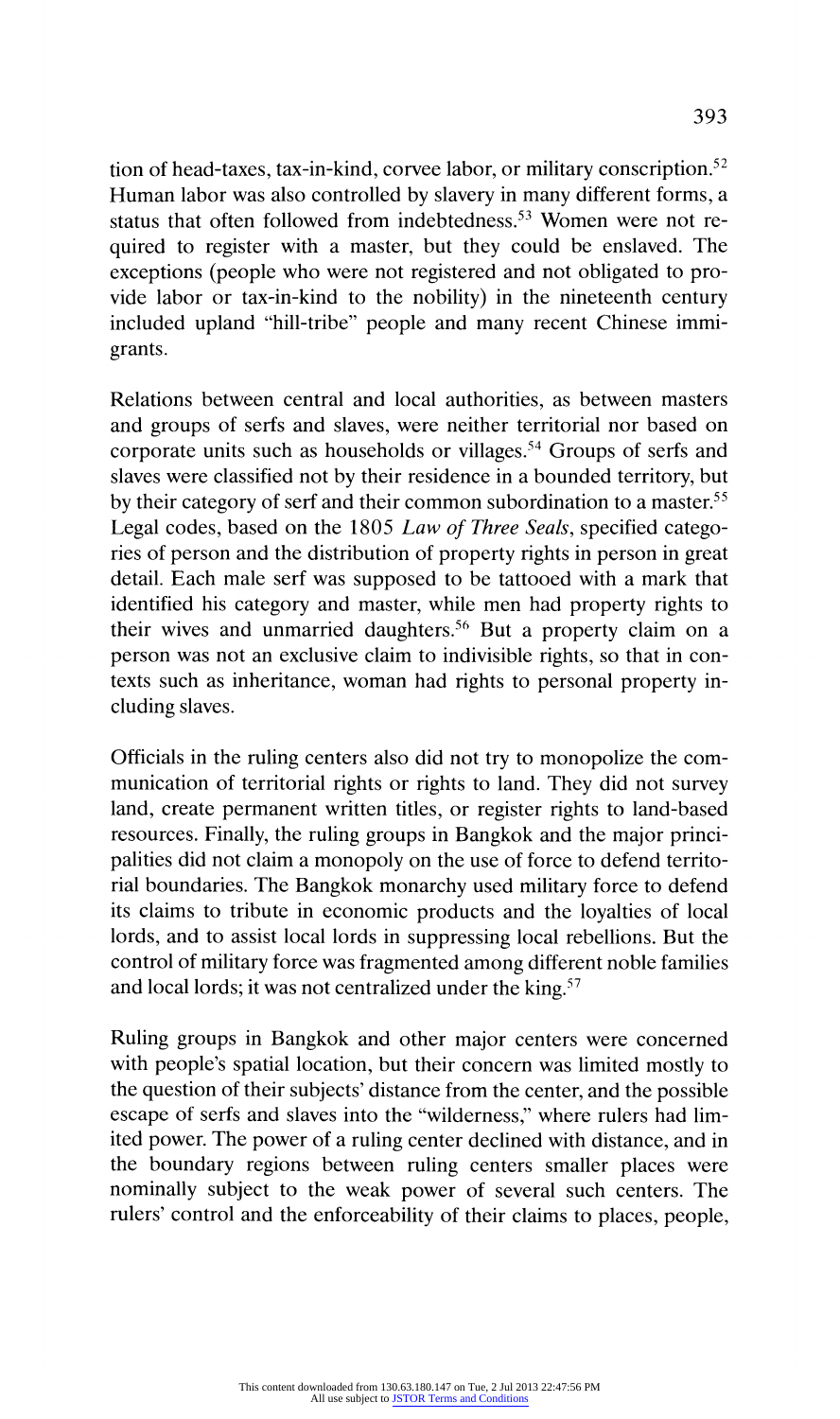**and resources far from the ruling center or otherwise not accessible (such as a nearby swamp) was not equivalent to their control in areas near to and accessible to the center. The far reaches of the rulers' domains often had frontiers, not borders. These frontiers were sometimes unclaimed "wild" forests, and sometimes transition zones characterized by multiple sovereignty. Multiple distant rulers could make**  overlapping claims on people, their labor, and local resources.<sup>58</sup> Thus, **proximity of serfs and slaves facilitated their extraction of goods, labor, and blood when necessary, so that rulers often engaged in wars with the purpose of resettling populations closer to the ruling center.59** 

**Territoriality, though not important to the major centers, was not absent from the pre-national state or civil society in Southeast Asia. Local people did have concepts of territoriality that were understood in terms of geographic boundaries and, particularly, a range of rights governing resources within those territories. But these boundaries were flexible; for peoples who migrated or expanded to new "territories" the boundaries often expanded or migrated with them; old claims to**  resources could be maintained through several generations.<sup>60</sup> In addi**tion, claims to rice fields, the management of small irrigation systems,**  and tax farms<sup>61</sup> all involved concepts of territoriality. However, terri**toriality tended to be local - locally classified, locally communicated, and especially, locally enforced. Rights to use land and associated resources were enforced through webs of rights among individuals linked by kin relations, and the local authority of influential strongmen/ bandits.62 Insofar as pre-national ruling centers in Southeast Asia controlled territory, they did so indirectly, by controlling the people (e.g., local leaders) who controlled territory.** 

**Although pre-modern ruling groups were more concerned with property rights in people rather than land, ruling groups did formally claim some rights to land near the ruling center, and a symbolic right to the products of the land. The Bangkok kings had a title that can be translated as the "lord of the land," which is now interpreted as giving him formal rights to expropriate land and to tax land use. Cultivators maintained legal rights to land as long as they continued to cultivate it and pay the appropriate taxes. Miscellaneous provisions in the Law of Three Seals suggest that Bangkok officials took the role of enforcers of property rights in some contexts; these provisions protected possessory rights by specifying punishment for the forcible seizure of, or trespass on, land under someone else's cultivation (see Ishii, p. 181). But there is little evidence that provisions of this type were enforced by ruling of-**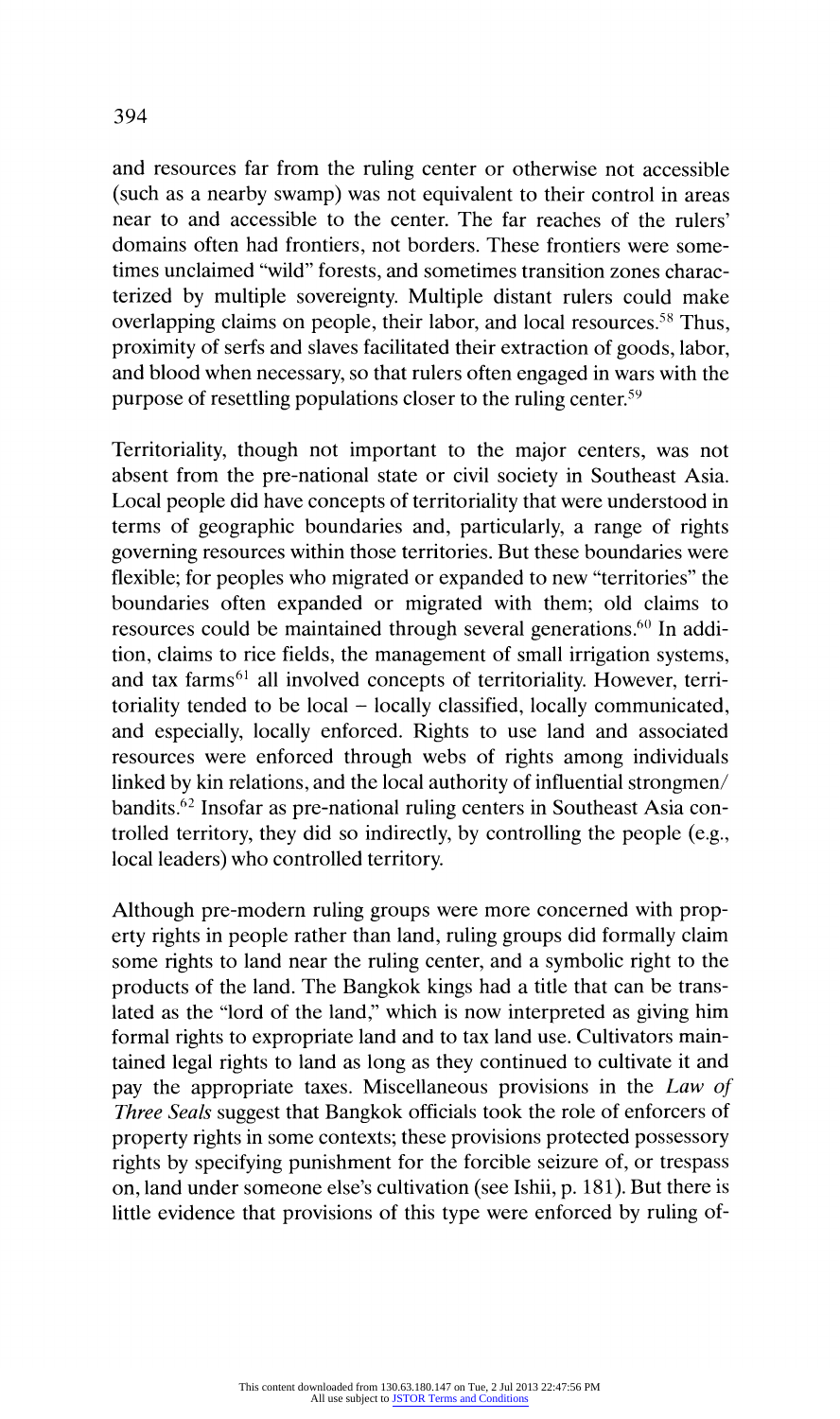**ficials outside of the immediate vicinity of the ruling centers, where systems of resource tenure were locally maintained.** 

**Rulers in the major centers understood space sometimes in terms of direction (east-west, front-back, landward or seaward, or local equivalents), sometimes in terms of travelling routes, and sometimes in terms of sacred sites. At the center, space was often organized according to a located, centered, and radial perspective of space. According to Tambiah,63 the geometrical and topographical formulas of the "mandala" has provided the design for communities in many parts of Southeast Asia ranging from lineage-based segmentary societies to complex centralized polities. The spatial orientation of town architecture and the administrative divisions were modelled on the idea of a located sacred center (identified with Mount Meru) from which power radiated outwards, becoming more diffuse with distance. Officials were grouped into Ministries according to their orientation with respect to the king. Thus ministries and princely palaces were organized into those of the left, right, front, and back. Since the king on the throne**  faced east,<sup>64</sup> these also corresponded to the cardinal directions north, **south, east, and west.** 

**In Bangkok and Ayuthaya before it, the ministries of the North (Mahathai) and the South (Kalahom) were responsible for the administration of the muang outside Bangkok.65 These two ministries were functionally distinguished by the types of obligations owed them by people under their control rather than by types of duties performed by its officials.66 The labels North and South did not indicate territorial control of a bounded space. Rather, they were organized according to relationships between "leaders" and their retinues, and between the minister and the lords of the principalities. Each principality or tributary state was similarly organized by these radial principles.** 

**Sacred and radial space did not exhaust nineteenth-century conceptions of space in this region. For example, space for ruling groups was also oriented by the paths by which goods and armies could move; thus it was imagined in terms of the experience of travelling routes. Thongchai67 shows how pre-twentieth-century maps of the area that is now made into Thailand were not oriented in terms of latitude and longitude, but by the rivers and coasts along which traders and armies travelled. In other pre-twentieth-century maps, space was organized to express religious teaching.68 The perspective of peasants living at a distance from ruling centers in Southeast Asia has not been recorded but was no doubt not the same at that of their rulers or long-distance travellers.**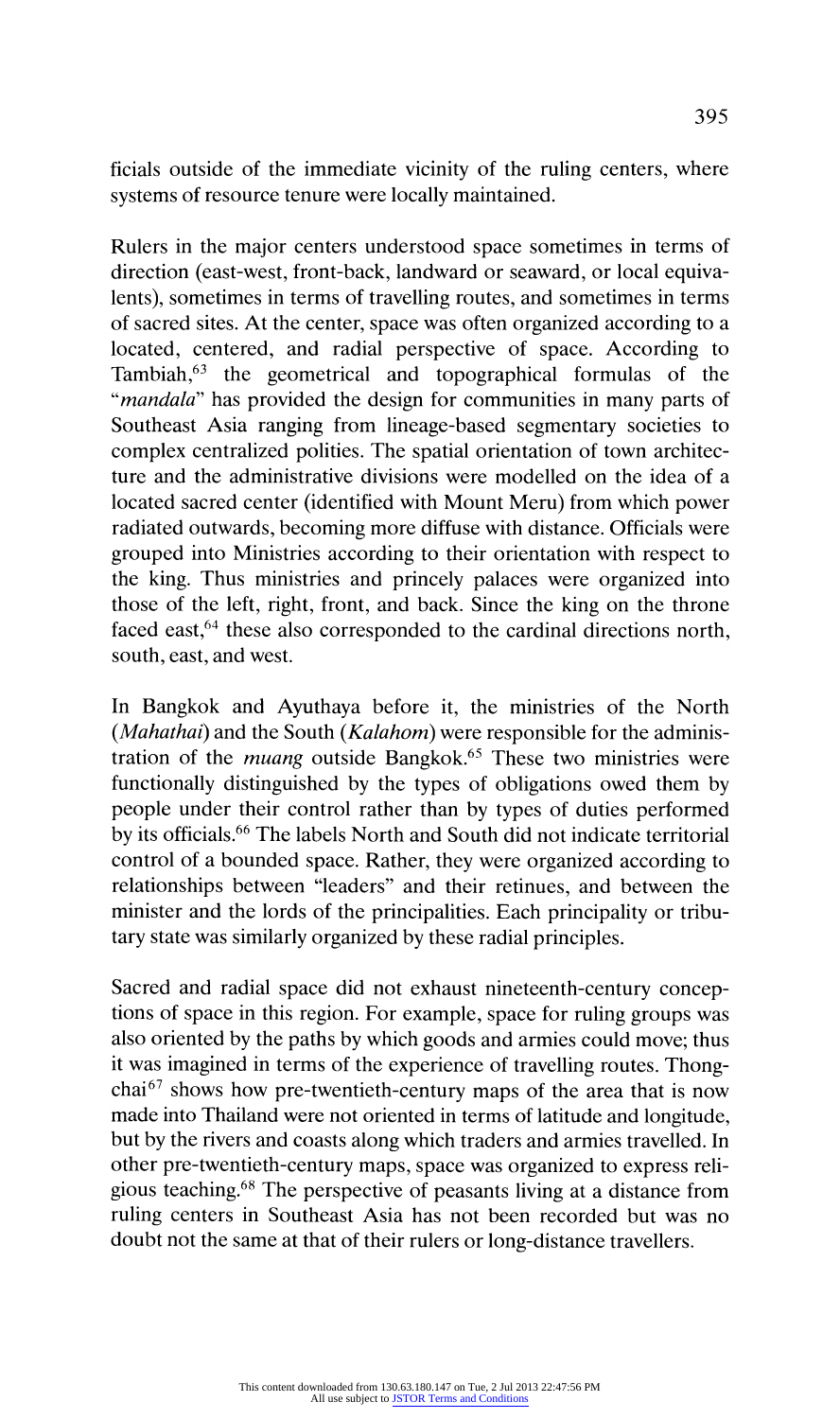**Following trends among colonized states in the region,69 the Bangkok monarchy in Siam undertook internal administrative reforms, adopted a Western land code, and claimed ownership of all "unoccupied" land more or less simultaneously during the last decade of the nineteenth century. These policies were the result of changes in conceptions of space and territorial sovereignty that took place through the latter half of the nineteenth century, as well as pressure from England and France.** 

**In the 1840s, British requests for Siamese assistance in demarcating boundaries with Burma were not understood in Bangkok, where rulers still thought in terms of non-territorial sovereignty. When pressed by the British to help identify the location of the border, they repeatedly suggested asking "old inhabitants on the frontiers ... what they know."7" By the 1860s a new king (King Mongkut) had learned about modern conceptions of space, and was able to discuss the demarcation of borders with the British.71 However, the Bangkok rulers, who had previously not been interested in borders, were typically unable to comply with repeated British requests that they participate in demarcating the border between Burma and Siam, and they allowed the British to do so on their own.** 

**Problems with sovereignty and border demarcation in teak areas controlled by the Lanna lords in the north of Thailand indicate how European conceptions of and interests in particular types of territorial sovereignty helped to push the Siamese rulers into rapid internal territorialization of the administration. By the 1870s and 1880s the British search for shipbuilding timber had brought them through Burma to the Lanna states, where they encountered what they called "banditry," the need to "bribe" the lords to obtain logging "concessions," and overlapping concessions. All parties who could wield the instruments of violence, from lords to local strongmen, in effect demanded protection fees.** 

**In a move that was repeated in many other situations, the British chose not to acknowledge the Lanna lords' local power, instead recognizing Bangkok's sovereignty in the northern territory. Knox, the British Consul in Bangkok, demanded that "the Thai Government was either to give up claim of territory over which they had no control or take immediate steps to drive out the intruders." In a series of treaties between the British and Bangkok, Bangkok agreed to send police units to the North, assign judges to settle disputes, permit the establishment of a British Consulate in Chiangmai, and regulate bidding for teak con-**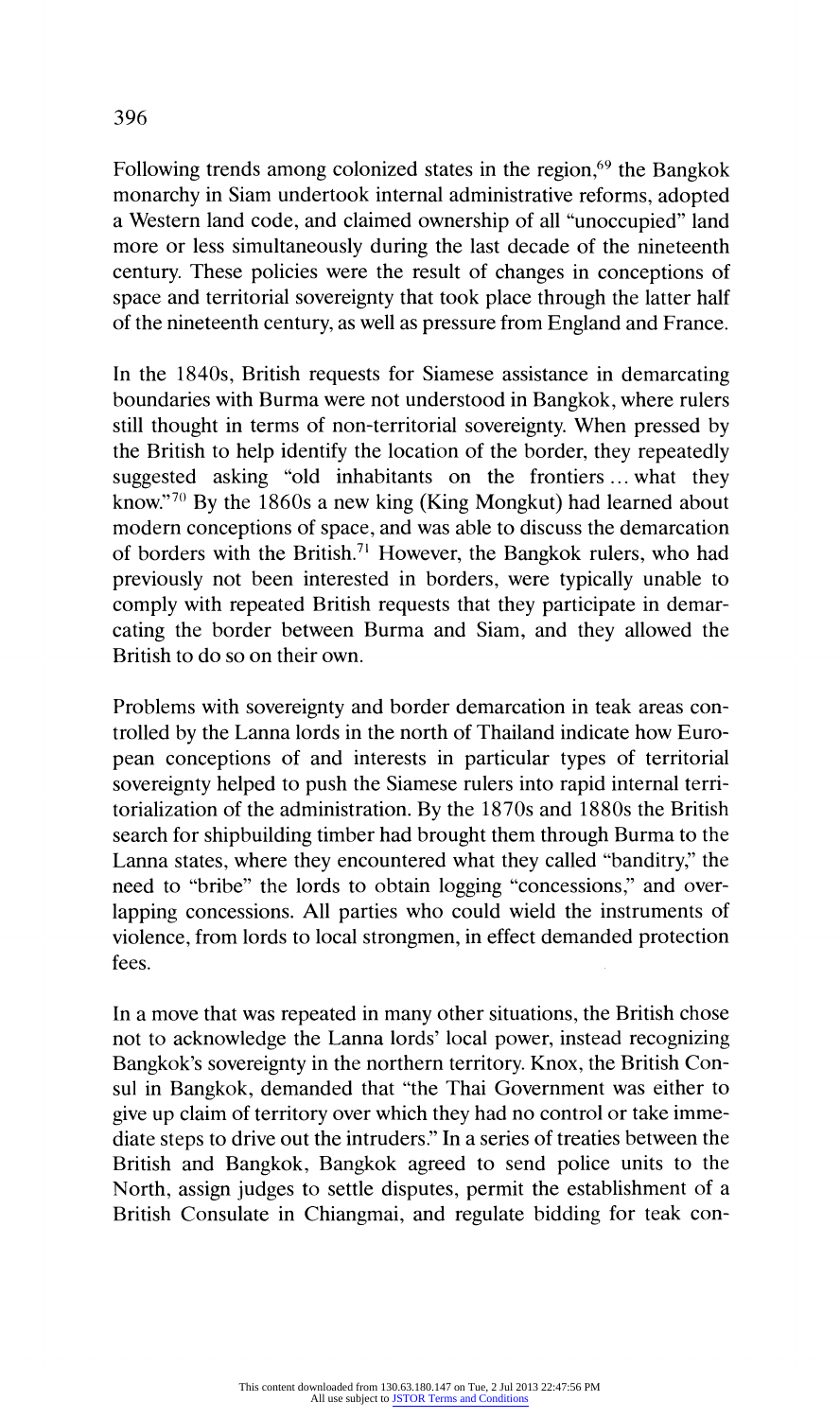**cessions.72 Problems continued, however, and in 1891 the British took over some of the territories also claimed by Bangkok and unilaterally mapped a border.73** 

**Under this resource-related pressure, the Siamese state, which previously was concerned more with local lords' loyalty and tribute than with maps and territorial boundaries, also began to claim territorial sovereignty by military occupation and mapping. According to Thongchai, Bangkok effectively became a small imperialist power by the last decades of the nineteenth century, pre-empting European expansion by using military force to occupy territory between their own and**  French claims in Indochina.<sup>74</sup> The need to occupy and thus control **formerly ambiguous territory also help spur military reforms: already by the 1880s the king (Chulalongkorn, who followed Mongkut) had been able to bring most military forces in Bangkok under his control, and he had instituted a series of changes aimed at Europeanizing the military. These included a permanent, paid volunteer force (rather then a militia mobilized by corvee) and a salaried officer corp trained in a palace military school. Bangkok also purchased European arms for the reformed sections of the military, which were much superior to those available in outlying areas.75** 

**The forcible takeover of formerly semi-autonomous principalities was accompanied by the first systematic efforts to map territory in Siam. The first group of mapping officials was formed in 1875 from the Royal Body Guard, which was also the basis of King Chulalongkorn's military reforms. In 1880, Siam was brought into a global spatial grid by a triangulation brought down into Bangkok by an English surveyor, James McCarthy.76 McCarthy was subsequently hired by the king for additional survey work (for example, he determined the position of the six other important towns, and various new national boundaries77), and helped form the Royal Survey Department in 1885. Surveying activities were concentrated in the Bangkok area (for reasons outlined below) and the peripheries, the latter as surveyors travelled with the Siamese armies of the 1880s to map territory as they occupied it.78 The department continued to make boundaries in the Bangkok area and new provinces until 1896, when the department published a map of Siam in English. Thereafter the department's efforts were turned to cadastral surveying.79** 

**The changes at the turn of the century were also made in the context of economic pressures set off in part by the Bowring Treaty with the**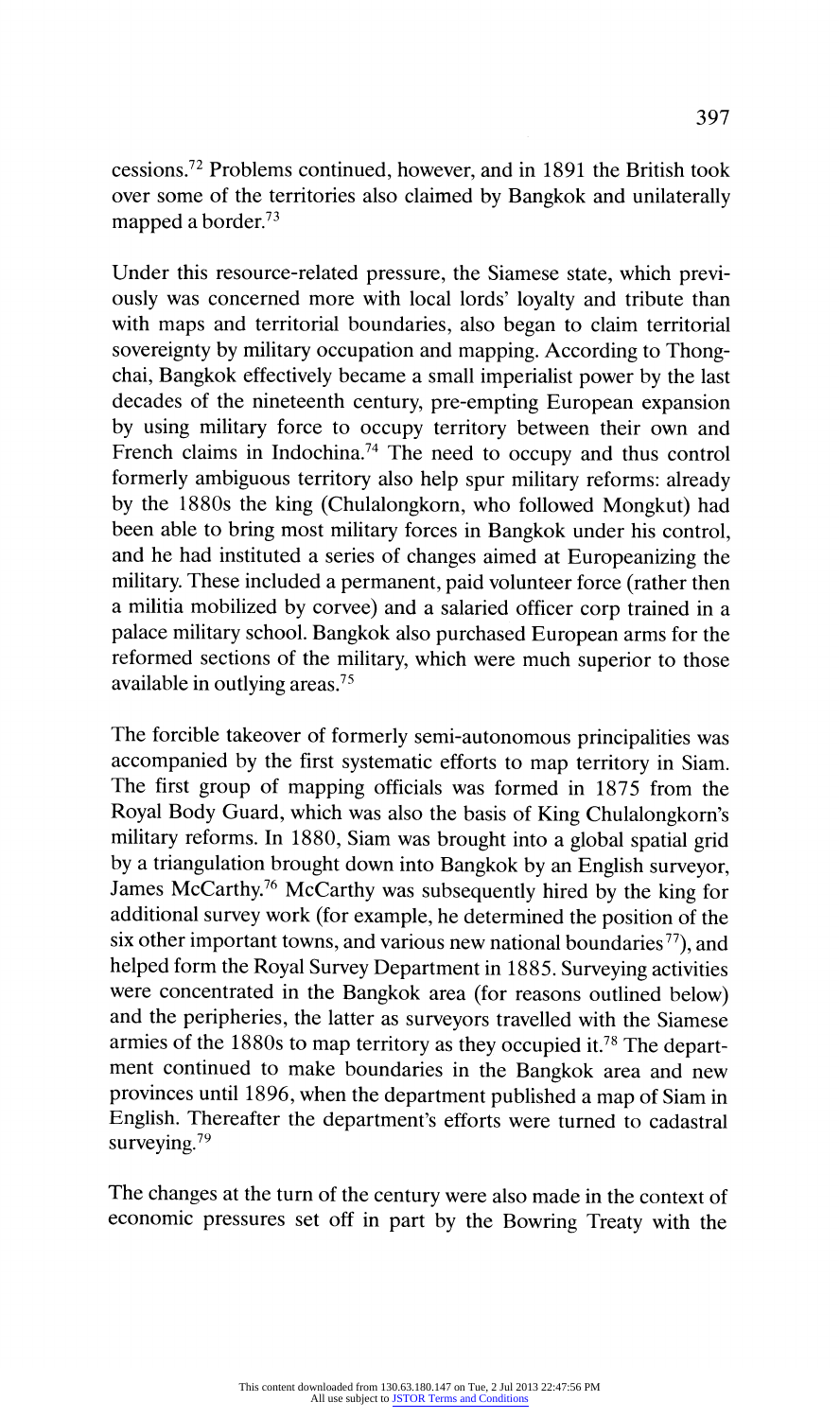**British in 1855. The Bowring Treaty was signed under military threat, particularly demonstrations of British military might in the attack on China over trade issues. Treaties with the other imperialist states followed on the model of the Bowring Treaty. These opened up internal markets by making most monopolies illegal, and by limiting import and**  export duties and internal taxation.<sup>80</sup> External trade increased, with **rice from the Central Plains quickly becoming the major export although teak and tin were also significant.81** 

**Commercialization and increased dependence on external markets put pressure on the Bangkok administration to increase its money income to pay for the infrastructure (e.g., railways, irrigation) needed to com**pete with exports from nearby colonies<sup>82</sup> as well as military expendi**tures. To increase money income, ruling elites promoted the expansion of rice production for sale, monetized serf obligations in many areas, and gradually abolished slave labor. They replaced their own reliance on slave and serf labor by promoting the immigration of wage laborers from China, whom they hired for state projects and exploited through gambling and opium monopolies. They also set up many new tax farms on specific commodities, which were taken up mostly by the Chinese.83 Income from these monopolies and tax farms allowed the monarchy to eliminate its reliance on serf obligations and slavery almost entirely by the turn of the century. In addition, the centralization and reform of the military in Bangkok had shifted the balance in military power to Bangkok.** 

**These changes gave Bangkok the power to initiate a massive program to territorialize and centralize local administration throughout the national territory. The program was initiated during the 1890s and completed through the first decades of the twentieth century. The monarchy in effect transformed layers of nobles and local lords into salaried officials. Bangkok ministries were reorganized by functional specialization: the old ministry of the North, for example, became the Ministry of Interior and the Ministry of the South became the Ministry of Finance. New functional Ministries (Agriculture, Education, Defense, Public Works, and others) were also created and staffed with salaried officials.84** 

**The administrations of the principalities outside of Bangkok were incorporated into the administrative hierarchy of the Ministry of Interior.85 The lords of the principalities were displaced by provincial governors who took over local administration. Provinces were sub-**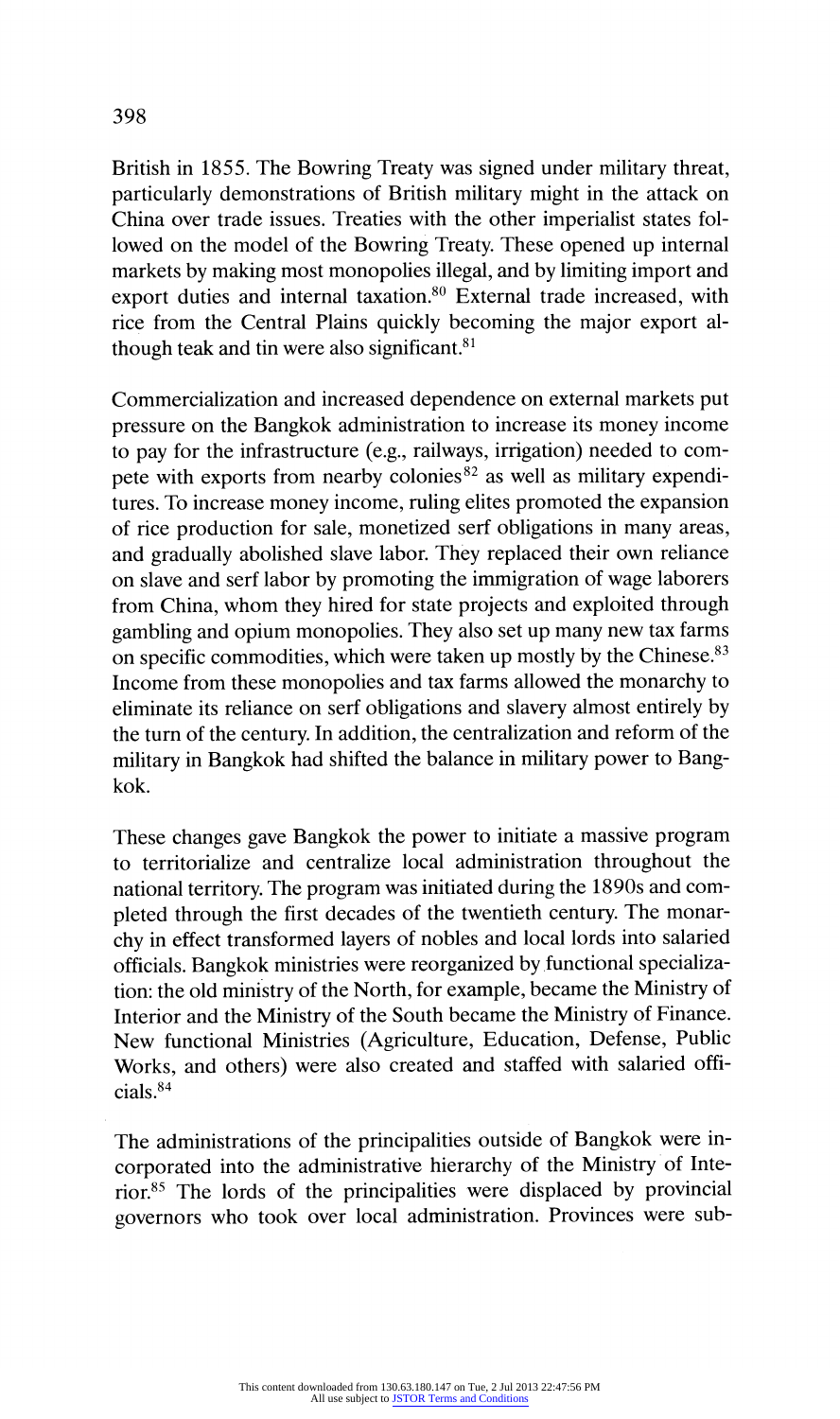**divided on the basis of territory into districts, and one of the local nobility was transformed into a district officer. Schools were set up in Bangkok and major principalities for training the children of the nobility to become salaried government officials, who during their careers were rotated through a series of positions in different provinces so as to minimize the development of local loyalties. All indirect taxes, labor obligations, and tax farms were eliminated or replaced by a direct poll tax collected throughout the territory now claimed by Bangkok. A military conscription linked to the poll tax was proclaimed in 1905.86** 

**Local nobles led some rebellions against these changes, but the new coercive power of Bangkok forced local lords to accept them. In some areas discontent was contained by allowing the lords to retain their titles and some income for several decades after they had lost much of their power.87 In the South the inability of local rulers to resist was partially due to their exploitation of local peasants during the late nineteenth century, and the flight of many peasants to the forest.88** 

**Below the level of the district, the direct masters of serfs were replaced with village heads and subdistrict chiefs (kamnan): Instructions sent out from the new Ministry of Interior instructed provincial and district officials to create villages and subdistricts by having the "heads of approximately ten households" whose houses were located near each other to elect a village head. Villages were in turn clumped into subdistricts (tambon); the number of villages in a subdistrict was supposed to be determined by a radius of three hours walk between a central village and the villages furthest from the center.89 Officials were further instructed to ask the village heads to elect one of themselves as the kamnan (head of the subdistrict). Peasants who had been serfs attached to a master became instead villagers under the jurisdiction of village heads and kamnans. Eventually villages were defined territorially, by mapping them like cells onto the landscape. The "village" was thus created as territorial administrative unit.** 

**"Households" were similarly a twentieth-century product of territorial administration. As the government created villages, it also instituted the registration of births, deaths, and marriages according to village residence. All inhabitants of the village, according to these registrars, are allocated a village address in a small territory comprising residential land. The collection of individuals registered at this address is the household. That is, each person is assigned to a small area on a grid, basically a cell occupied by a group identified as a "household." The**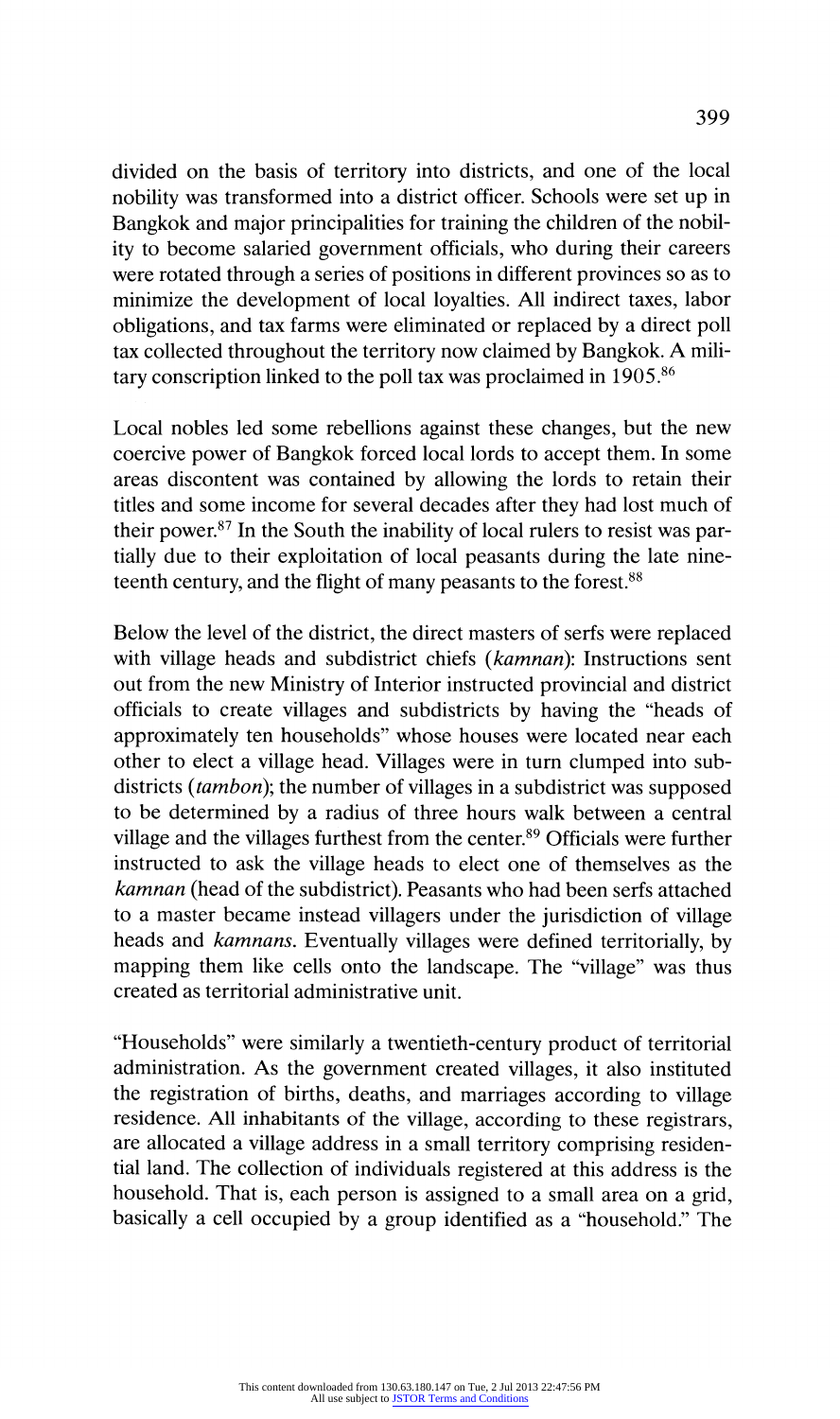# **400**

**government office at the district center has a card for each such household cell, which lists its inhabitants categorized by gender, age, and marital status. The village was in effect a larger cell encompassing the household cells.** 

**This territorial village and household registration was the means by which persons were fixed in the national territory, where they can now be located, identified, counted, characterized, categorized, and mapped.90 When the system was first implemented, the Ministry of Interior used it to collect the poll tax and to mobilize people for the military and police draft, which was slowly implemented region by region after 1905. Now they use it to collect information through censuses and surveys, to allot land rights, and administer development projects. Territorial classification has replaced the old systems based on classification by social category - the myriad categories of slaves, serfs, nobles, and princes. Classification by kind is not eliminated, as the household registration system is augmented by classification by gender, age, and educational level, but territorial registration is now primary.91** 

**The central government also tried to take over the role of enforcement. This was partly achieved through a military presence, but responsibility for everyday policing was given to a Provincial Gendarmerie, introduced in 1897 under the Ministry of Interior, and organized by territorial administrative units. In 1908 there were over 8,000 police in 345 stations. From the beginning the police were set up as para-military units; during the early period the police officers were trained as military officers, while the non-commissioned officers were recruited by conscription together with the military recruits. After the Second World War, the United States continued this tradition by providing aid and military training for police paramilitary units, who were promoted partly as a counterweight to the army.92 In recognition of the limited power of the police in everyday matters, the kamnan and headmen were empowered to settle most small disputes and assess small penalties such as fines. The kamnan was able to call out the coercive power of the police to support him, and he thus became a locally powerful person. Although the judicial system was also reformed, until recently few rural people used the courts, preferring instead local brokers, the village head and kamnan, or district officials of the Ministry of Interior.** 

**The Department of Local Administration in the Ministry of Interior was set up to administer people through territorialization. Territory**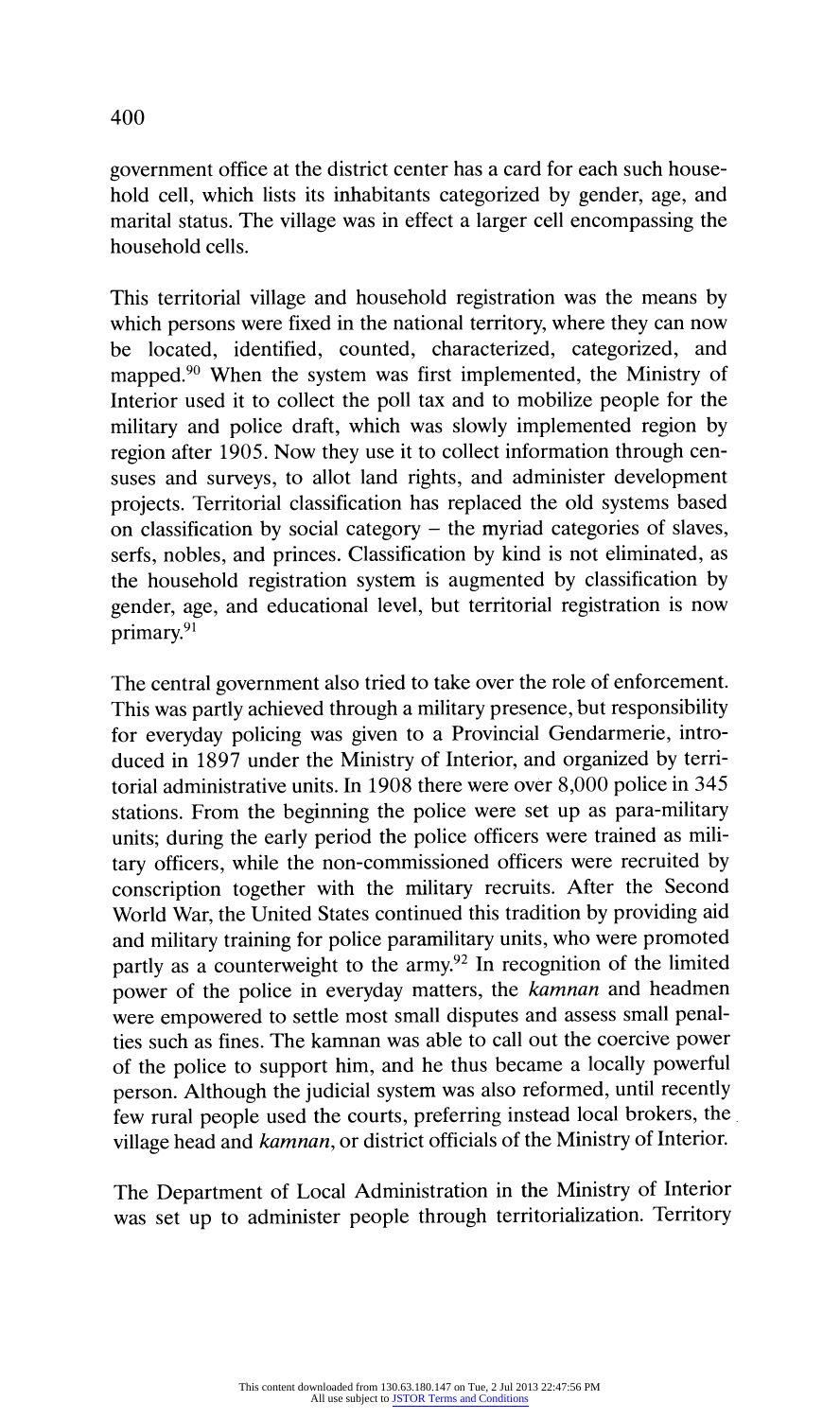without people, "unpopulated" from the point of view of the state.<sup>93</sup> **was not included in the villages. This territory was defined as forest and placed under the jurisdiction of the Royal Forestry Department, which was initially also in the Ministry of Interior, although it was later moved to the Department of Agriculture. Smaller land areas were awarded to other agencies such as the railroad administration and the military. The entire territory of the nation-state was thus divided into non-overlapping administrative units defined by their borders, and placed under the jurisdiction of a relevant agency.** 

**Thailand's territorial administration was modelled after that in nearby colonies. The institution of the village head was similar to the British system in India and that used by the Dutch in the Netherlands East Indies (today Indonesia), while the highly centralized provincial and district administration is similar to that in the French colonies of Indochina. More generallly, all modern states have reorganized local administrations on a territorial basis characterized by spatial boundaries, territorial definitions of communities, and territorial administrative hierarchies. There is considerable variation on this general model, particularly in the degree to which the initial reorganization was based in pre-existing local relationships, and the degree to which local administrations are autonomous from the center (in turn a function of budget autonomy and whether key local administrators are elected or appointed).94 In Thailand, the territorial administration is highly centralized, although there is now pressure to make provincial governors electable and decentralize some budget control. Nevertheless, increased autonomy at the provincial level would not compromise the territorial delimitation of local administrative units - in all likelihood it would increase its importance.** 

**Territorialization of the local administration is an important facet of the internal territorialization of the state, and is the aspect of territoriality most often discussed by the political geographers mentioned above. However, administrative territorialization in no way exhausts territorialization of state rule. States have also increasingly used territorial strategies to control people's activities and their access and use of local resources. The state's attempts to take over the administration of property rights to land are central to this latter process.**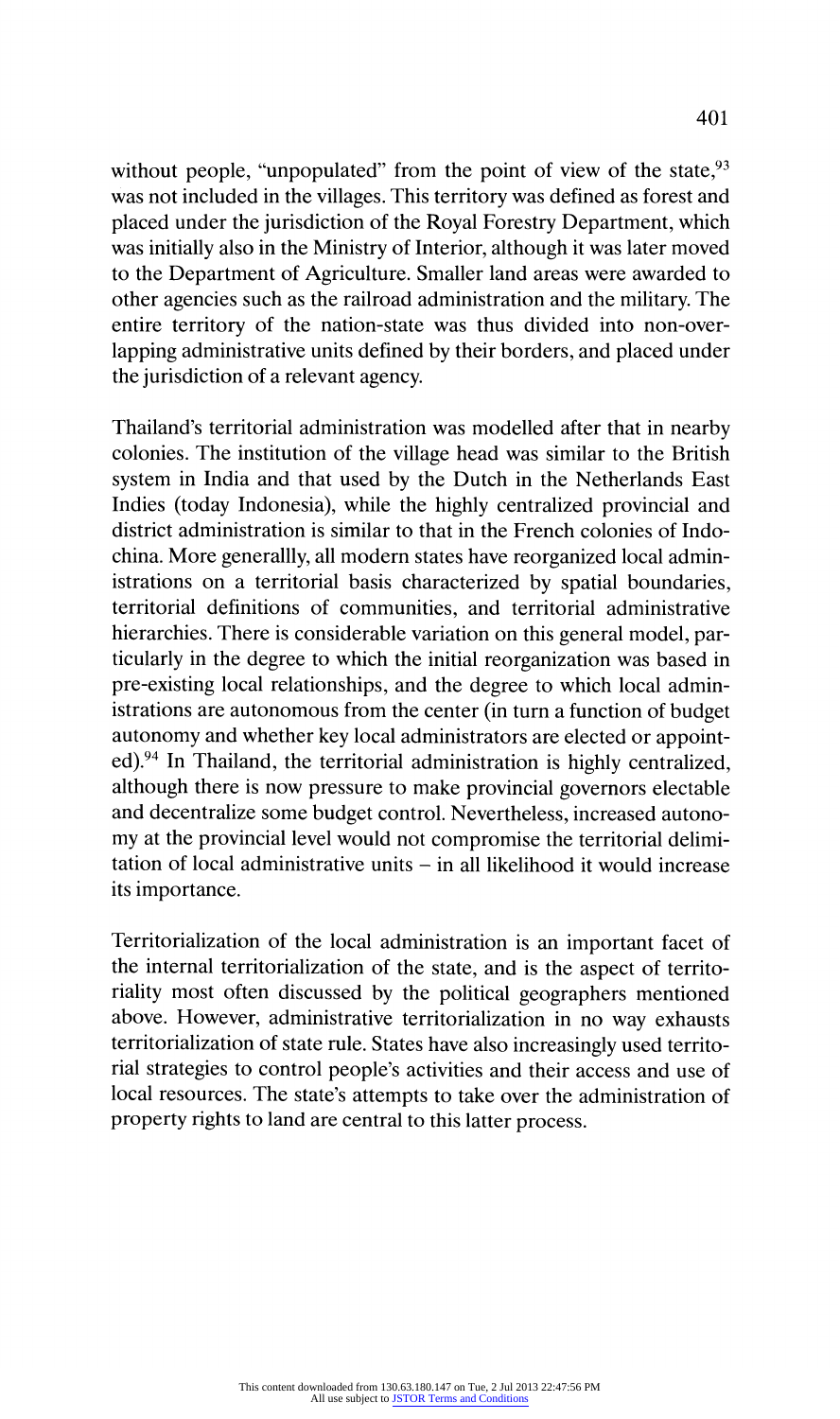# **Property rights in land**

**The history of law relating to property in land in Thailand follows a more general pattern in Thai legal history: It is a history of the wholesale adoption of Western models, incapacity to implement these models effectively throughout Thailand, and subsequent reforms that combined some recognition of local practice with attempts to make people conform to national laws.95** 

**Two sets of legal codes are applicable in matters relating to land law: the Civil and Commercial Code and a series of Land Codes. The Civil and Commercial Code, enacted in 1936, sets out laws on private property in general, including property in the family. The provisions in the Civil and Commercial Code establish the basic qualifications of "persons" who may own and dispose of property, and conditions that need to be fulfilled to establish ownership. According to the code, a person establishes "possessory" right of anything by "holding it with the intention to keep it for himself."96** 

**The territorial characteristics of land have prompted a series of land codes regulating property in land and committing the government to surveying and mapping the entire territory of the nation to establish boundaries on land control. Under the Civil and Commercial Code, possession is sufficient to establish the right to cultivate land against rival, non-state claimants to the same rights. But the Land Codes specify that possession is not sufficient to establish either the right to sell land or to continue to hold rights against possible state claims on the land. To establish these, land must also be surveyed and registered according to the provisions of land codes created for this purpose.** 

**The first land code was enacted in 1901 to deal with the many land disputes resulting from rapid settlement of land in the Central Plains and the intensification of commercial agriculture in this area between the 1870s and 1890s. Well-established local authorities such as kin elders who mediated or prevented such disputes elsewhere were probably absent from these newly settled areas, while the commercial orientation of agriculture made land valuable as a commodity. In addition the commercial orientation of agriculture in the Central Plains produced a need for credit, while the abolition of slavery meant that cultivators could no longer offer themselves or their children as security. Alienable land titles thus became important as security for loans. By 1896, the**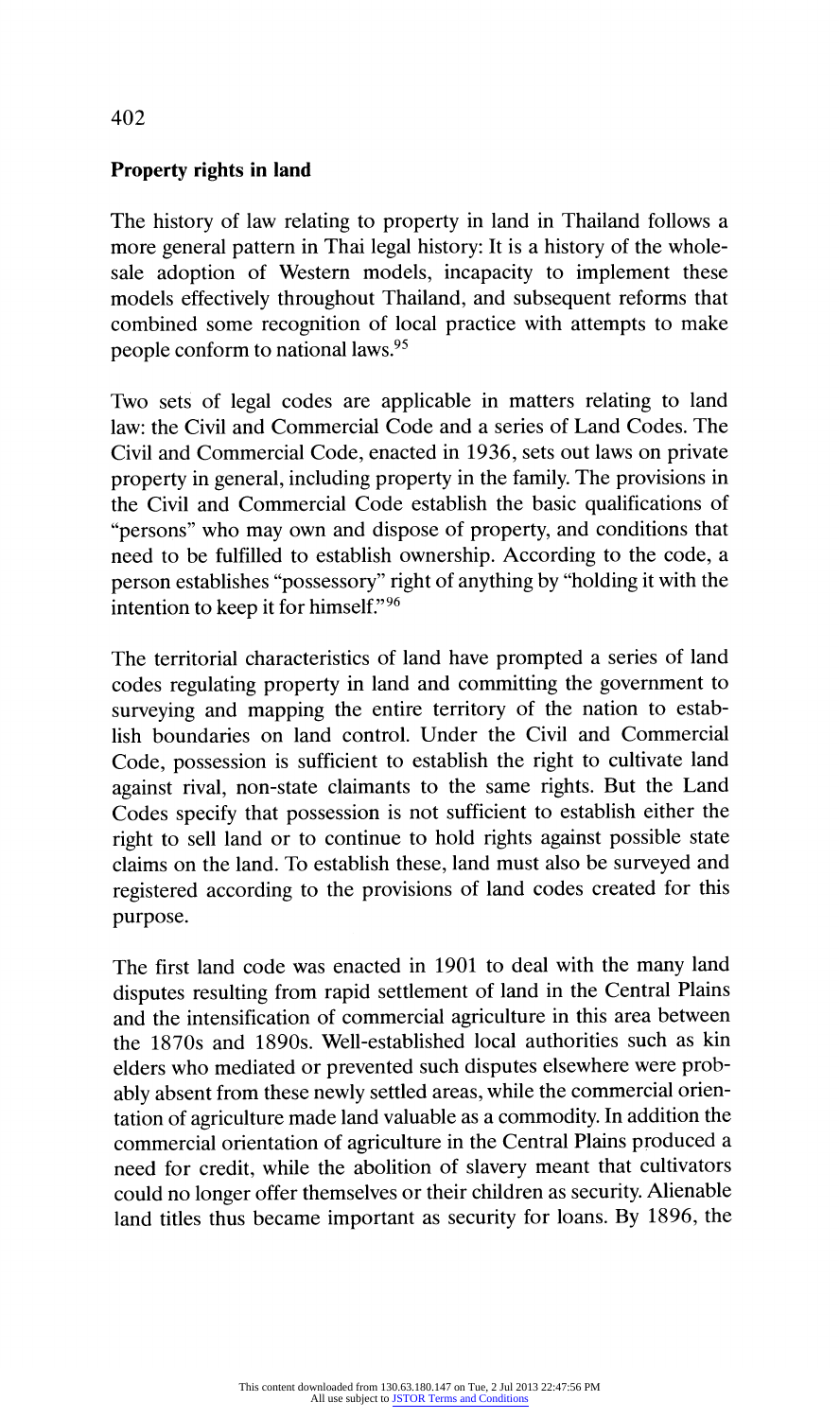**Survey Department had turned away from mapping the territorial administration and begun to focus on cadastral surveying near Bangkok. After a series of measures and acts that failed to resolve the prob**lem of clear identification of non-overlapping land rights,<sup>97</sup> the govern**ment adopted in 1901 the Torrens system of land titling.** 

**The 1901 Land Code made state-guaranteed land rights contingent on a cadastral survey and registration. The Director of the Royal Survey Department described the process of doing the cadastral surveys (in 1908) in the following terms:98** 

> **A well-known point in each province is taken when convenient as the center or point of origin of the cadastral survey of that province, and the whole province is cut up into imaginary but properly coordinated squares, each 2,500 rai [1 rai equals approximately 0.4 acres] in extent. Drawing an imaginary line north and south, and another line east and west through the point of origin, each square is given a number according to its position; thus we might have a square called 4N-3E, or another 6S-8W, the reference in each case being to the central point.**

**Thus all of Central Thailand was mapped into homogeneous or abstract areas for the purpose of registering land rights, a process that is repeated at a more detailed level the mapping of provinces and villages.** 

**Since 1901, registered land titles and maps have become the key texts that provide for clear communication of property rights to and among state authorities. These texts provide a perspective on space comparable to the mapping of administrative territories. The boundaries on parcels in which individuals or groups hold rights are rendered locatable in space by inserting them into a grid of landed properties constituting the national territory. This makes claims easier to document and enforce by state officials.** 

**Although the land code was formally applicable throughout Thailand, it was in practice written to apply to landlords and smallholders in the Central Plains, and for urban landholders, where serious problems had emerged due to the commercialization of land. Between 1901 and 1909 state agencies surveyed land and issued land titles in the Central Plains, establishing eleven land offices to register land transfers.99 But after 1909 surveying slowed, and very few title deeds were issued outside of the Central Plain up to the 1940s.100 In most areas, the allocation and enforcement of land rights continued to be an activity of local people. Although the land code of 1901 did not affect the allocation and enforcement of land rights outside of the Central Plains, the effects**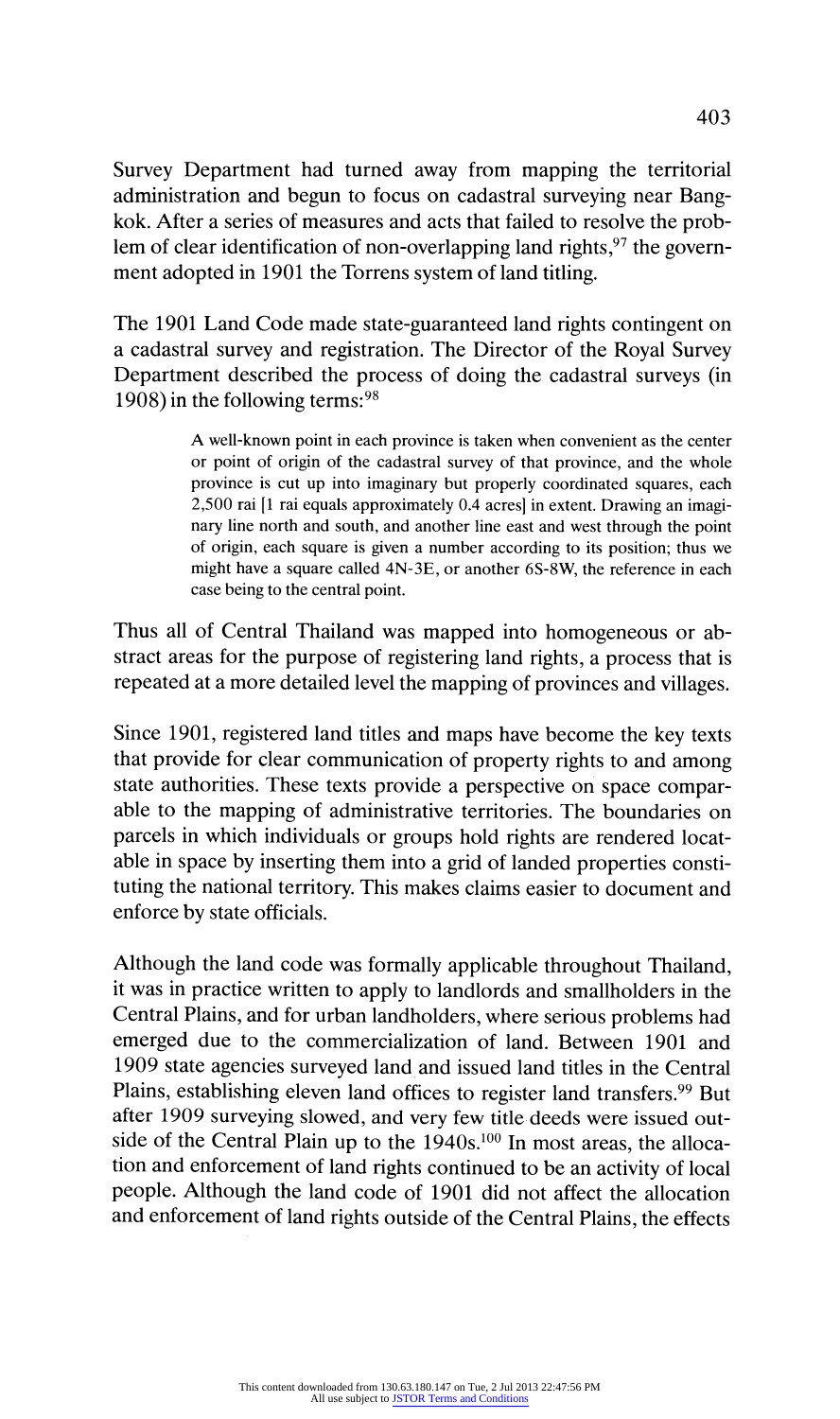**of the administrative reforms on local power did. The state-appointed kamnan became a key arbitrator of land rights, partly because he was backed by the coercive power of the state,101 and partly because he collected land taxes. Receipts for land taxes soon became an important local indicator of land occupancy.** 

**Tax receipts were used as indicators of land rights in part because cultivators in the rapidly commercializing economy needed proof of ownership recognized by non-local agents such as merchants and state agencies, and because the 1901 land code had no provisions for recognizing occupancy without a survey and the resultant map. After 1932, the new regime tried to solve this problem by legislation that recognized occupancy and utilization as long as such had been reported to state officials. However, the majority of cultivators did not report land use to the government, and the government lacked the capacity to investigate occupancy everywhere.** 

**A new Land Code enacted in 1954 was intended to solve this problem by forcing cultivators to report occupancy. The inducement was the threat that any land not declared within 180 days would be considered unoccupied and therefore state property. Upon declaration cultivators were issued a certificate (S.K.1) recording their claim.102 The S.K.1 was intended as a temporary document; it was issued without inspection and formally gave no rights with respect to use or sale. The 1954 Land Code specified three documents to be issued by the Lands Department: The "Pre-emption Certificate" authorized temporary occupation of land; the "Certificate of Use" was issued after an official investigated the field to check for proper use, and the Land Title Deed was issued after a cadastral survey and after the boundaries were marked with posts.103 The latter two documents gave rights to alienate land; the first did not.** 

**In practice the state was slow to issue Land Title Deeds, as it lacked the capacity to carry out the requisite surveying. In 1970 less than five percent of the area in regions other than the central region had been surveyed.104 This and other aspects of the land registration practice illustrate the incomplete hegemony of state strategies to claim, control, map, and territorialize resources and people.** 

**Cultivators had been uninterested initially in applying for land documents, but the threat induced many to declare land occupation and obtain S.K.1's. Although the S.K.1 document was intended to be a temporary document facilitating tax collection, it quickly became the**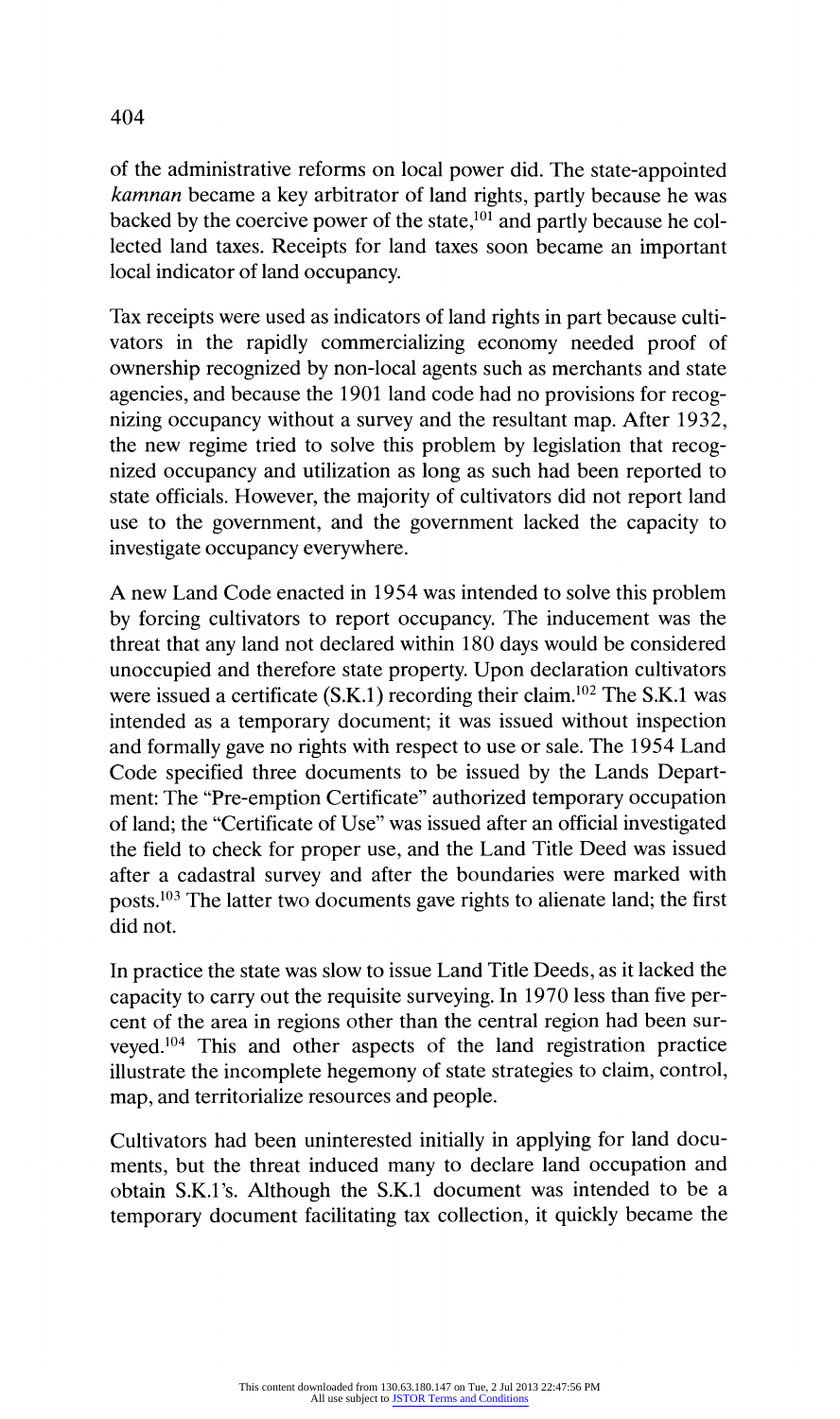**most common proof-of-ownership document held by cultivators (apart perhaps from tax receipts). Moreover, in spite of the inroads made by the central state into local land administration, most of the actual enforcers of property rights remained local: family elders, the kamnan, or a local strongman. Cultivators and dispute arbitrators recognized the S.K.1 as an ownership document on the basis of which people could buy, sell, rent, and mortgage land. Although land disputes are not often taken to court in Thailand, disputants who did not recognize these local authorities could go to the courts - which also, significantly,**  considered the S.K.1 a viable document.<sup>105</sup>

**In face of this unintended authority of the S.K.1 the central government amended the Land Act in 1967 to specify that the S.K.1 no longer gave any rights to landholders. After this, villagers began to change the S.K.1 into the "Certificate of Use."106 By 1985 in the country as a whole, the Certificate of Use was the most common document.107 A mere 15 percent of private land was held with full "Land Title Deeds."** 

**Although most people declared the land they occupied in 1954, many people in remote areas and those engaged in shifting and rotational agricultural work did not. Cultivators, frequently encouraged by government agencies (see below), continued to clear and occupy new land. In 1971 the government was forced to recognize that the situation was beyond its control, and abolished a provision that had declared land not registered under the S.K.1 to be unoccupied.108 They also officially agreed to register land occupied after 1954 but not reported under the land code. The actual practice of settlers, therefore, led to major changes in the laws intended to regulate what they did, effectively turning the legal process on its head.** 

**Many villagers have gained land rights through land-allocation programs, some of which involved resettlement (e.g., from areas flooded through dam construction, eviction from National Parks, or land reform).109 Various government agencies distribute land that government officials regard as unoccupied, using a variety of land documents. These documents are issued as temporary documents with restrictions pending surveys leading to full private rights. In practice, according to**  many observers,<sup>110</sup> the agencies administering the programs are re**luctant to give up their involvement in the schemes and do not invite**  survey teams to initiate the issuing of titles.<sup>111</sup> The finalization of the **process would mean the end of jobs and land control. About 230,000 "households" (probably about 1.5 million individuals) had been al**located land in these schemes by the middle 1980s.<sup>112</sup>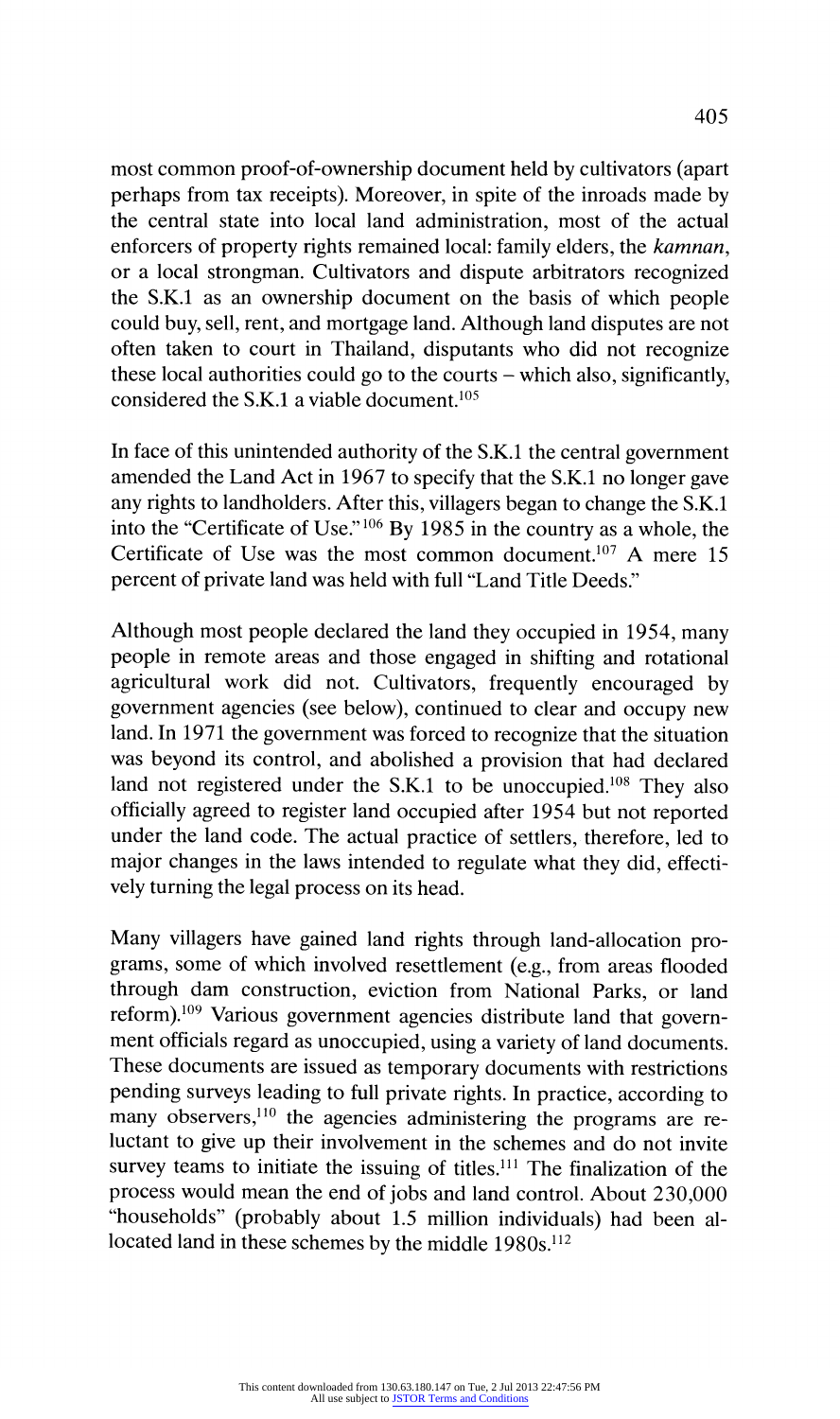## **406**

**The effect of the 1901 and 1954 land codes, and of the legal conditions associated with land-allocation programs, is that the state (claiming to act on behalf of all citizens) has claimed first right to ownership of all land in the national territory. From the point of view of state actors, allocation of property rights to land is a transfer of rights from the state to citizens. In practice, the transfer of rights is only partial, so that the ownership status of most land remains ambiguous, even from the perspective of state agencies. Boundaries between state and private land, which according to private-property theory should be clear, are in practice blurred.** 

**Land titling has also been slowed by the government's use of the bounded and registered household as the basis for property rights in land. The household, shown above to be a colonial and national invention, became not only a basic political unit constituting the territorial village, but also the unit for awarding property rights in agricultural land. Although households were made the property-holding unit, the state needed to specify which individuals within households had the capacity to act with respect to this property. Because of its compatibility with the nineteenth-century legal status of men and women, it was easy for the Siamese state to go along with European notions of the male head of household. The sections on the capacity of persons in the Civil and Commercial Code specified that a wife could not carry out any act binding the "common" property without the signed consent of the husband,113 with some qualifications (if husband was dead, had deserted, was incompetent, of unsound mind, imprisoned), while husbands did not need the wife's permission for similar acts. In many rural areas these provisions contradicted lineage control over the allotment of land, especially because through much of rural Thailand (and despite the old legal codes) the matrilineage had greater importance than the husbands' family in these matters. These sections of the Civil and Commercial Code were amended during the 1970s so both husband and wife must now sign off on acts binding their common property. Nevertheless, many family elders have been reluctant to register land because registration would imply the need to allot ownership to specific households within the lineage.14** 

**Peasants in areas where land and agriculture have become highly commercialized, however, have long favored land titling. Since the mid-1980s the situation in areas accessible to the cities began changing rapidly due to land speculation. Because speculators want full ownership documents, villagers can increase the monetary value of land by**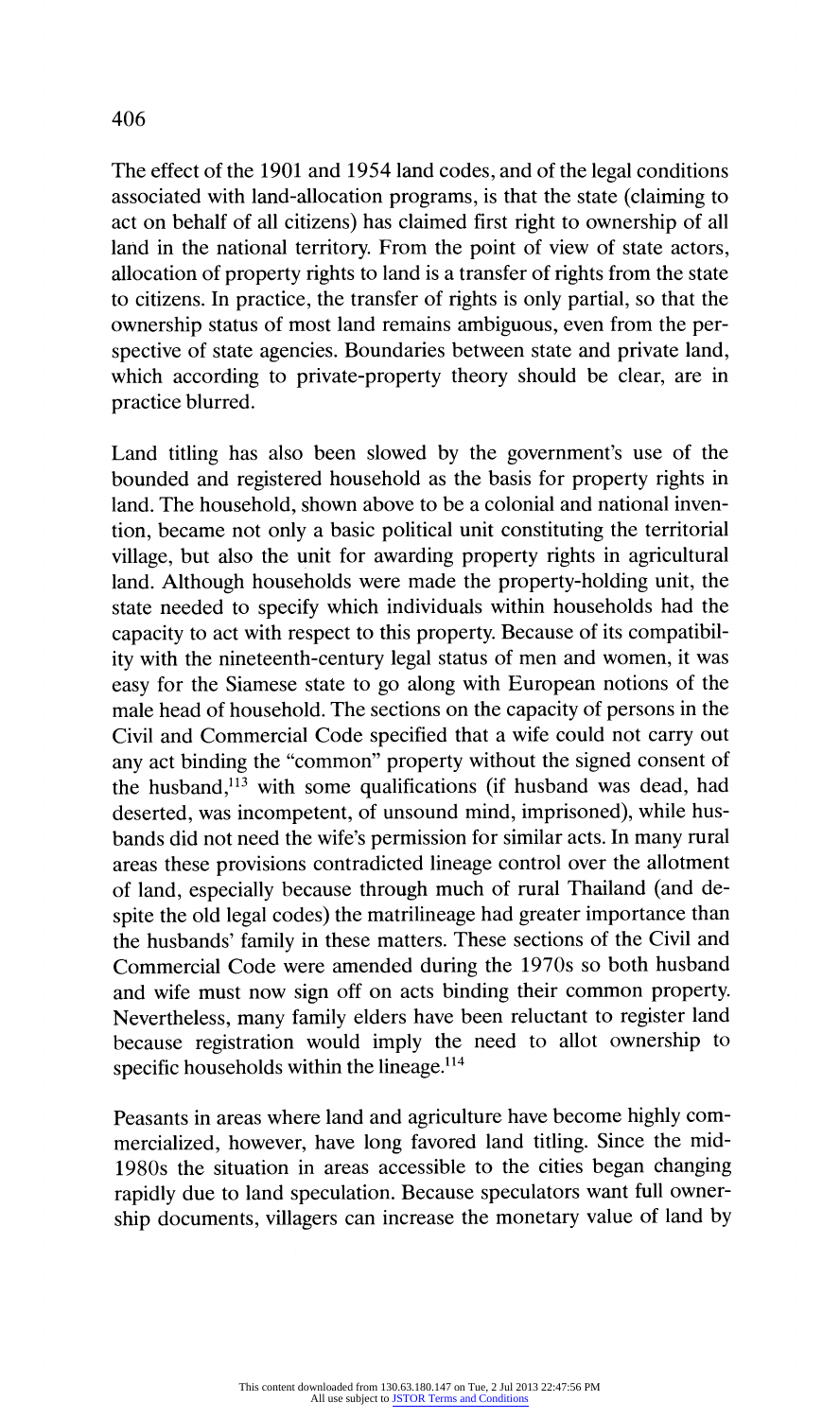**obtaining registered land title. In addition, the ongoing commercialization of the rural economy has heightened people's need for loans and thus land titles as security for loans, while the government has increased its capacity to carry out its threats to dispossess those without legal documents. These changes have convinced many people to obtain land titles if they can. The more commercialized an area is, the more likely that villagers have converted to Full Title Deed or the Certificate of Use.115 In such localities, the incorporation of villagers into the global economy and increasing state capacity has enabled state agencies to strengthen their administration of rights to land in Thailand.** 

**Although the commoditization of land intersected with the territorialization of the state in Thailand, they are not the same process, and they can occur separately. Non-capitalist (socialist) states have territorialized rule without instituting a market in land.116 Markets in land have emerged without direct involvement by state agencies. But in the latter case, a state bent on territorialization will not long leave such markets to operate autonomously.** 

**In summary, the government has become increasingly involved in the administration of property rights to land, in part because of the intersection between land rights and territorial control. They codified laws regulating access to land, and made land rights contingent on written texts including appropriate maps. The process occurred in tandem with a shift in the sources of social power away from property rights in persons to property rights in land and capital. However, land laws have generally failed to achieve fully their intended goals. This failure was due to peasant non-cooperation, to non-cooperation by some agencies involved in land-allocation schemes, and lack of state capacity to enforce land rights in the context of this non-cooperation. But peasants will accept and even demand state guarantees of their rights to land as the economy becomes commercialized and when there are threats of land takeovers by powerful outsiders.** 

#### **Territorial forests**

**Since the turn of the century, two government agencies have been primarily responsible for territorializing state power. The first is the Department of Local Administration in the Ministry of Interior, under which the administration of people was territorialized through the mapping of villages, household registration, and allotment of land title**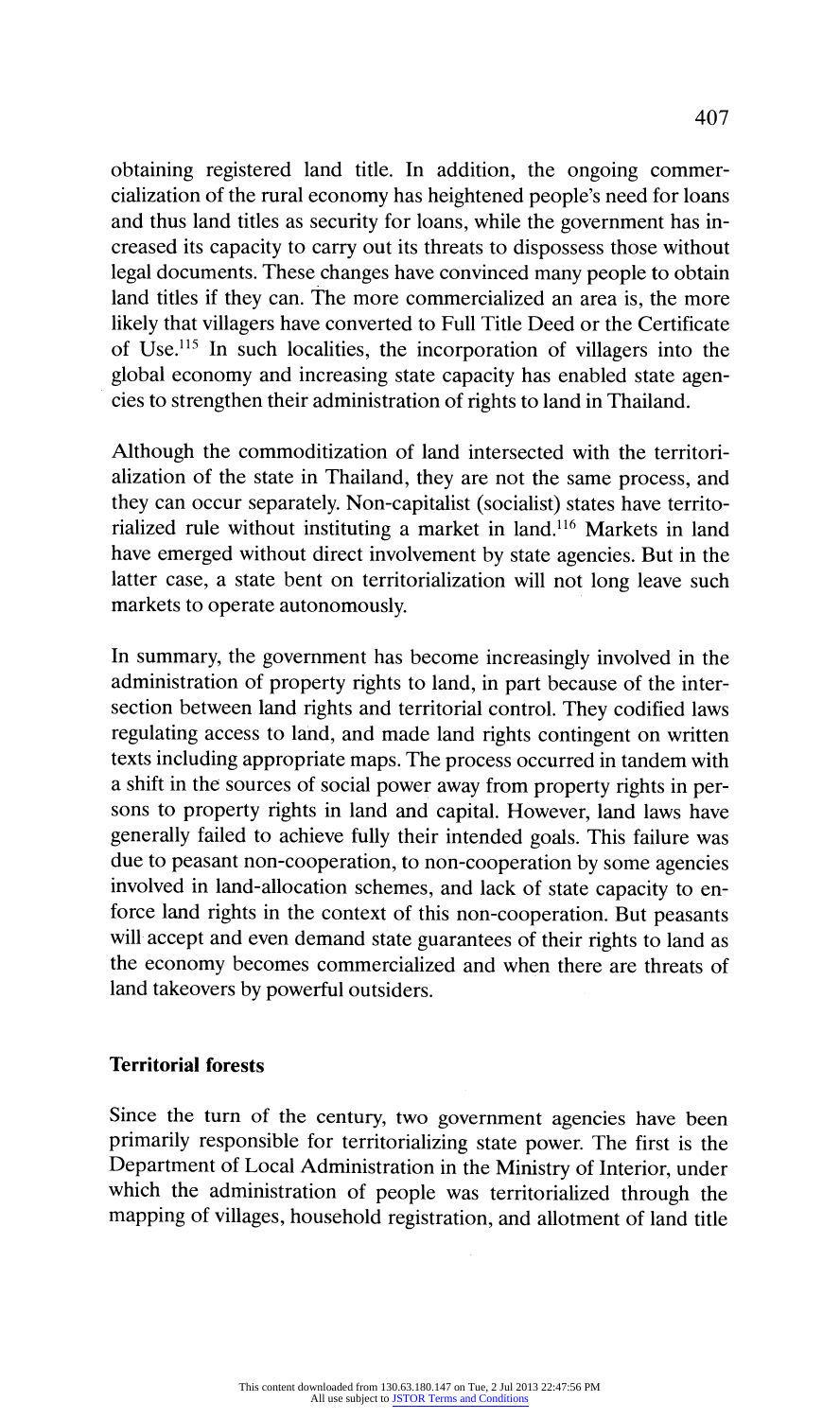**under the Lands Department. The second is the Royal Forestry Department, which was awarded jurisdiction over most territory considered unoccupied.** 

**Territorialization of the forest in Thailand took place in three stages. The first stage was the declaration that all unoccupied land within the national boundaries was state forest under the jurisdiction of the Royal Forestry Department - a negative definition that allowed cultivators to take land out of the forest by acts of possession and use. The second was the demarcation of reserve and permanent forests, which was initiated in the 1930s, and accelerated after 1964. This redefined forest positively, and created large areas legally off-limits to occupation and cultivation. Third was "functional territorialization": the remapping of forest and other land according to scientific criteria such as soil type, slope, and vegetation, which have become the basis for laws prohibiting and prescribing specific activities in these areas.** 

**The first stage was initiated in 1896 with the establishment of the Royal Forestry Department. The immediate purpose was to take over income generated by local lords from teak concessions to the British, and to head off a possible British takeover of the areas with teak forests (above). Through the British, the king hired a British Forester (H. A. Slade) from India to establish the Forestry Department.117 He was its director until 1901, after which another Englishman,**  W. F. Lloyd, was director until 1923.<sup>118</sup> The Forestry Department was **dominated by Siamese foresters trained in the Indian Forestry School until well after the Second World War, and British India and Burma became the model for forestry in Thailand.** 

**At Slade's recommendation, the control of all forest lands was transferred from local lords to the Forestry Department.119 This new "forest" included most of the land area in Thailand - probably about 75 percent at this time.120 A variety of acts created a legal framework for the Forestry Department's claims to forests, the most important of which were the Forest Preservation Act of 1897 and the Forest Conservation Law of 1913. Under the latter law, the Forestry Department could declare any forest product to be "reserved." Those who wanted to take reserved forest products had to obtain permits, pay fees, and follow a series of very specific regulations on how the product was to be cut, tapped, or whatever. Local people could still legally use forest resources for domestic needs.l21**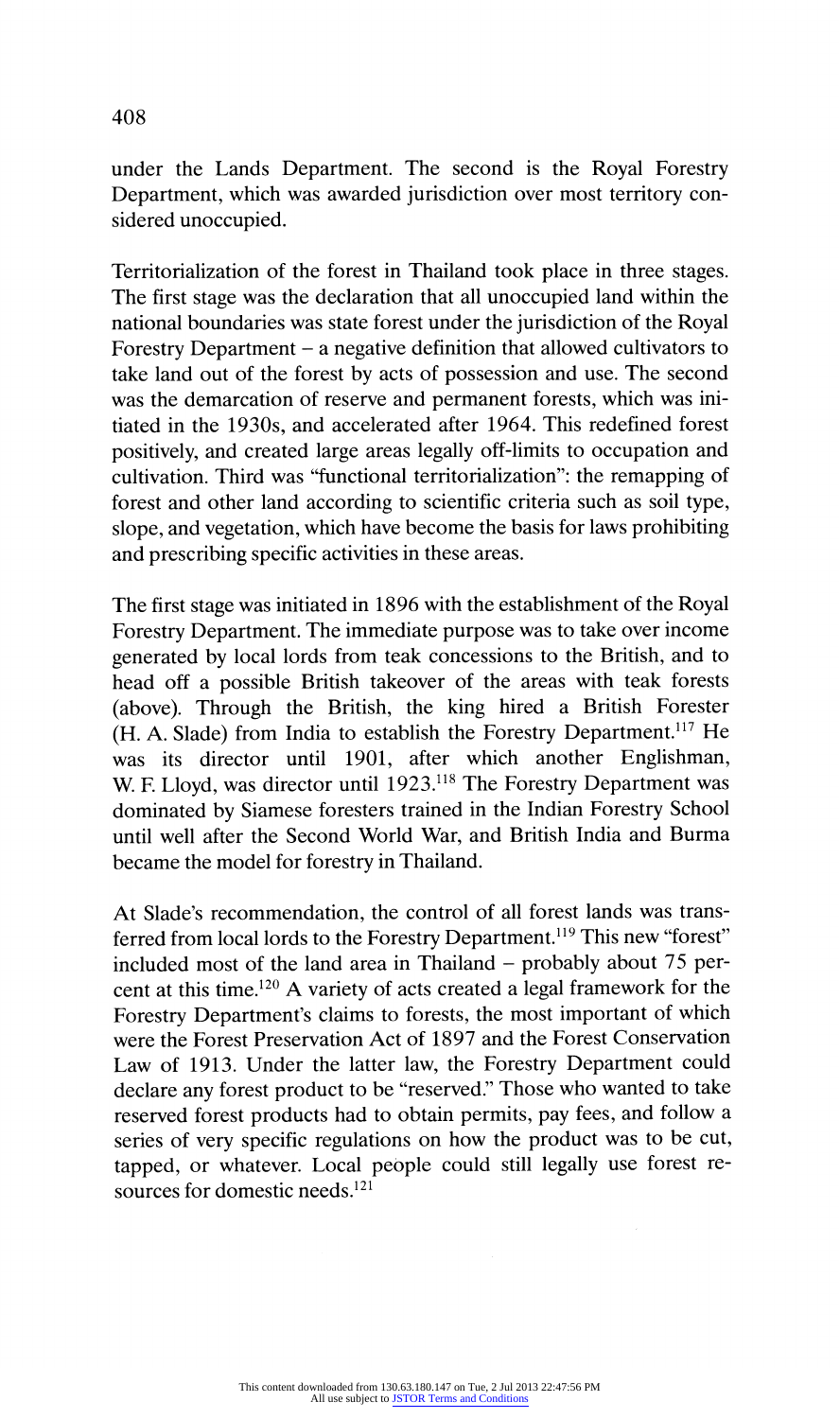**The effects of these policies were limited partly because the Forestry Department enforced them only in areas where there was substantial trade in major forest products (such as teak) and partly because species regulations were compatible with existing taxes on specific products. In practice, access to forest products was still controlled by local influential people rather than the state, and it was these influential people who were most likely to stake out territorial control of specific products.122 Moreover, until the 1954 land code there were no laws specifically preventing villagers from clearing and cultivating new land out of undemarcated forest, and after this they could still do so with the permission of local administration officials. Government policies encouraged the clearing of new land for the production of rice, which was the major export during this period. The forestry department could prevent this only by a positive demarcation of the forest land.** 

**The second stage of territorialization, demarcation, was initiated after the promoters of the 1932 coup replaced the monarchy with a government composed of bureaucrats and military officers. The Protection and Reservation of Forests Act of 1938 provided for the demarcation of "reserved" and "protected" forests. The first category, "Protected" forests, prohibited clearing and burning; other uses were permitted as in the past. In the "reserved forests" local inhabitants were also forbidden to graze animals, damage the forest in any manner, and they needed to apply for permits to extract legally any forest product, including non-reserved products such as all animal products, soil, rock, gravel, oils, and so on.** 

**In practice, demarcation proceeded very slowly until the mid-1960s, due to elaborate procedures for local consultation and the veto power of Ministry of Interior officials.123 Although the 1954 land code took away the right to convert forest without permission from the government, the slow demarcation meant that most forests were in practice negatively defined as unoccupied land until the 1960s. The territorial boundaries of the forest remained ambiguous, changing, and unenforceable.** 

**The early 1960s marked an acceleration of the territorial strategies initiated in the 1930s, and legally altered the local-central power nexus.**  A series of new laws were enacted<sup>124</sup> that committed the government to **maintaining 40 percent of national land area in reserved forests, and to demarcating the reserve forests rapidly.125 These laws removed most of the requirements for local consultation, and marginalized the Ministry**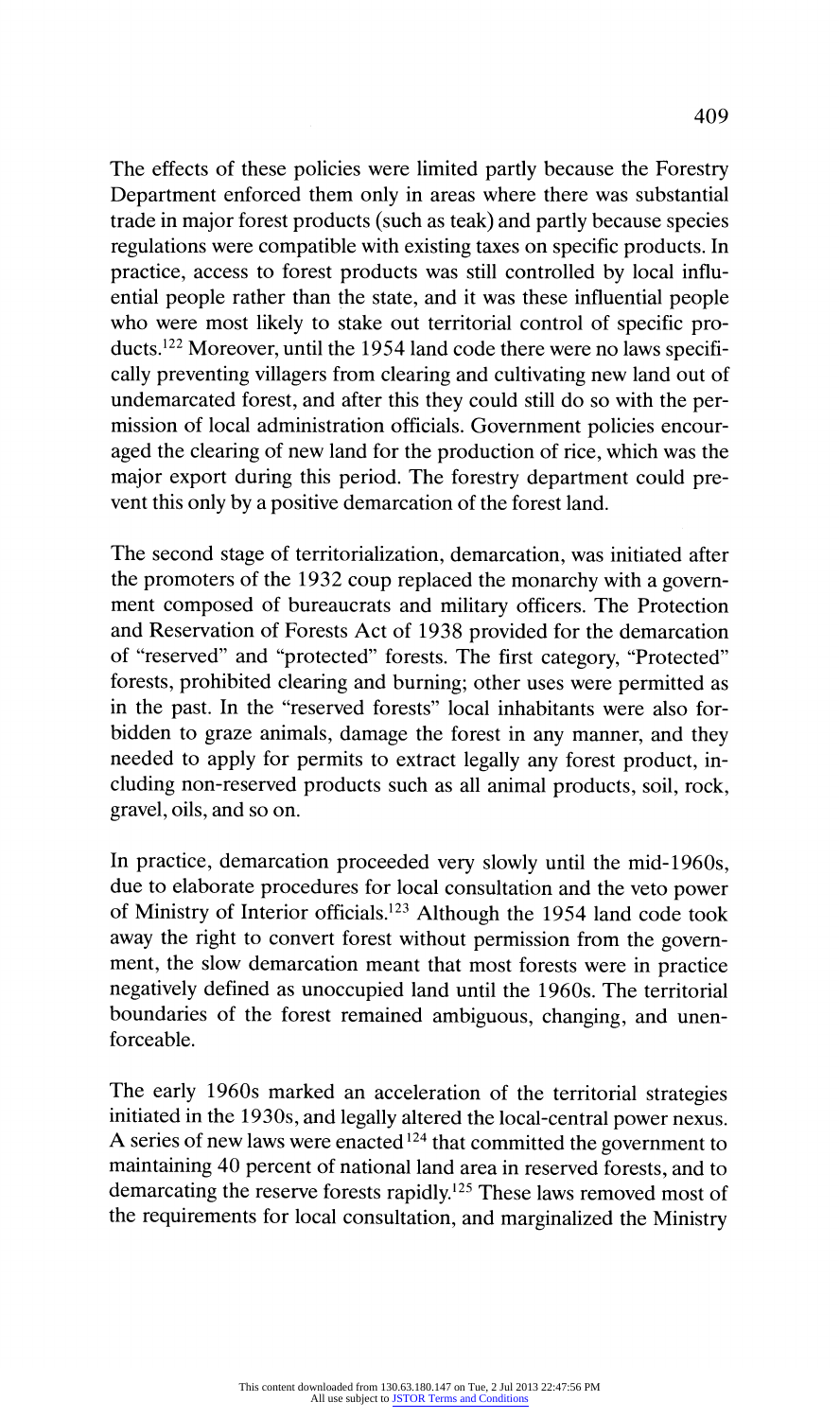**of Interior from the process. By 1985 the area mapped as reserve forest had reached 42 percent of national territory.126 Mapping the forest in effect allowed the Forestry Department to displace the old negative territorial definition and the ambiguous, unenforceable territorial boundaries by a positive definition of forest as that territory that had been mapped as forest and that either already consisted of or was intended to consist of a certain amount of woody vegetation cover.** 

**Although the forest had been defined territorially since the administrative changes, it was the demarcation of the forest through mapping that shifted state regulation of forest use to a territorial form of control. Previously, the Forestry Department had relied primarily on species and product controls, which entailed a level of surveillance and enforcement that the Forestry Department could not mobilize. Demarcating the forest shifted this to the surveillance of boundaries and the simple prohibition of most activities within these boundaries. This shift was intended to make control of forest uses easier. But by the 1980s this policy had failed. Instead, the Forestry Department has had to come to terms with millions of forest occupants. By the 1980s twenty to thirty percent of all cultivators in Thailand worked land that was mapped as reserve forest, for reasons outlined below.127 It is likely that by now less than half the reserve forest is actually covered with enough woody vegetation to be identified as a biological forest.** 

**There were many reasons for this occupation. They included the enclosure of many prior occupants into the forest by demarcation, policies encouraging upland settlement and agriculture, and (probably most important) logging concessions. The logging concessions specified tight regulations for selective logging, but the Forestry department was unable to enforce these regulations, and major parts of the reserve forests were logged out during the 1970s.128 Loggers facilitated unauthorized occupation and cultivation of forest land by building roads and by doing most of the difficult clearing.** 

**Other government agencies also promoted the occupation of reserved forests. Those government agencies more concerned with the administration of people than natural resources believed that the government could more effectively control people and territory when they were settled and organized into villages. Thus the military and the Ministry of Interior organized forest clearing and settlement to secure areas in**  which insurgents were operating,<sup>129</sup> especially national border areas, as **a means of solidifying the central state's territorial claims.130 Even in**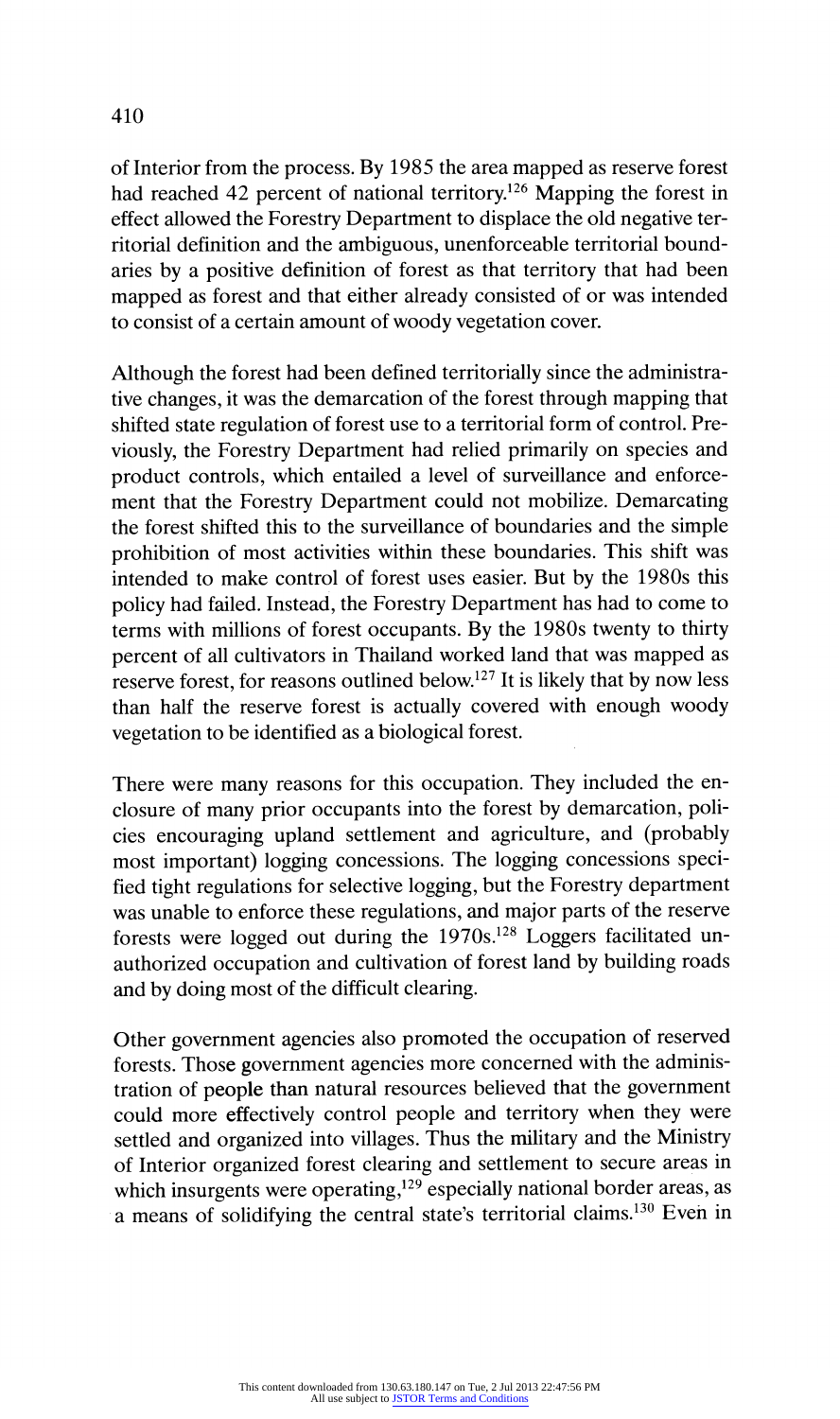**non-sensitive areas, the Ministry of Interior followed settlers into the reserve forests, organized them into villages, registered them, and collected land taxes on cultivated land. The land taxes collected by the Ministry of Interior are very low, and cultivators were happy to pay, as the taxes implied recognition of cultivation rights.** 

**These actions by the Ministry of Interior in effect condoned actions that forest law had rendered illegal. Although the Ministry of Interior collected taxes, they could not give out legal land-ownership documents in the reserve forests. The Forestry Department, by territorializing its jurisdiction, had claimed "ownership" of reserve forest territory on behalf of the state, and remained the sole agency that could**  legally allocate land rights in these areas.<sup>131</sup> Thus, the documents issued **to cultivators under the 1954 Land Code (including the SK1 and Land Title Deeds) could not be issued for land in reserve forests. Until 1982 the Forestry Department did not formally recognize occupancy rights within the reserve forest, and settlers depended on local enforcement of land rights in these areas.132 Ironically, they used the state-issued land-tax receipts as a means for the communication of possessory rights to the land among themselves.** 

**The ambiguous situation of the forest settlers thus resulted from the conflicting actions of different government agencies, especially the Forestry Department and the Ministry of Interior. On one hand, the mandate of the Ministry of Interior prioritizes the management of people. The provincial and district officials of the Ministry of Interior are also responsible for peace and tranquillity in the territories for which they are responsible. Thus they are likely to recognize existing situations as practical exigencies not only to fulfill their mission of mapping and registering the population, but to avoid conflict. Until recently, the Ministry of Interior was not concerned with whether or not the villages were in the forest. Prior to the demarcation of the reserve forests, an act of possession by definition removed land from the forest, whether or not it was mapped. After demarcation, the Ministry of Interior acted as if nothing had changed. This attitude may have been due to the way the procedures for demarcation after 1964 included only a marginal role for the Ministry of Interior - they may have been unwilling to go along with new restrictions in which they had a only a small role.** 

**The Forestry Department's mandate, on the other hand, prioritizes natural-resource management. They are less likely than the Ministry of**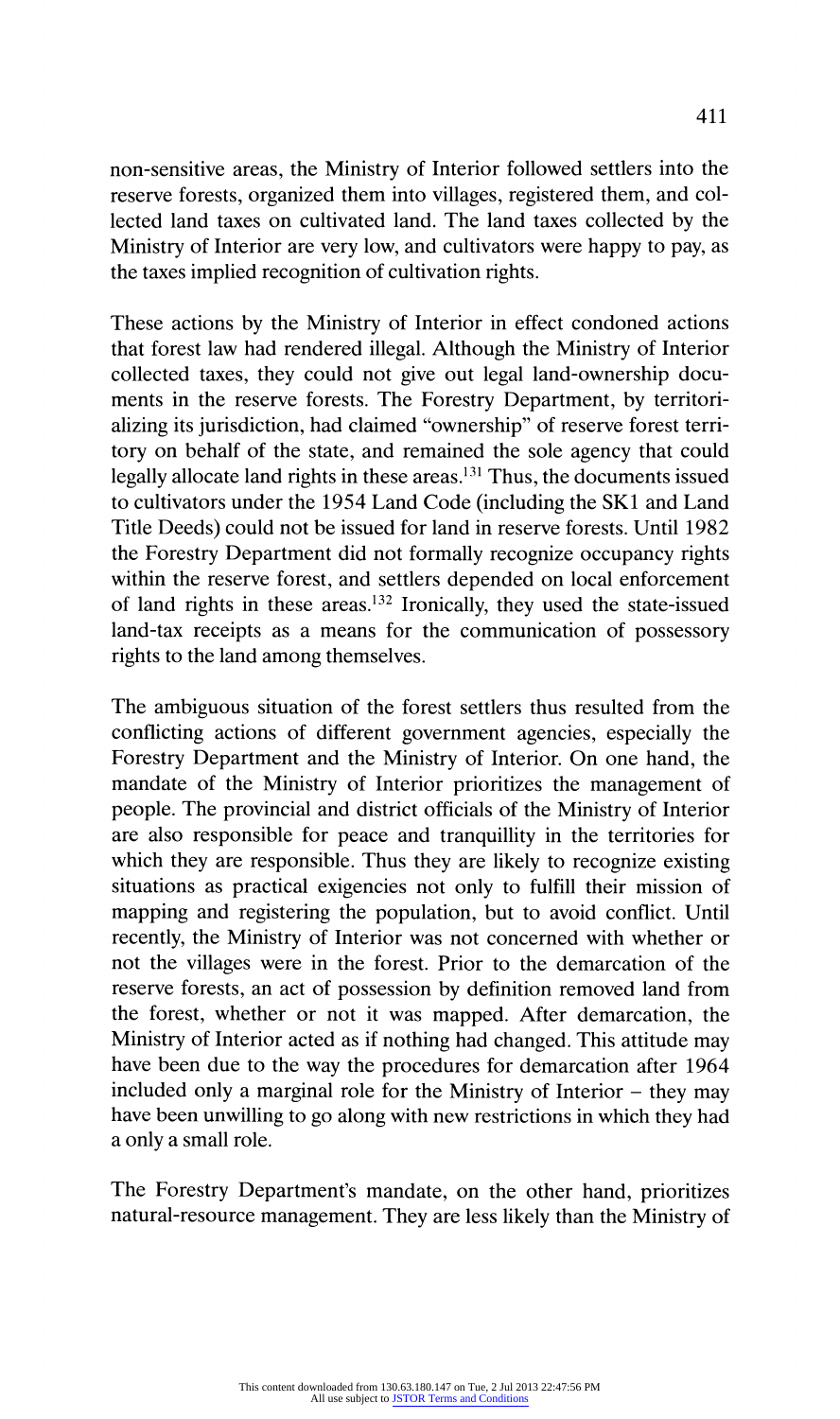## **Interior to take an accommodating view of forest settlers. They increasingly understand their power in terms of the amount of territory controlled, so that they take settlement in the reserve forest as a loss of territory controlled by the Forestry Department.**

**As the massive failure of the reserved forest policy became apparent, the government in the early 1980s formulated new policies for taking control of forest activities. The new approach was what we call the**  third stage of territorialization of forest regulation – functional territo**rialization. Functional territorialization means controlling what people do according to detailed land-classification criteria. This approach was initiated during early 1960s with legislation for creating Wildlife Sanctuaries and National Parks. By 1985, nine percent of national territory was in one of these two categories, and demarcation has continued since. Most of these areas are still under forest cover, because the government did not give out logging concessions in these areas, and because the government has used force to defend these areas.** 

**As technical capacity of the government was increased by foreign assistance, government agencies classified land throughout the kingdom according to suitability for agriculture during the 1960s and 1970s. During the early 1980s, the government also developed a watershed classification system, which it used to map the entire country.'33 Beginning in the early 1980s, the forestry department gave out limited land rights in the form of a so-called STK certificate in areas classified suitable for agriculture. In 1985 a new National Forest Policy directed the Forestry Department to reclassify the forest reserves into conservation forest and economic forest. The conservation forests include areas mapped as sensitive watersheds, wildlife sanctuaries, and national parks. Access is supposed to be strictly regulated and cultivation is prohibited. Economic forests include so-called degraded forest. The forestry department was directed to award STK certificates in occupied economic forests. Otherwise it was intended to be replanted with tree plantations.** 

**The temporary rights specified by the STK documents allowed households to cultivate 2.4 ha of land for five years, and they were renewable if a series of conditions was followed. These conditions include not leaving the land idle continuously for more than two years (which often undermines sustainability on the fragile soils of upland areas) and a ban on any transfer except by inheritance. By 1990 over 700,000 households had been given STK certificates. The STK program can be understood**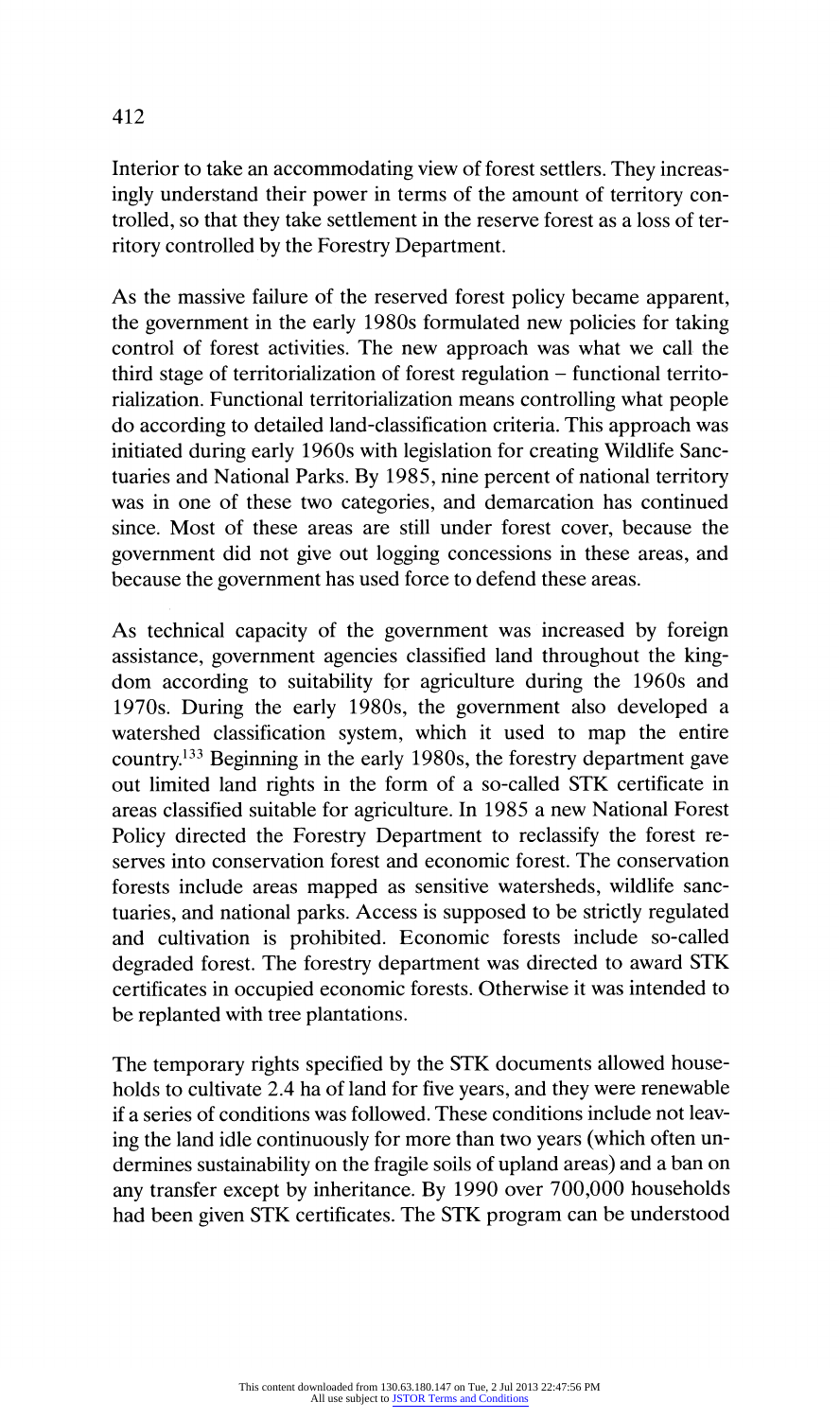**as an attempt to contain forest cultivation within 2.4 ha cells and to regulate cultivation practices within these cells. This control was partially funded by a World Bank loan, which in effect aided the government in this latest phase of internal territorialization. The containment policy has succeeded partially at best; according to at least one researcher'34 less than fifty percent of those receiving STK papers were still cultivating their original pieces of land in 1992. As of the writing of this article there was little information on whether these cultivators moved because the soil was exhausted by continuous cash-crop cultivation, and whether they had moved to cultivate new forest areas.** 

**It appears as if the territorial containment of new settlement has been more successful. During the 1980s the Forestry Department increased surveillance of areas classified as inappropriate for agriculture, with particular focus on National Parks (whose demarcation has been accelerated), Wildlife Sanctuaries, and Sensitive Watershed areas. It also set up programs for moving people out of these areas, with the help of the military, which were only partially implemented due to resistance by peasants, NGOs, and academics. Certain NGOs have emerged as the key supporters of peasant cultivators opposing government land-use controls; these organizations are calling for a shift to more local control of resources to replace failed government policies.** 

**In the context of the way that some theorists believe that increased global integration is weakening the capacity of national states, we should note that direct military aid from foreign sources has been central to the increased capacity of the Forestry Department to enforce territorial controls. Beginning in the early 1950s, the Thai military was armed and trained by the United States as a bastion against Indochinese communism. The United States CIA also set up a paramilitary police unit, the Border Patrol Police, as a non-military counterinsurgency force. By the middle 1980s, however, communism could no longer be presented as a threat. Instead, a series of environmental threats has allowed the military and para-military police to frame forest protection as a national security issue. These included repeated flooding in Bangkok and a major flood in the South in 1989.** 

**After the 1989 flooding the government imposed a ban on logging, and began to take an increasingly militarized approach to watershed conservation. Frequent reports on the Forestry Department's lack of enforcement capacity in Wildlife Sanctuaries and National Parks have also**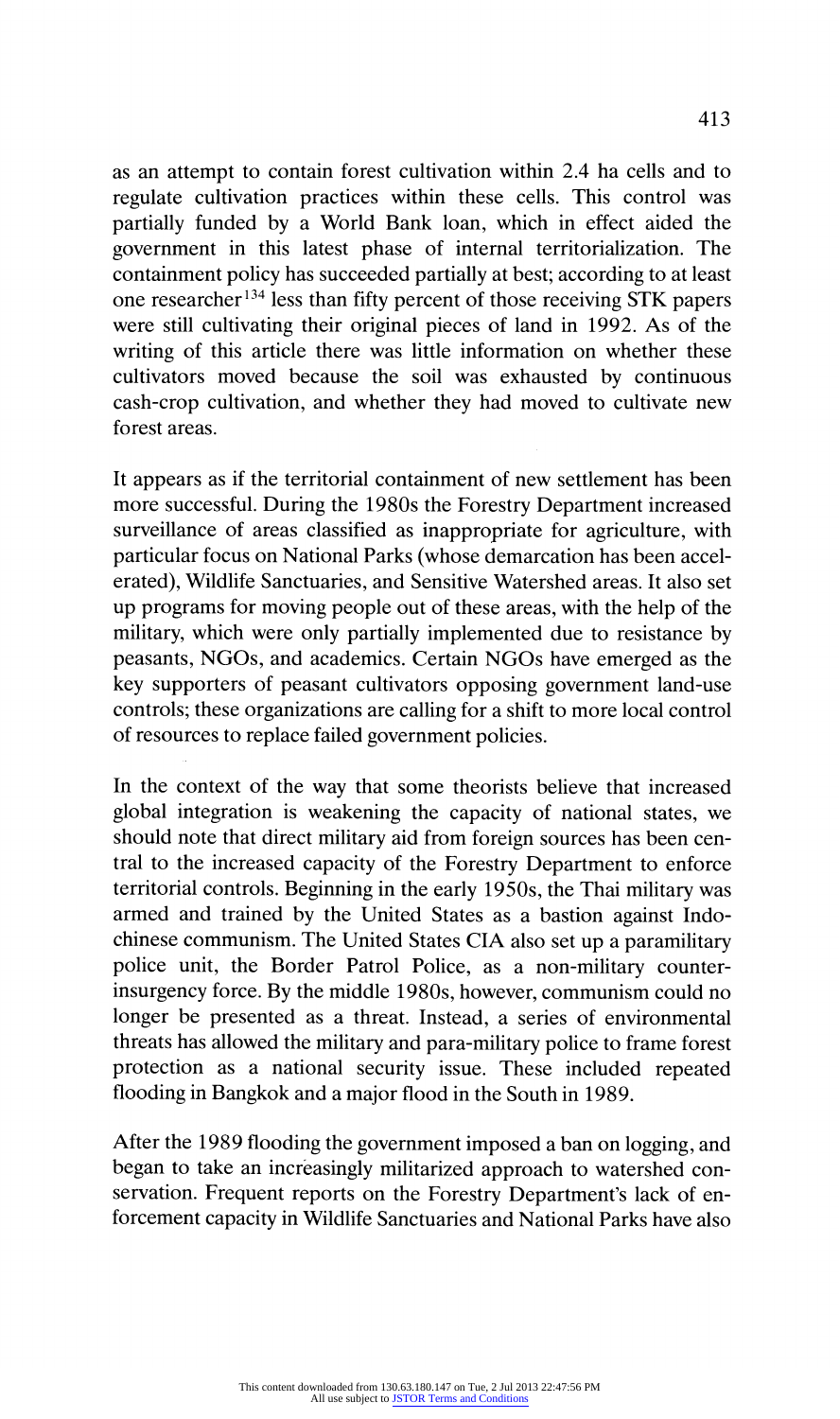**led the print media to support military involvement in forest protection, a call echoed by some international groups.135 The attempt to use force to implement these policies intensified during a short period of military rule in 1991 and 1992. The Forestry Department and military initiated a program that was intended to move millions of people out of areas classified as conservation forest. Relocation was strongly opposed by villagers as well as NGOs and intellectuals, and the result was chaos and open resistance. The program was canceled by a new civilian government shortly after the May 1992 events forced the military out of power.136 The civilian government that replaced this military government has indicated that it intends to avoid the use of force; however, newspaper reports and case studies indicate that the military, Border Patrol Police, and Provincial Police have continued to augment the enforcement capacity of the Forestry Department and involve themselves in the protection of forests.137 The overall result is a period of intensified conflict over land rights in Thailand.** 

**In summary, through these programs the Forestry Department has become a key agent for the management of land rights on territory demarcated as state property. Their authority has taken different forms in different types of forests, but whether or not it succeeds, their activities influence land use and the eventual configuration of the landscape. Many villagers refuse to recognize the legitimacy of either the Forestry Department or other state land agencies and continue to thwart state property claims in forests. The military, whose capacity was built up by foreign aid, has been used to evict Thai peasants and forest dwellers from their land. Territorial controls are also encouraged and legitimized by the involvement of many international groups ranging from aid agencies and development economists to environmental groups. But the use of force has provoked open resistance by villagers and some NGOs and academics. In response, the 1994 civilian government has taken a more conciliatory approach to most "forest" settlers, including the degazetting of some forest reserve for land reform.** 

#### **Concluding comments**

**In this article, we have argued for bringing the notion of territoriality to the center of sociological discussions of state-society relations. Although focussing on Thailand, we have argued that the use of territorialization strategies characterizes all modern states, most of which attempt to control people's actions by surveying and registering landed**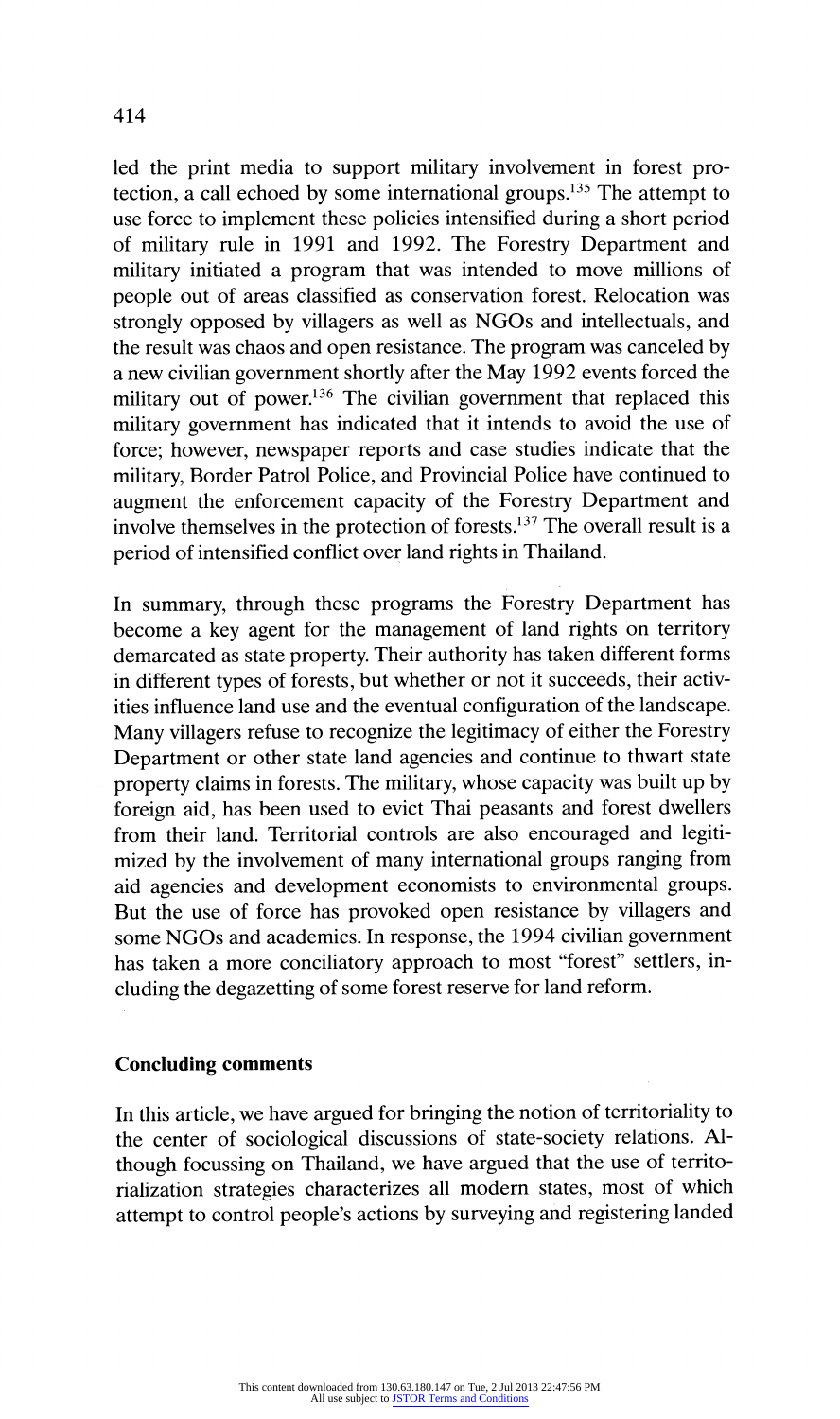**property and by mapping and guarding forests and other natural resources. Siamese rulers did not invent the specific forms of these strategies that they applied in their realm: they borrowed the Torrens system from Australia and other countries of the British commonwealth. They also borrowed a model of territorial forest control from the British colonies in the region and based their current resourceprotection policies on American models of National Parks, Wildlife Sanctuaries, and land-use zoning.** 

Despite the centrality of what writers like Sahlins<sup>138</sup> and Brubaker<sup>139</sup> **label the "territorialization of rule" in the making of modern states, most political theorists of the modern state have focussed their work on the organizational characteristics of states, and on state-society relations. They have tended to ignore the ways that territoriality shapes state-society relations, in particular the nature of internal territorialization characteristic of modern state rule, and the role that natural-resource control plays within these territorialization strategies.** 

**Writers such as Soja who address the spatiality of economic activities point to what they call the commoditization of space. Our evidence in this article suggests that the commoditization of land addresses only one of three processes of territorialization: the creation and mapping of land boundaries, the allocation of land rights to so-called private actors, and the designation of specific resource (including land) uses by both state and "private" actors according to territorial criteria. More generally, the focus on non-state actors such as corporations, and on processes such as commoditization, misses the contradictory, yet central, role of the state in territorial organization of people and economic activities.** 

**In Thailand, as elsewhere, territorial models have failed as often as they have succeeded. Thus, after almost a century of land codes whose writers aimed toward private property as the inevitable endpoint for modern development, only fifteen percent of the land area is held as legally alienable private property. Moreover, the state's ignorance of local claims renders boundaries on land and resource use more contested and ambiguous than map-makers and state land planners assume. Local property rights and claims continue to comprise complex bundles of overlapping, hierarchical rights and claims. This reality contradicts the clear boundaries assumed by state titling programs, has slowed the land titling process, and complicated state efforts to claim property for itself.**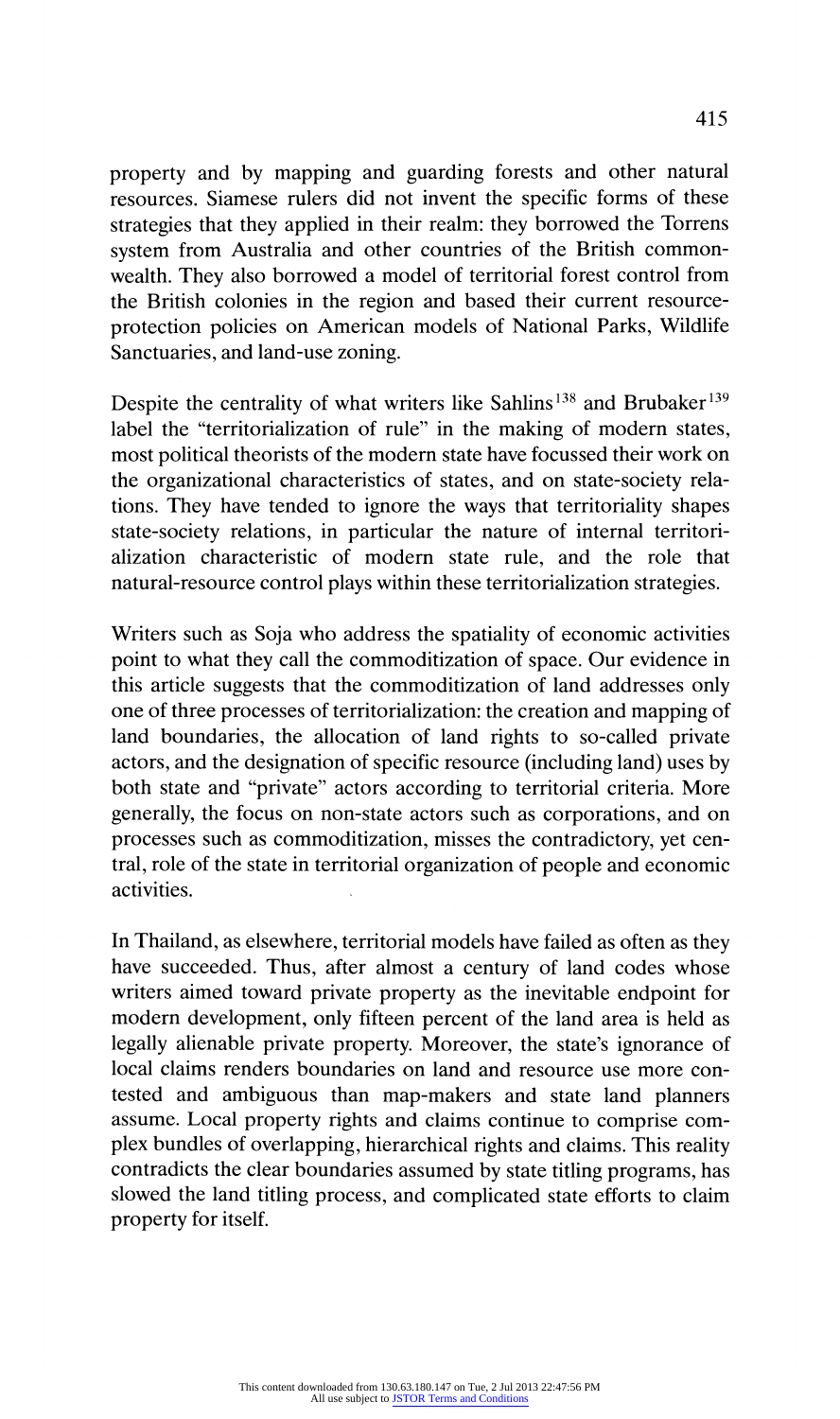People's disruption of territorial strategies by non-compliance<sup>140</sup> or **open resistance has helped render territorial control, which is simple and efficient on paper, complex and inefficient in practice. Government agencies are continually reclassifying and remapping territory to account for how people have crossed earlier paper boundaries. State land management agencies are forced to recognize local rights deriving from local classification, modes of communication, and enforcement mechanisms. Programs such as those awarding limited land rights to cultivators in reserve forest areas are simultaneously a state attempt to contain people's activities and a state response to what people had done to undermine previous such policies.** 

**Far from abandoning territorialization, however, the state has repeatedly responded to peasant activities through an intensification of territorial strategies of control. As the coercive capacity of the state has improved, supported by international aid and legitimation, the government has been more capable of implementing some of these strategies. Increased integration into the global economy and the increased global involvement in national-level environmental protection has facilitated internal territorialization in Thailand.** 

**We have also shown that not all cultivators in Thailand oppose government involvement in the administration of territorial rights, favoring state-guaranteed property rights in land. This is especially true in more commercialized areas, where cultivators want to use land as security to obtain institutional credit, and in areas where the government has threatened to move people forcibly off the land they are cultivating. However, projects to "allocate" these rights are complicated by divergent understandings of the basis of such rights. From the government's point of view, the state has eminent domain over all national territory, and the registration of title is, in effect, a transfer of ownership from the state to an individual or household. The state thus claims the authority to specify which land can be turned over to cultivators, and to set conditions on the granted rights.141 These decisions are increasingly made on the basis of territorialized "scientific" criteria, though these criteria often mask implicit economic interests.** 

**Most rural cultivators, meanwhile, maintain land rights enforced by non-state authorities. Cultivators do not always recognize state claims to limit land use and disposition, even in areas classified as forest. The government has only recently been in a position to enforce its claims, but it faces disabling resistance to policies that contradict local rights.**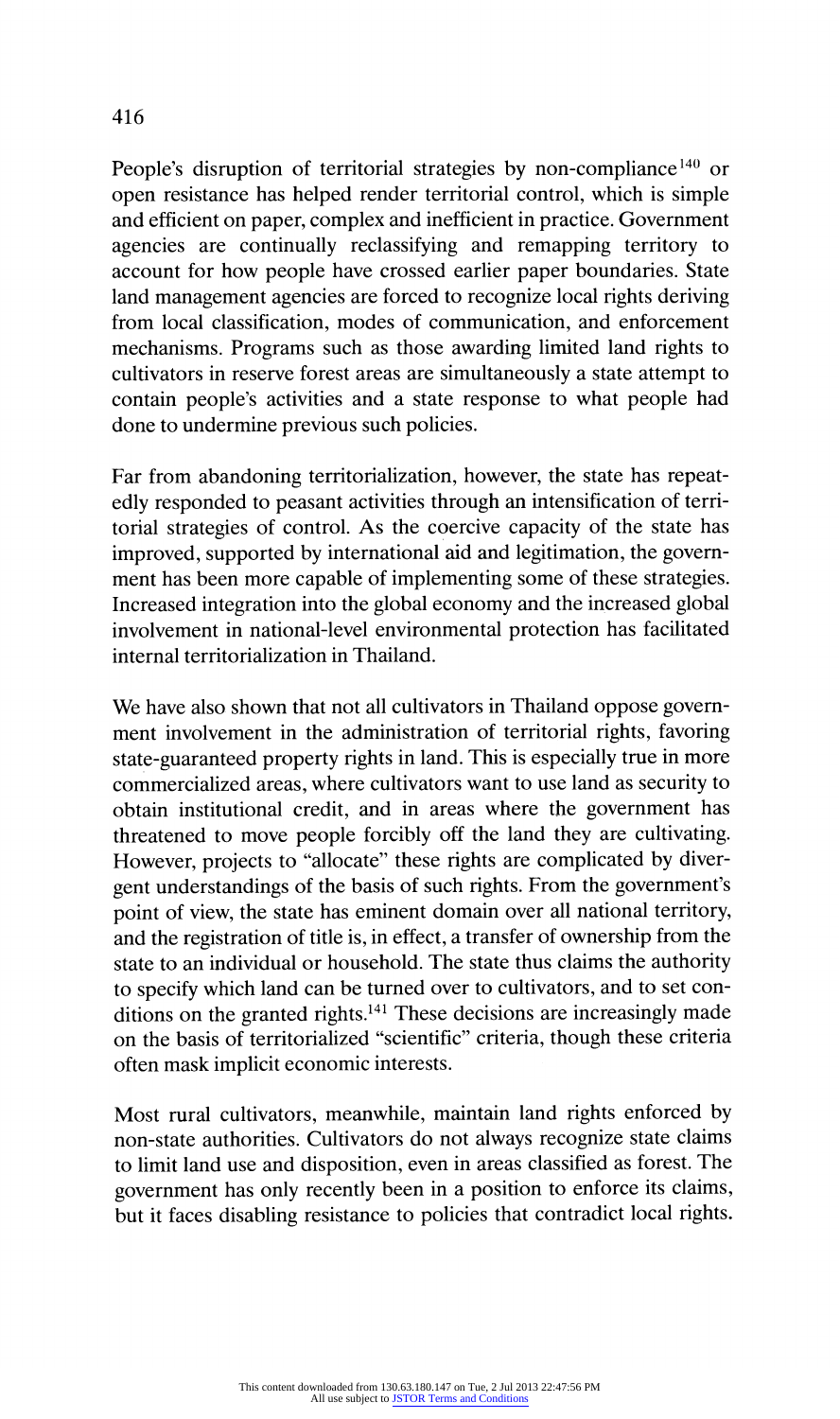**We believe that such resistance will continue to render the project of the territorialization of control unstable.** 

#### **Acknowledgments**

**Many people have helped us in preparing this article. Luin Goldring and David Nugent provided detailed criticisms of an earlier draft, and the fellows of the 1992-1993 Agrarian Studies program at Yale read or heard sections of it. Many of their comments have been incorporated into this draft. Comments on later drafts were offered by Rod Neumann, Nick Menzies, and the Editors of Theory and Society. The usual disclaimers for blame apply. Grants from the National Science Foundation's Law and Social Science Program (#SBR-9310921), the Canada-ASEAN Center, and the University of Victoria made the research on which this article is based possible.** 

#### **Notes**

- **1. Max Weber, Economy and Society, Guenther Ross and Claus Wittich, editors (Berkeley: University of California Press, 1978), 54.**
- **2. Nancy Peluso, Rich Forests, Poor People (Berkeley: University of California Press, 1992).**
- **3. See especially J. B. Konvitz, "The nation-state, Paris, and cartography in eighteenth- and nineteenth-century France," Journal of Historical Geography 16/1 (1990): 2-16. Other sources include Ted Margadant, Urban Rivalries in the French Revolution (Princeton: Princeton University Press), and Isser Woloch, The New Regime: Transformations of the French Civic Order, 1789-1820s (New York: Norton).**
- **→ William Skinner, "Marketing and social structure in rural China," Journal of Asian Studies 24 (1964): 3-43.**
- **5. See, for example, Vivienne Shue, The Reach of the State (Stanford: Stanford University Press, 1988), and Joseph B. R. Whitney, China: Area, Administration, and Nation-Building (Chicago: University of Chicago, Department of Geography), Research Paper No. 123.**
- **6. An assertion supported by John G. Ruggie, "Territoriality and beyond," International Organization 47/1 (1993): 139-175, who notes on 174 that "lilt is truly astonishing that the concept of territoriality has been so little studied by students of international politics; its neglect is akin to never looking at the ground that one is walking on."**
- **7. Bob Jessop, State Theory: Putting the Capitalist State in its Place (Cambridge: Polity Press, 1990).**
- **8. In his discussions of Foucault's "panoptic diagram" (State Theory, 230-231); Weber's definition the state; Luhmann's notes on the territorialization of political**  dominance (State Theory, 322, 350); and occasional mention of territorial bound**aries (for example, State Theory, 349).**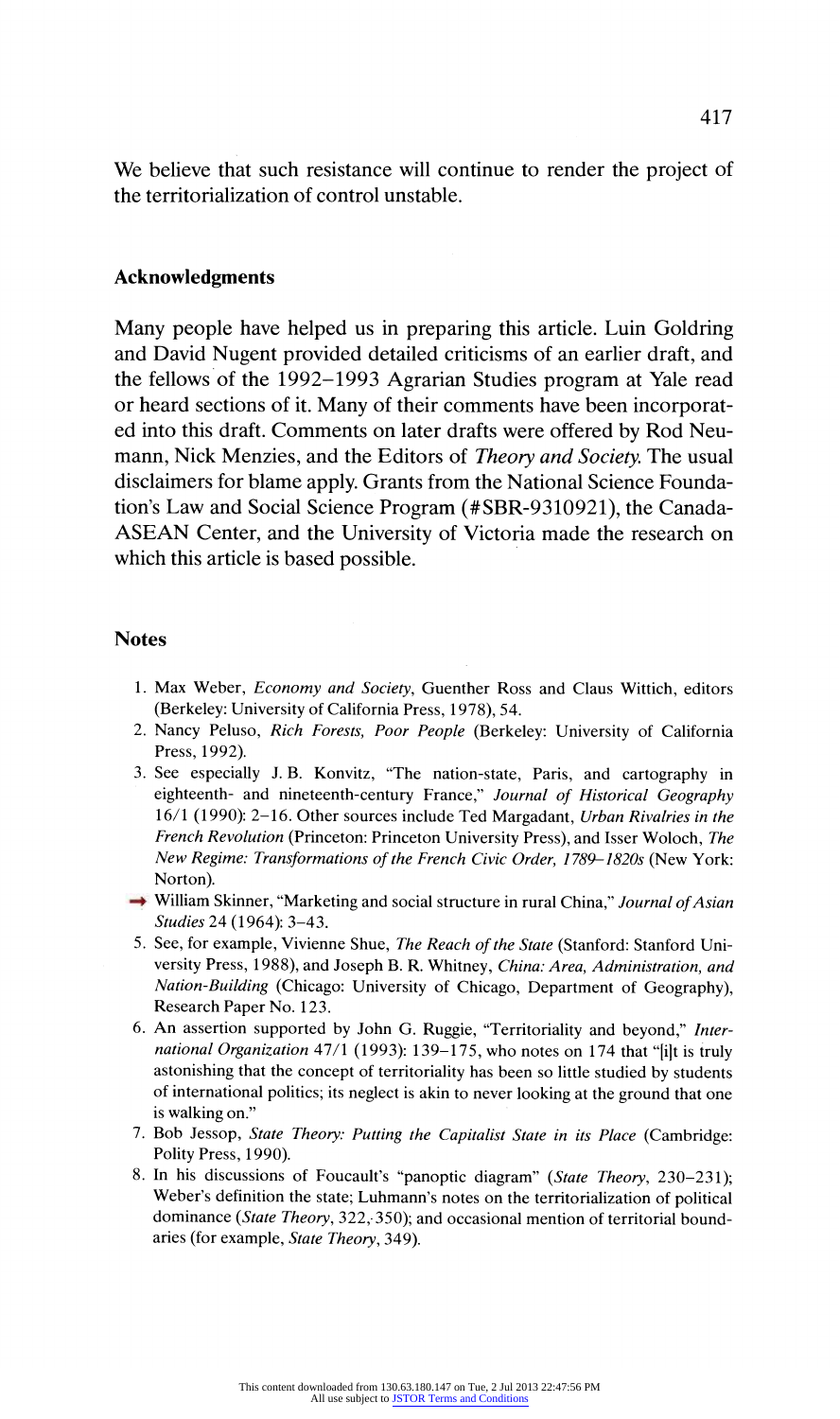- **9. Jessop, State Theory, 341.**
- **10. Gianfranco Poggi, The Development of the Modern State: A Sociological Introduction (Stanford: Stanford University Press, 1978), and The State: Its Nature, Development, and Prospects (Stanford: Stanford University Press, 1990).**
- **11. M. Mann, The Sources of Social Power, Volume 1 (Cambridge University Press. Mann,1986).**
- 12. Mann, Sources, 10-11.
- **13. On China see, for example, Whitney, China, 33-45. Note also that Central Place Theory is based on a kind of radial space, although in a sense more appropriate to periods of early industrialization. See, for example, Skinner, "Markets in China."**
- **14. Territory has recently received more attention from many theorists, but only because of a purported "crisis of territory" (Poggi), that is, a de-territorialization of political and economic institutions, a process linked to increasing globalization of these institutions. This approach not only misses the importance of an intensification of territorial forms of control, but also continues to treat territoriality solely as a question of sovereignty.**
- **15. For example, Ruggie, "Territoriality" provides a perceptive discussion of the importance of perspectives of space and of cartography, but he employs these insights to discuss only the victory of the territorial state in terms of external boundaries. Other theorists focussing on the construction of national boundaries include Peter Sahlins, Boundaries: The Making of France and Spain in the Pyrenees (Berkeley: University of California Press, 1989), and Friedman, "A theory of the size and shape of nations," Journal of Political Economy 85/1 (1977): 59-77.**
- **16. Bulpitt, Territory and Power in the United Kingdom (Manchester: Manchester University Press, 1983: 6).**
- **17. See, for example, Rokkan, "Dimensions of state formation and nation-building," in C. Tilly, editor, The Formation of National States in Western Europe (Princeton: Princeton University Press, 1975). The essays in Per Torsvik, editor, Mobilization, Center-Periphery Structures and Nation-Building (Bergen, Norway: Universitetsforlaget, 1981) provide additional examples of this approach.**
- **18. See, for example, Mildred A. Schwartz, Politics and Territory (Montreal: McGill-Queens University Press, 1974); Peter Madgewick and Richard Rose, The Territorial Dimension in United Kingdom Politics (London: The Macmillan Press, 1982); most papers in Gregory and Urry, Social Relations and Spatial Structures (London: Macmillan, 1985); Ronan Paddison, The Fragmented State (Oxford: Basil Blackwell, 1983); Ivo D. Duchacek, The Territorial Dimension of Politics (Boulder: Westview, 1986); and Alan D. Burnett and Peter J. Taylor, editors, Political Studies from Spatial Perspectives (New York: John Wiley, 1981). The essay by Robert Sack in the last volume is an exception to this approach. We might add that scholars on China tend to see the cellular social relations of rural China as a barrier to, not as an expression of, territorial state power. For example, Shue (The Reach) links parcelization to limits on the reach of the state, and she does not define cells in terms of territoriality but in numbers of people (The Reach, 132).**
- **19. E. Soja, Postmodern Geographies (London: Verso, 1989).**
- **20. Neil Smith, Uneven Development (Cambridge: Basil Blackwell, 1984). Others as previously cited.**
- **21. Although Soja's understanding of the term is the similar to the way we use it here. See Postmodern Geographies, 150.**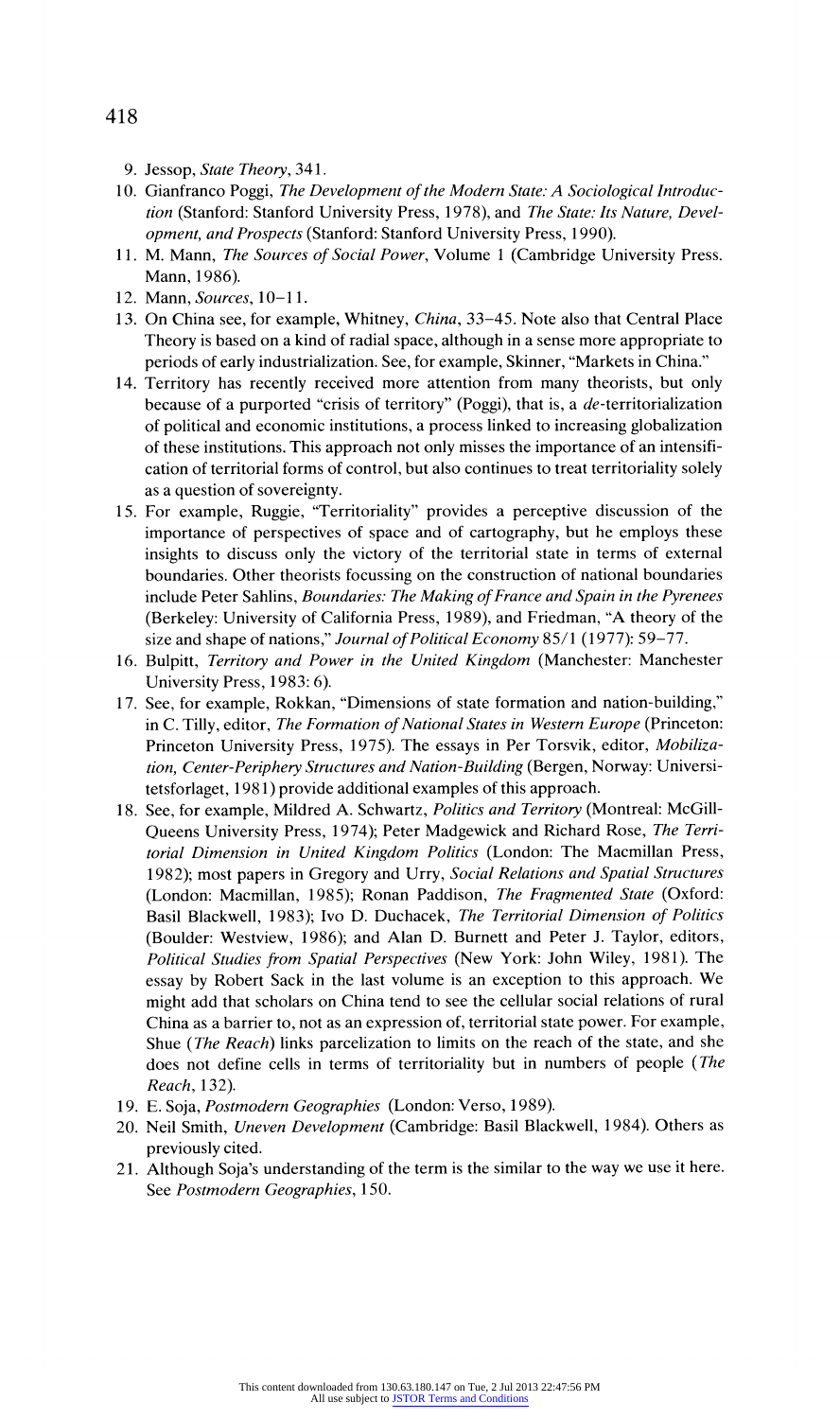- **22. See, e.g., J. Harley, A History of Cartography, 1992; Buisseret, editor, Monarchs, Ministers, and Maps (Chicago: Univ. of Chicago Press, 1992). Both Kain and Baigent, "The cadastral map," and Harley, "Maps, knowledge, and power," talk about internal mapping but not in terms of territorialization strategies.**
- **23. See especially Benedict R. O'G. Anderson, Imagined Communities: Reflections on the Origin and Spread of Nationalism (New York: Verso, 1991, revised edition), and Michel Foucault, Discipline and Punish (New York: Vintage, 1977). Although Foucault probably did not intend his work to be applied to the study of state power, his insights on the importance of modern controls over the spacing and timing of human activities in Discipline and Punishment has not yet been fully appreciated in sociological theories of state power. Studies on the link between cartography and state power are only recently being published. See J. B. Harley, "Historical geography and the cartographic illusion," Journal of Historical Geography 15/1 (1989): 80-91, and "Maps, knowledge, and power," in Denis Cosgrove and Stephen Daniels, editors, The Iconography of Landscape (Cambridge: Cambride University Press, 1988) for discussions of cartography as power linked to the state. J. B. Konvitz ("The nation-state") gives an example of the role of mapping in the reorganization of the territorial administration in France. See also David Buisseret, editor, Monarchs, Ministers, and Maps: The Emergence of Cartography as a Tool of Government in Early Modern Europe, Roger J. P. Kain and Elizabeth Baigent, The Cadastral Map in the Service of the State: A History of Property Mapping (Chicago: University of Chicago Press, 1992); Takashi Shiraishi, An Age in Motion (Ithaca: Cornell University Press, 1991).**
- **24. Robert David Sack, Human Territoriality: Its Theory and History (Cambridge: Cambridge University Press, 1986), 19.**
- **25. Edward W. Soja, Postmodern Geographies: The Reassertation of Space in Critical Social Theory (London: Verso, 1989).**
- **26. Soja has elsewhere discussed territoriality in the sense that we use it here. See Edward Soja, The Political Organization of Space (Washington: Association of American Geographers Resource Paper No. 8, 1971).**
- **27. Edward W. Soja, "The spatiality of social life: Towards a transformative retheorization," 90-127 in Derek Gregory and John Urry, editors, Social Relations and Spatial Structures (New York: St. Martin's Press, 1985).**
- **28. See also N. K. Menzies, "Strategic space: Exclusion and inclusion in wildland policies in late Imperial China," Modern Asian Studies 26/4 (1992): 719-733.**
- **29. Sack, Human Territoriality, 21-22.**
- **30. Carol Rose, "Possession as the origin of property," The University of Chicago Law Review 54 (1985): 75-88, discusses this in the context of property rights to land.**
- **31. Rose, "Possession."**
- **32. Dorothy Smith, The Everyday World As Problematic (Boston: Northeastern University Press, 1987). Smith discusses the "textually-mediated" world in the context of patriarchy, but her insights can be extended to state-peasant relations.**
- **33. Following Yi-Fu Tuan, Space and Place: The Perspective of Experience (Minneapolis: University of Minnesota Press, 1977).**
- **34. Benedict Anderson, Imagined Communities, 2nd edition (London: Verso, 1991), 173. See also Neil Smith, Uneven Development, 68ff.**
- **35. Anderson, Imagined Communities, 170ff. Anderson draws on Thongchai Winichakul, Siam Mapped, "Siam Mapped" to discuss the relation between nationmaking and the mapping of abstract space (see below). He also discusses at length what he calls the "empty, homogeneous time" of the imagined nation, although we**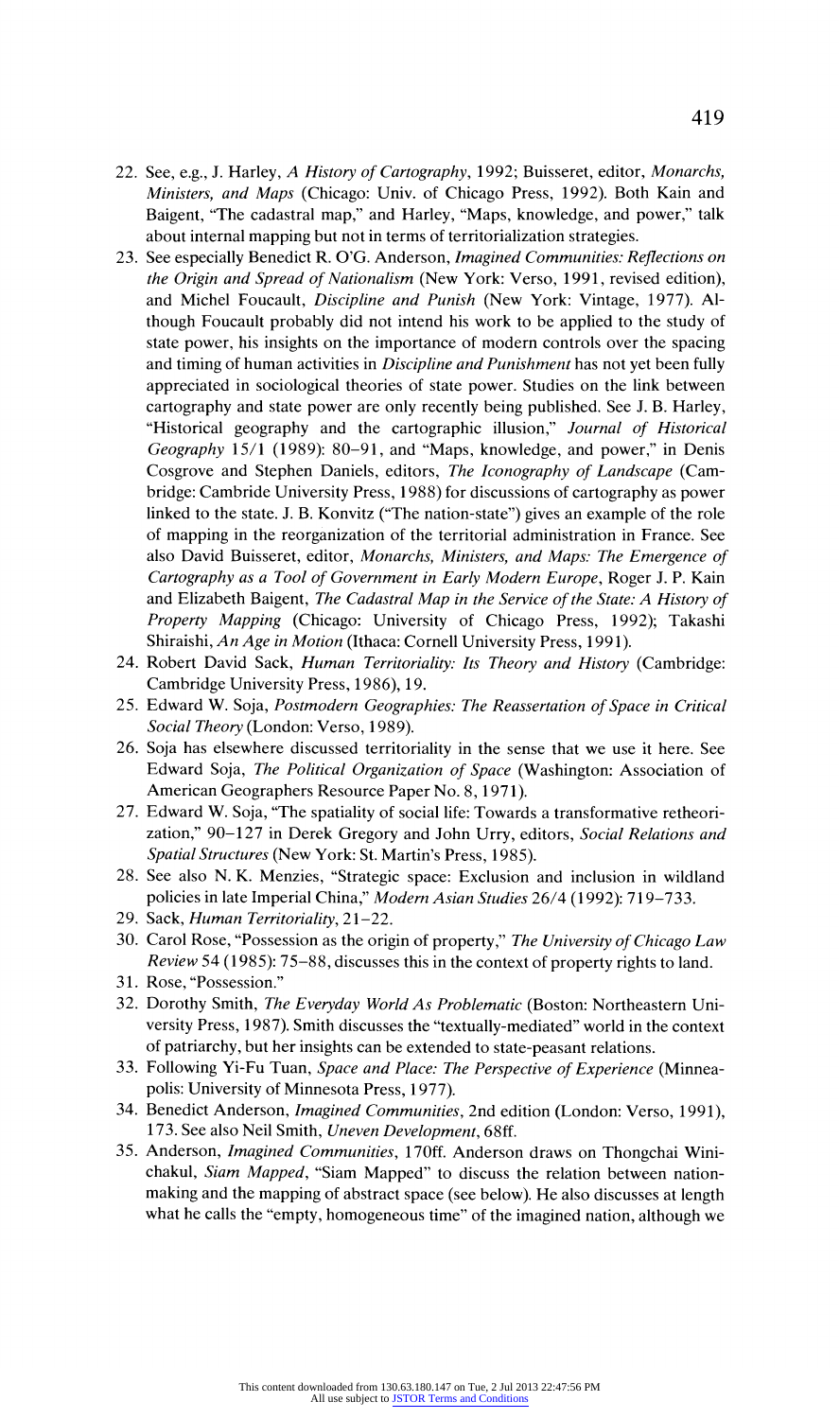**would argue with Konvitz that national states have pursued the homogenization of space more completely than time, since control over space augments power in a way control over time does not. Neil Smith, Uneven Development also discussed the equivalent of what we call abstract space (his term is "absolute space") as "emptiness, a universal receptacle in which objects exist and events occur, as a frame of reference, a coordinate system (along with time) within which all reality exists" (68).** 

- **36. Harley, "Maps."**
- **37. See Yi Fu Tuan, Space and Place, for a broad-ranging discussion of the experience of space. Tongchai Winichakul, Siam Mapped, shows with maps from Siam that mapping can take place on the basis of principles other than abstract space, including cosmological space and travelling routes. J. B. Jackson discusses changing perceptions of space in European landscapes in his many publications. See, for example, The Necessity for Ruins and Other Topics (Amherst: University of Massachusetts Press, 1980) and The Vernacular Landscape (New Haven: Yale University Press, 1984). See also, J. B. Harley, A History of Cartography in South Asia (Chicago, University of Chicago Press, 1992).**
- **38. Karl Polanyi, The Great Transformation (Boston: Beacon Press, 1944).**
- **39. Sara Berry, "Social institutions and access to resources," Africa 59/1 (1989); Daniel P. Bromley, Environment and Economy (New York: Blackwell, 1991).**
- **40. Nancy Lee Peluso, "Coercing conservation?: The politics of state resource control," Global Environmental Change (June, 1993): 199-218.**
- **41. A well-known example is the United States' arming of states, including Thailand, who confronted left insurgencies or were adjacent to socialist states. The arming of the Thai military and policy by the United States has been described by Surachat Bamrungsuk, United States Foreign Policy and Thai Military Rule 1947-1977 (Bangkok: Duang Kamol, 1988). Less is known about how some international environmental groups arm state natural resource agencies or legitimized states using coercive resource-management tactics, to help these states claim large territories using environmental justifications. See Peluso, "Coercing conservation," and Fred Pearce, Green Warriors (London: The Bodley Head, 1991).**
- **42. For example, the essays in Mark Greengrass, editor, Conquest and Coalescence: The Shaping of the State in Early Modern Europe (London: Edward Arnold, 1991), and Charles Tilly, Coercion, Capital, and European States, AD 990-1992 (Cambridge: Blackwell, 1990).**
- **43. On the transition from the "Domain State" in which state income is derived largely from the state's commercial activities to the "Tax State," see Ladewig E. Peterson, "From Domain State to Tax State: Synthesis and Interpretation," Scandinavian Economic History Review 23 (1975): 116-148.**
- **44. James C. Scott, The Moral Economy of the Peasant (New Haven: Yale University Press, 1976).**
- **45. See Paul H. Kratoska, "The peripatetic peasant and land tenure in British Malaya," Journal of Southeast Asian Studies XVI/1 (1985): 16-46.**
- **46. See Tongchai Winichakul, Siam Mapped: A History of the Geobody of Siam (Ph.D. Thesis, University of Sydney, 1988; also forthcoming with University of Hawaii Press) for a examination of the mapping of borders of Siam and of changing notions of space and time among the political elite in Siam. Although Thongchai treats territoriality in terms of external boundaries and exclusive sovereignty, he is exceptional in that he also devotes considerable attention to changing concepts of space and cartography.**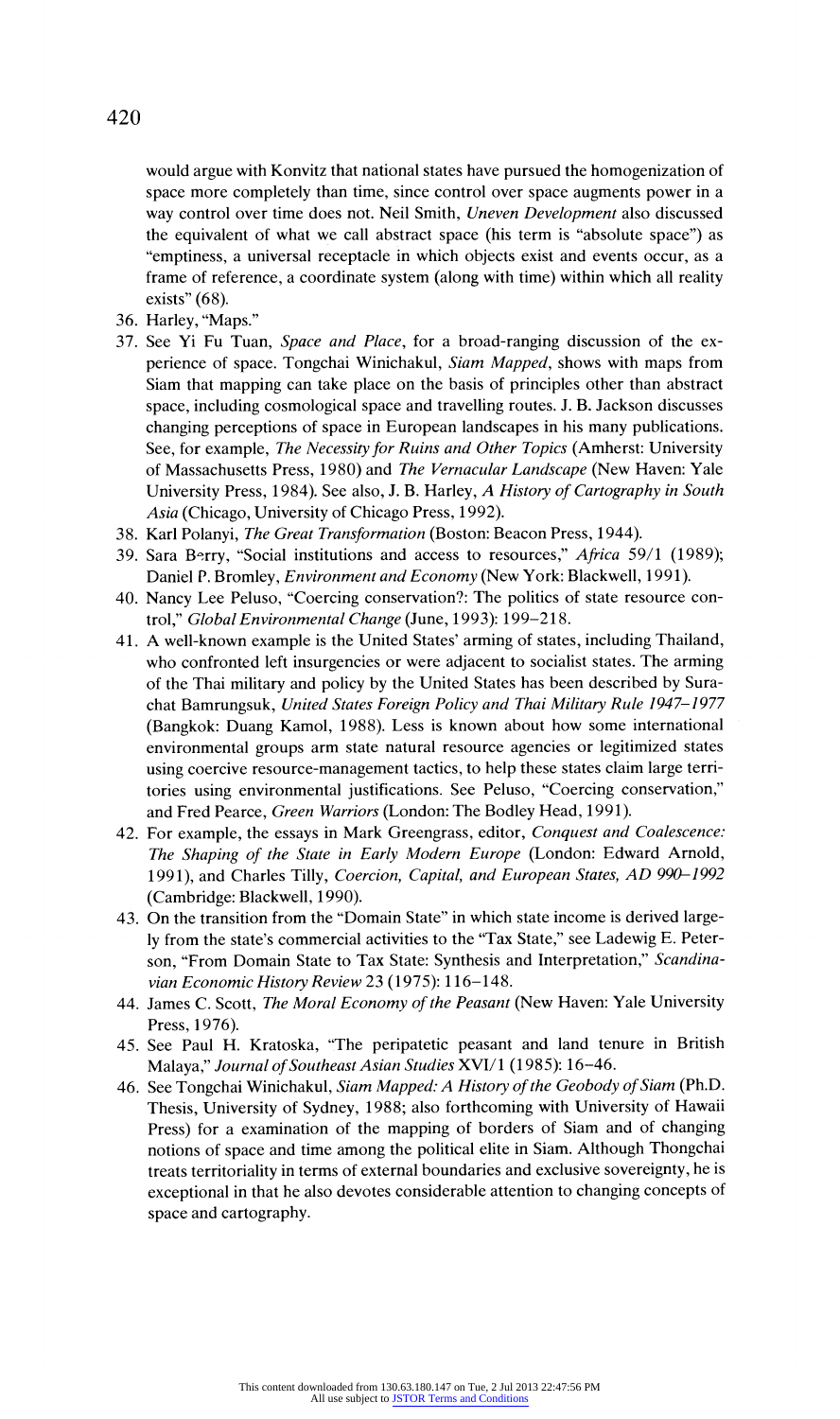- **47. See also Ramachandra Guha, The Unquiet Woods: Ecological Change and Peasant Resistance in the Himalaya (Berkeley: University of California Press, 1990) and Peluso, Rich Forests, for examples of everyday resistance to forest zoning in India and Java.**
- **48. See chapter 6 in Roy E. H. Mellor, Nation, State, and Territory: A Political Geography (New York: Routledge, 1980) for an overview of territorial administration in some European countries. Konvitz, "The nation state" links the reorganization of territorial rule in revolutionary France to developments in cartography.**
- **49. David J. Steinberg et al., editors, In Search of Southeast Asia (Honolulu: University of Hawaii, 1987), 5.**
- **50. Steinberg et al., In Search, 30.**
- **51. Thongchai, Siam Mapped; S. J. Tambiah, World Conqueror and World Renouncer (Cambridge: Cambridge University Press, 1976).**
- **52. Robert Heine-Geldern, Conceptions of State and Kingship in Southeast Asia (Ithaca: Cornell Department of Far Eastern Studies, 1956); David K. Wyatt, Thailand: A Short History (New Haven: Yale University Press); Theodore G. Th. Pigeaud, Java in the Fourteenth Century, Volume 4 (The Hague: Martinus Nijhoff, 1964), 52. Soemarsaid Moertono, State and Statecraft in Old Java (Ithaca: Cornell Modern Indonesia Project Monograph Series, Publication Number 43, 1968); Benedict R. O'G. Anderson, "The Javanese concept of power," in Claire Holt, Culture and Politics in Indonesia (Ithaca: Cornell University Press, 1963); Anthony Reid, "The precolonial economy of Indonesia" (Bulletin of Indonesian Economic Studies 20/2 (1984): 151-167.**
- **53. Reid, The Precolonial Economy; Steinberg et al., 1987: 15-16.**
- **54. Jeremy Kemp, "The dialectics of village and state in modern Thailand," Journal of Southeast Asian Studies 22/2 (1991): 312-326 and Seductive Mirage: The Search for Community in Southeast Asia (Center for Asian Studies, Amsterdam: Comparative Asian Studies Number 3, 1988). Akin Rabibhadana, The Organization of Thai Society in the Early Bangkok Period (Ithaca: Cornell University, Southeast Asia Program Data Paper Number 74, 1969) describes these relations for the Bangkok region.**
- **55. Interviews conducted during the 1950s in the Bang Chan area near Bangkok indicate that during the 1870s and 1880s settlers in this area were either attached to one of several different masters, or escaped registration altogether (Sharp and Hanks, Bang Chan). In interviews during the 1980s in the district of Satingpra on the Malay peninsula older people remember debt-slave relations during the early 1900s in which different wealthy families living near each other had debt-slaves living in a widely dispersed area (Peter Vandergeest, "Siam into Thailand," unpublished Ph.D. Dissertation, Cornell University, 1990).**
- **56. Yoneo Ishii, "The Thai Thammasat," in M. B. Hooker, editor, The Laws of South-East Asia, Volume I: The Pre-Modern Texts (Singapore: Butterworth and Company, 1986), 187; Aroonrut Wichienkeeo and Gehan Wijeyewardene, editors, The Laws of King Mangrai (Canberra: Australian National University, Department of Anthropology Occasional Paper, 1986).**
- **57. Noel Alfed Battye, "The military, government, and society in Siam, 1868-1910" (Cornell University: unpublished Ph.D. Dissertation, 1974), 92f. Within Bangkok's ruling groups, the distribution of power rested on control of military force for example, the military forces controlled by the Bunnag family allowed it to place King Mongkut on the throne in 1851, and as king, Mongkut made no major decisions without getting Bunnag approval (96f).**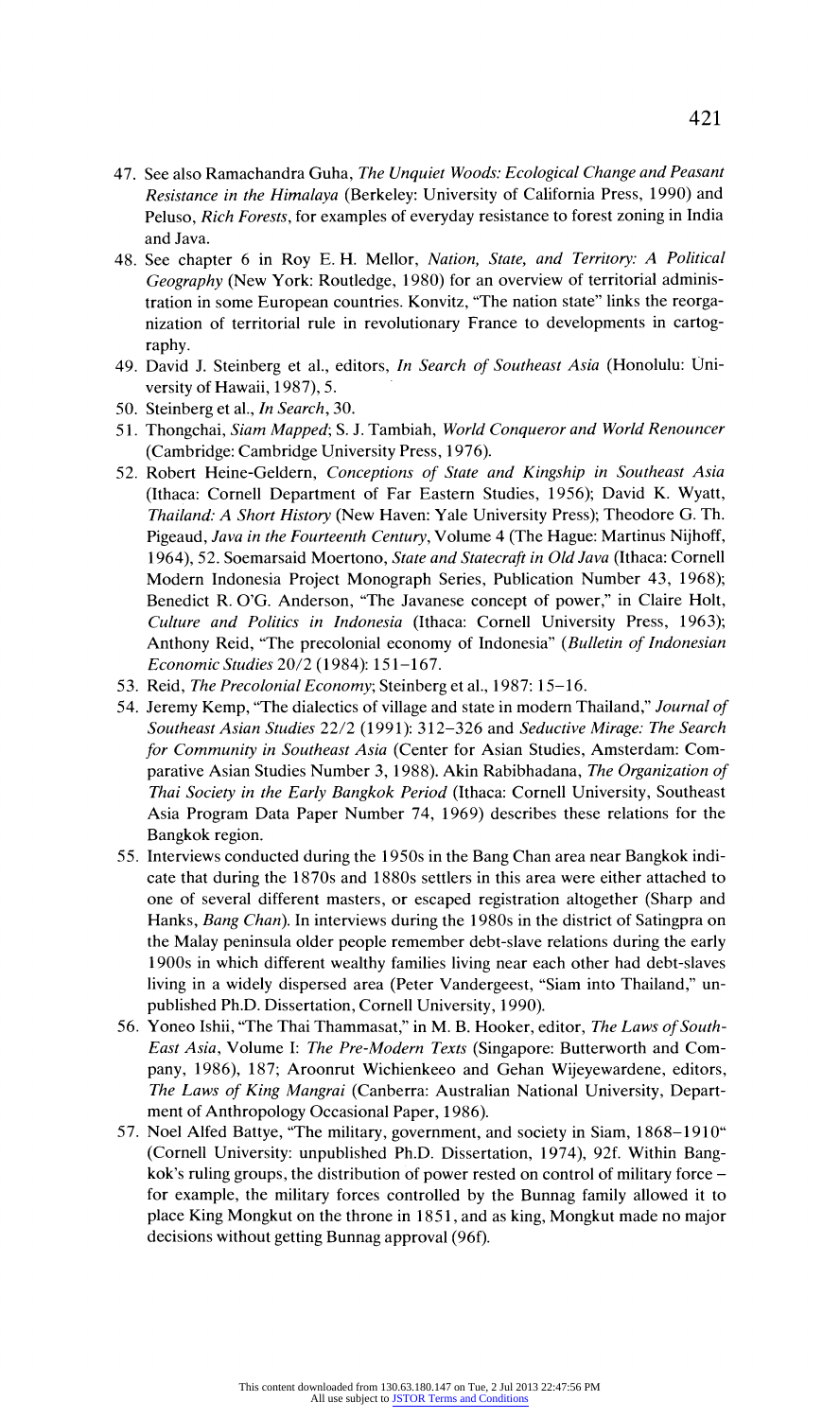- **58. On the area now made in Thailand, see Thongchai, Siam Mapped. On Indonesia, see Peluso, Rich Forests, Poor People, 28. On Europe, see Sahlins, Boundaries.**
- **59. Social histories such as those by Sharp and Hanks, Bang Chan, and Katherine Bowie, "Peasant perspectives on the political economy of the northern Thai Kingdom of Chiangmai in the nineteenth century" (University of Chicago: unpublished Ph.D. Dissertation, 1988) describe how many people living near Bangkok and Chiangmai (in the North) were resettled war captives. See also Battye, "The military," and Tambiah, World Conqueror, 120-121. Nineteenth-century wars often took the form of raids in which the human "booty" was resettled and enslaved near the victors' principality.**
- **60. Unpublished field data collected by Nancy Peluso and Christine Padoch, in Indonesia, and Peter Vandergeest, in Thailand, contain examples of a group's retention of claims to trees through several generations despite having moved from that territory - and the recognition by other groups of those claims in the form of payment of fines for using them.**
- **61. Hong Lysa, Thailand in the Nineteenth Century: Evolution of the Economy and Society (Singapore: Institute of Southeast Asian Studies, 1984).**
- **62. David Bruce Johnston, "Rural society and the rice economy in Thailand, 1880- 1930" (Yale University: unpublished Ph.D. Thesis, 1975).**
- **63. Tambiah, World Conqueror, 102.**
- **64. Tambiah, World Conqueror, 140.**
- **65. F. W. Riggs, The Modernization of a Bureaucratic Polity (Honolulu: East-West Center Press, 1967).**
- **66. Battye, "The Military."**
- **67. Siam Mapped, 70-74. Thongchai (Siam Mapped, 61-66) also discusses the Chinese coastal maps used for travel between China and South Asia; these maps show the coast running in a horizontal direction "irrespective of its true direction."**
- **68. Thongchai, Siam Mapped, 74.**
- **69. On Malaysia, see Evelyn Hong, Natives of Sarawak (Penang: Consumers' Union of Malaysia, 1990); on Java, see Peluso, Rich Forests, Poor People.**
- **70. Thongchai, Siam Mapped, 139; this reply was given 1826. Thongchai (Siam Mapped, 144, 153, 162) identifies similar responses in 1840s.**
- **71. Thongchai, Siam Mapped, 156.**
- **72. Banasopit Mekvichai, "The teak industry in north Thailand" (unpublished Ph.D. Thesis, Cornell University, 1988): 200; Battye, "The military," 145.**
- **73. Mekvichai, "The teak industry," 206.**
- **74. Thongchai, Siam Mapped, 289.**
- **75. Battye, "The military."**
- **76. R. W. Giblin, "Royal survey work," in Arnold Wright and Oliver T. Breakspear, editors, Twentieth Century Impressions of Siam (London: Lloyd's, 1908), 122.**
- **77. Giblin, "Royal survey work," 121.**
- **78. Thongchai, Siam Mapped, 286-287.**
- **79. Giblin, "Royal survey work," 121ff.**
- **80. The Bowring Treaty limited import duties to three percent, set export duties on most commodities, and limited internal taxation. The Siamese also agreed to legal extraterritoriality for British subjects. Treaties with other European states and the United States included similar provisions. See Lysa, Thailand, and James C. Ingram, Economic Change in Thailand (Stanford: Stanford University Press, 1970).**
- **81. Commercialization was important before the treaties, and the finances of the**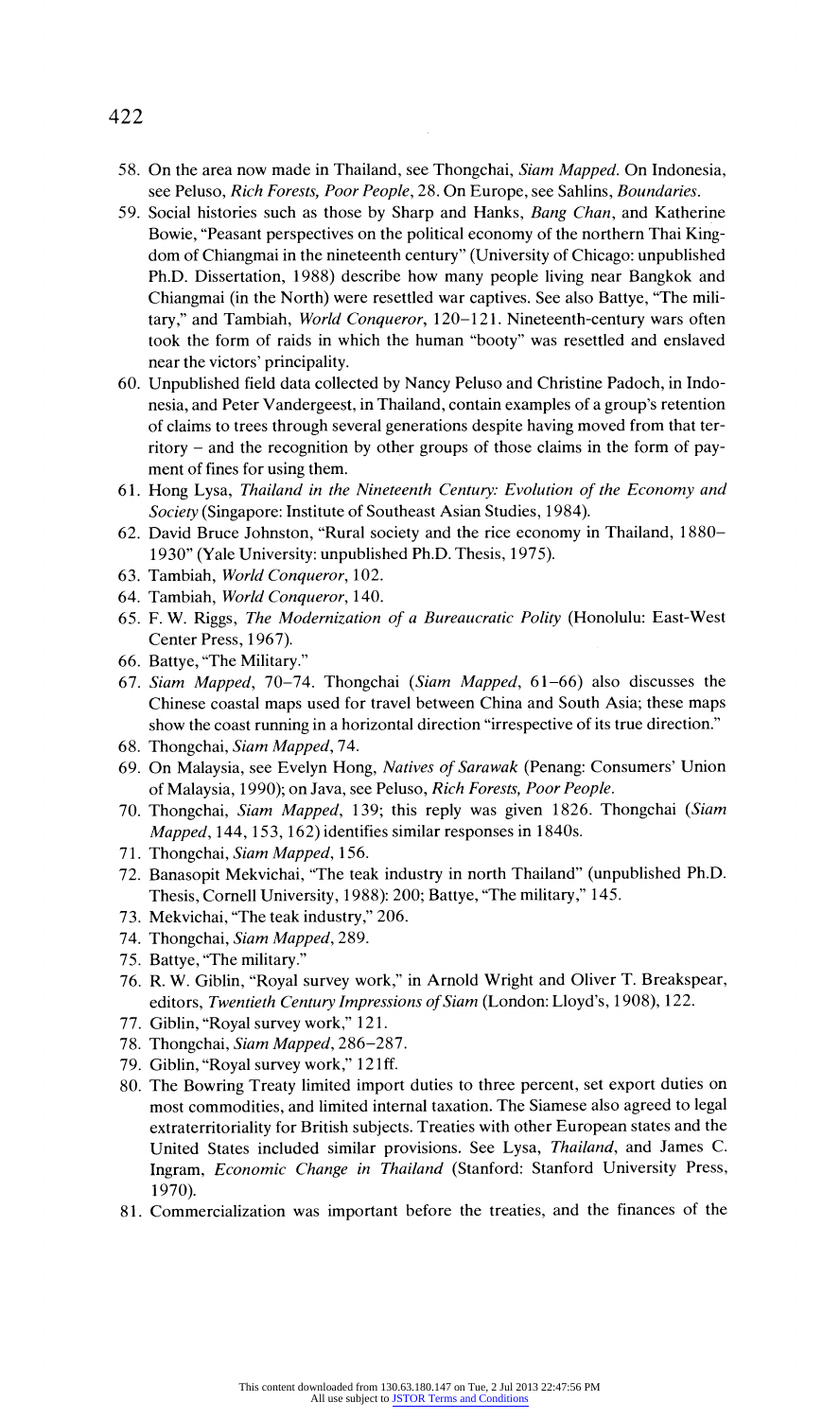**Bangkok monarchy were already dependent on external trade (see Lysa, Thailand). Thus the treaties can be seen as a reinforcement of existing trends that made the capitulation to British demands possible. The treaties did force a change in the nature of trade, from "government" monopoly to "private" trade taxed by the government. It also forced increasing reliance on tax farming for income (Lysa, Thailand). Other important English-language sources on this period include Sompop Manarungsan, Economic Development of Thailand, 1850-1950 (Bangkok: Institute of Asian Studies, Chulalongkorn University, 1989), Ingram, Economic Change; Chatthip Nartsupha and Suthy Prasartset, The Political Economy of Siam, 1851-1910 (Bangkok: The Social Science Research Association of Thailand, 1978), and Ian Brown, The Elite and the Economy in Siam c. 1890-1920 (Singapore: Oxford University Press, 1988).** 

- **82. Lysa, Thailand; Brown, The Elite.**
- **83. Lysa, Thailand.**
- **84. F. W. Riggs, The Modernization, 11 0ff.**
- **85. See Tej Bunnag, The Provincial Administration of Siam 1892-1915 (Kuala Lumpur: Oxford University Press, 1977) for a description of the administrative reforms.**
- **86. Battye, "The military," 419ff.**
- **87. Bowie, "Peasant perspectives."**
- **88. Peter Vandergeest, "Hierarchy and power in pre-national Buddhist states," Modern Asian Studies 27/4 (1993): 843-870.**
- **89. Bunnag, The Provincial Administration, 111.**
- **90. We are invoking the modern techniques of surveillance described by Foucault in Discipline and Punish.**
- **91. Household registration as a means for locating or fixing people in space is not unique to Thailand; most modern states employ some kind of registration system. An extreme example is the post-war Chinese state, which has effectively used a household registration system to keep the rural population away from the cities, and to force the majority of Chinese to continue producing agricultural products as their major source of livelihood. Mark Seldon, The Political Economy of Chinese Development (Armonk, New York: M. E. Sharpe, 1993).**
- **92. Surachat, "United States foreign policy."**
- **93. Mobile and unregistered people, especially upland "hill-tribe" peoples, were ignored, as indicated by their explicit exclusion from the military draft. Their exclusion from the draft is reported in Battye, "The military," 453.**
- **94. France is the paradigmatic case of a highly centralized territorial administration, whereas local administration in United States is relatively autonomous. In the colonies, the British tended to set up administrations with strong local-level institutions that drew on pre-existing systems of authority, although incorporating these in the British territorial system. The French-based colonial administration on the highly centralized French model, which aimed to assimilate rather than incorporate (see Mellor, Nation, State, and Territory).**
- **95. The Bangkok monarchy avoided the legal fragmentation (separate legal codes for different categories of people) prevalent in colonized Southeast Asia, although legal extra-territoriality (i.e., the exemption of European and American subjects from Siamese laws as specified in the mid-nineteenth-century treaties) may be considered a limited form of such fragmentation. Instead they enacted a series of national codes modelled on European and Japanese codes, which formally applied to all Thai citizens, and which gave little recognition to local custom. See**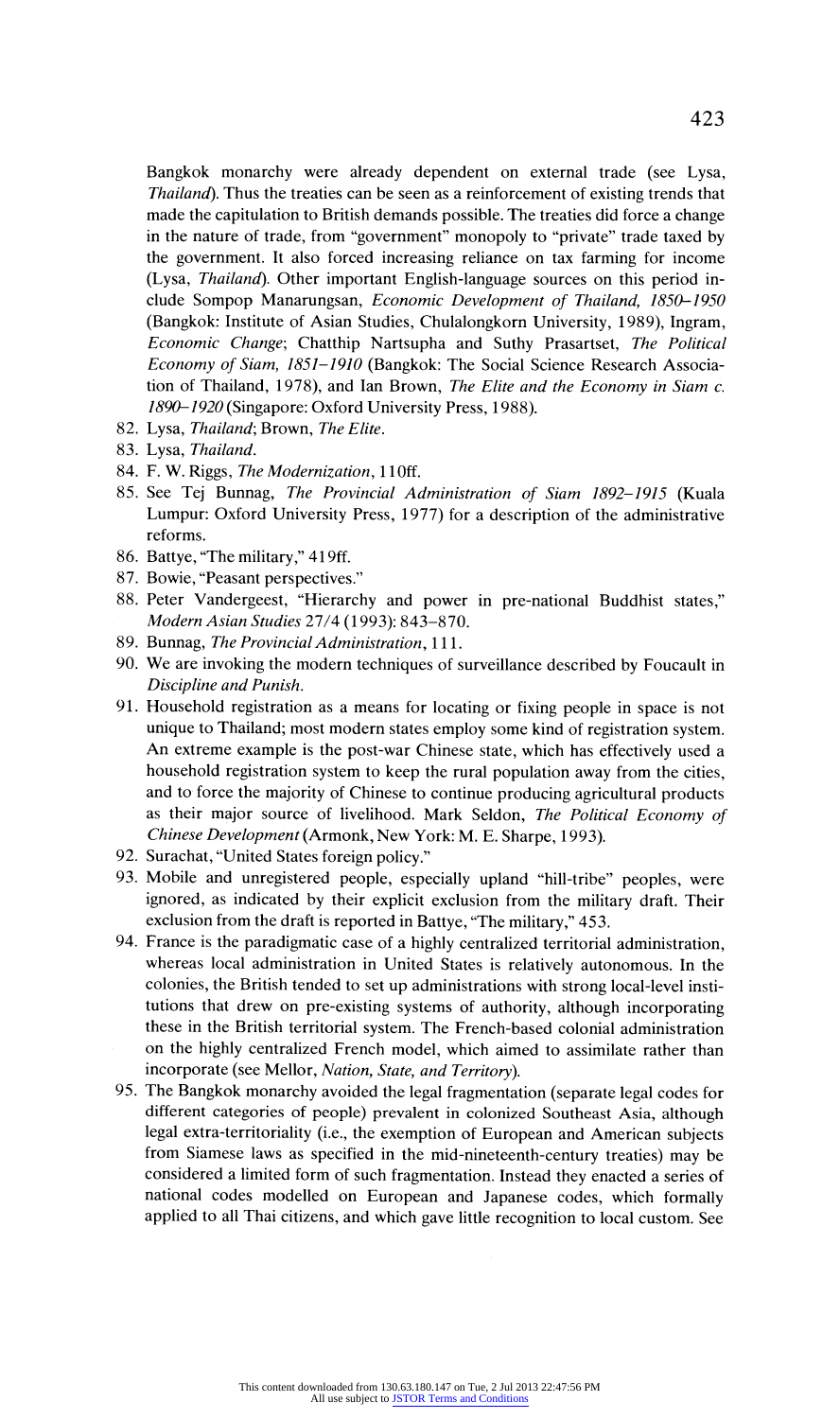**Apirat Petchsiri, Eastern Importation of Western Criminal Law: Thailand as a Case Study (Littleton, Colorado: Fred B. Rothman and Co., 1987). The Chinese were classified separately until the 1930s, as discussed by Kasian Tejapira, "Pigtail: A Pre-History of Chineseness in Siam (Sojourn 7/1 (1992): 95-122). They were, however, generally subject to the same legal system as were the "Thais." The primary motivation for changing the legal system was to meet European conditions for ending legal extraterritoriality. But the result has been an enormous gap between the law and practice.** 

- **96. Sophon, in Farmers in the Forest.**
- **97. David Feeny, The Political Economy of Productivity (Vancouver: The University of British Columbia Press, 1982), 95.**
- **98. Giblin, "Royal survey work," 126.**
- **99. Feeny, The Political Economy, 96.**
- **100. Feeny, The Political Economy, 96.**
- **101. Vandergeest, "Siam in Thailand," and Sharp and Hanks, Bang Chan.**
- **102. These provisions were in the act promulgating the Code, not the Code itself.**
- **103. Jeremy Kemp, "Legal and informal land tenures in Thailand," Modern Asian Studies 15/1(1981): 1-23.**
- **104. Kemp, "Legal and informal," 9.**
- **105. David M. Engels, Code and Custom in a Thai Provincial Court (Tucson: University of Arizona Press, 1978): 163.**
- **106. Anan Ganjanapan, "Social context of the accelerated land titling project" (Kasetsart University, Bangkok: Research Report # 9, Center for Applied Economics Research, 1989).**
- **107. Tongroj Onchan, editor, A Land Policy Study (Bangkok: The Thailand Development Research Institute, 1990), 65.**
- **108. James A. Hafner, "Forces and issues affecting forest use in northeast Thailand 1900-1985," in Mark Poffenberger, editor, Keepers of the Forest: Land Management Alternatives in Southeast Asia (Manila: Ateneo de Manila University Press, 1990), 85.**
- **109. In 1985, 14 agencies were involved in land allocation and settlement. The major agencies included the Agricultural Land Reform Office, the Department of Cooperative Promotion, and the Department of Public Welfare. The latter aims to resettle upland peoples in permanent lowland villages.**
- **110. In particular, Tongroj Onchan, an influential economist working on land issues in Thailand.**
- **111. Tongroj, A Land Policy Study.**
- **112. Ibid.**
- **113. Civil and Commercial Code (BE 2466) Book 1, Part II, Sections 38 to 43.**
- **114. See Anan, "Social context" for an analysis of some of the typical problems encountered by officials trying to register land into discrete households due to lineage control.**
- **115. Anan, "Social context."**
- **116. China's household registration system is a primary example (see Seldon, The Political Economy).**
- **117. Mekvichai, The Teak Industry, 211.**
- **118. Krom Paamai (Thailand), Prawat lae ponngaan kong Krom Paamai (History and Work of the Forestry Department, Bangkok: Royal Forestry Department, 1958).**
- **119. Anat Arbhabhirma, Dhira Phantumvanit, John Elkington, and Phaitoon Ingkasuwan, Thailand: Natural Resources Profile (Singapore: Oxford University Press, 1988), 161.**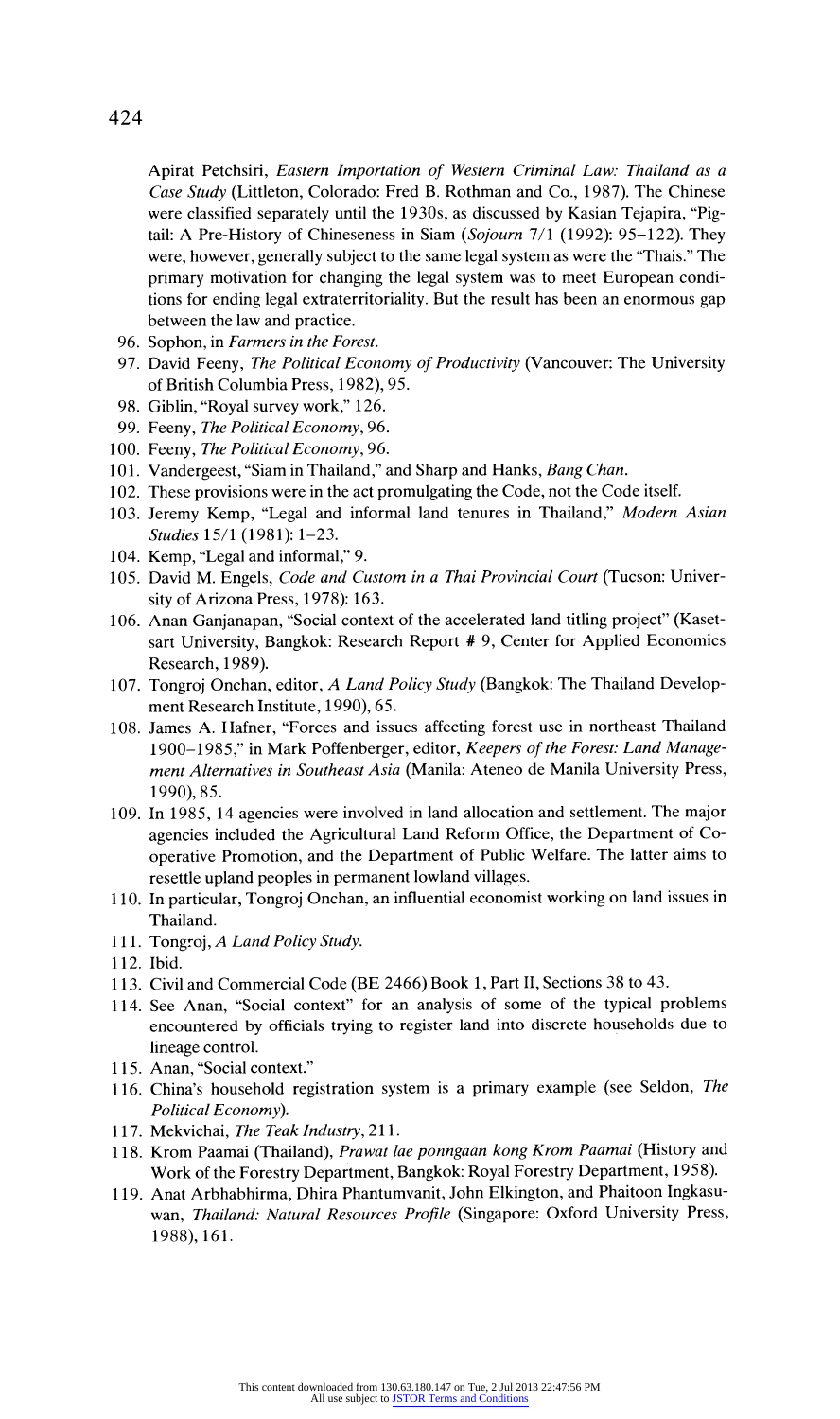- **120. Feeny, "Agricultural expansion."**
- **121. Hafner, "Forces and issues," 80.**
- **122. For example, Ananya Ungphakorn and Nipon Poapongsakorn, "The process of land settlement in the central region," in MIDAS Agronomics Company Ltd, Study of Conservation Forest Area: Demarcation, Protection and Occupancy in Thailand, Volume III (Bangkok: MIDAS Agronomics Company, 1991), describe how local influential people actually divided the forest into plots for allocating rights to collect a resin that was legally a reserved product.**
- **123. Peter Vandergeest, "Territorialization of rights to the forest in Thailand." (Paper presented at the Association for Asian Studies Annual Meetings, Boston, 25 March 1994.)**
- **124. The 1960 Wildlife Conservation and Protection Act, the 1961 National Park Act, and the 1964 National Forest Reserve Act.**
- **125. The process took place in two stages. First, in 1961 "permanent forests" were mapped by officials in Bangkok using military maps. Then, the National Reserve Forest Law of 1964 initiated the demarcation of forest land through on-theground checks. Since for some purposes the definition of reserve forest did not supersede that of permanent forest, there are in effect now two separate territorial definitions of the forest. Local forestry officials have maps of both, and the double definition adds to a general confusion about boundaries and about how to implement various policies.**
- **126. Philip Hirsch, Development Dilemmas in Rural Thailand (Singapore: Oxford University Press, 1990), 168.**
- **127. Tongroj, A Land Policy Study, and Hirsch, Development Dilemmas.**
- **128. Prayong Netayarak and Bantorn Ondam, "The history of forest land occupation for cultivation in northeastern Thailand" (Bangkok MIDAS Agronomics Company Ltd, 1991).**
- **129. Foreign-aid agencies and the government poured money into an accelerated rural development program that targeted remote people suspected of being sympathetic to the Communist Party of Thailand. They aimed to woo these "pink areas" away from the insurgents by integrating them into the national state. The program emphasized road-building, and roads were pushed through major forest areas, with settlers following in the wake of the bulldozers.**
- **130. Larry Lohmann, "Peasants, plantations and pulp: The politics of eucalyptus in Thailand," Bulletin of Concerned Asian Scholars 23/4 (1991): 3-18.**
- **131. For an analysis of the same issue for Indonesia, see Peluso, Rich Forests; Charles P. Barber, State, People and the Environment: The Case of People and Forests in Java (Ph.D. dissertation, University of California, 1989). For Sarawak, see Evelyn Hong, Natives of Sarawak (Kuching, Malaysia: Institut Masyarakat, 1989). For Southeast Asia in general, see Poffenberger, Keepers of the Forest.**
- **132. Many examples of the different means by which land rights were allocated and enforced are given in the occupancy study carried out by MIDAS Agronomic Company, Study of Conservation.**
- **133. The government has also mapped the country into zones corresponding to soil type and slope.**
- **134. Apichai Puntasen, interview.**
- **135. On media support for militarization of forest protection, see Bangkok Weekly Post, "The vicious circle of dams and death" (8 October 1993) and Bangkok Weekly Post, "Show us that Seub did not die in vain" (22 October 1993). On the support of an international environmental group (Earth Island Institute) for**